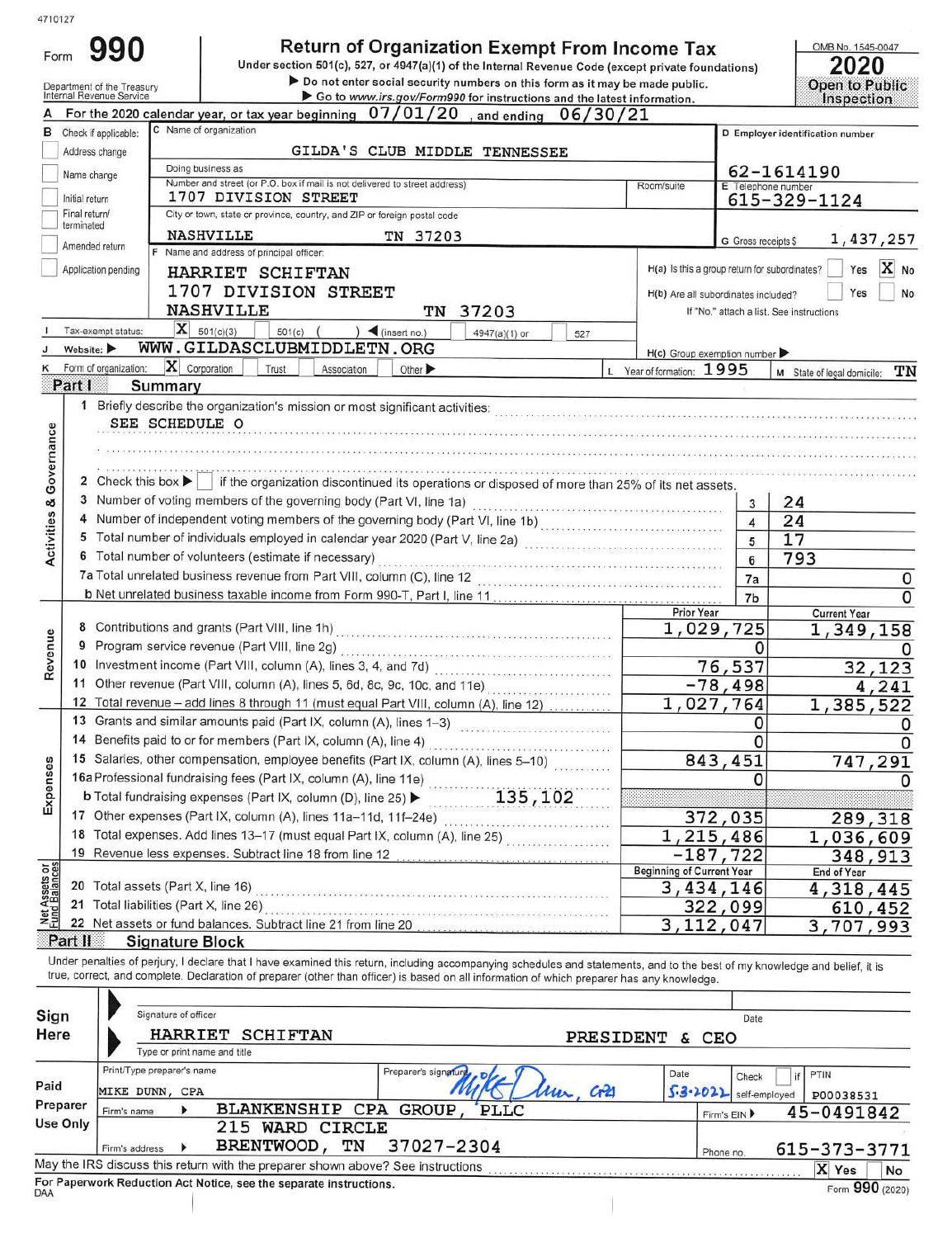|              | Form 990 (2020) GILDA'S CLUB MIDDLE TENNESSEE                               |                        |                                                                                                    | 62-1614190                                                                                                                     | Page 2                             |
|--------------|-----------------------------------------------------------------------------|------------------------|----------------------------------------------------------------------------------------------------|--------------------------------------------------------------------------------------------------------------------------------|------------------------------------|
| Part III     |                                                                             |                        | <b>Statement of Program Service Accomplishments</b>                                                |                                                                                                                                |                                    |
|              |                                                                             |                        |                                                                                                    |                                                                                                                                | $\boxed{\mathbf{X}}$               |
|              | 1 Briefly describe the organization's mission:                              |                        |                                                                                                    |                                                                                                                                |                                    |
|              | SEE SCHEDULE O                                                              |                        |                                                                                                    |                                                                                                                                |                                    |
|              |                                                                             |                        |                                                                                                    |                                                                                                                                |                                    |
|              |                                                                             |                        |                                                                                                    |                                                                                                                                |                                    |
|              |                                                                             |                        |                                                                                                    |                                                                                                                                |                                    |
|              |                                                                             |                        |                                                                                                    | 2 Did the organization undertake any significant program services during the year which were not listed on the                 |                                    |
|              |                                                                             |                        |                                                                                                    |                                                                                                                                | $\vert$   Yes $\vert$ X   No       |
|              | If "Yes," describe these new services on Schedule O.                        |                        |                                                                                                    |                                                                                                                                |                                    |
| 3            |                                                                             |                        | Did the organization cease conducting, or make significant changes in how it conducts, any program |                                                                                                                                |                                    |
| services?    |                                                                             |                        |                                                                                                    |                                                                                                                                | $\Box$ Yes $\boxed{\mathbf{X}}$ No |
|              | If "Yes," describe these changes on Schedule O.                             |                        |                                                                                                    |                                                                                                                                |                                    |
| 4            |                                                                             |                        |                                                                                                    | Describe the organization's program service accomplishments for each of its three largest program services, as measured by     |                                    |
|              |                                                                             |                        |                                                                                                    | expenses. Section 501(c)(3) and 501(c)(4) organizations are required to report the amount of grants and allocations to others, |                                    |
|              | the total expenses, and revenue, if any, for each program service reported. |                        |                                                                                                    |                                                                                                                                |                                    |
|              |                                                                             |                        |                                                                                                    |                                                                                                                                |                                    |
| 4a (Code:    | SEE SCHEDULE O                                                              |                        |                                                                                                    |                                                                                                                                |                                    |
|              |                                                                             |                        |                                                                                                    |                                                                                                                                |                                    |
|              |                                                                             |                        |                                                                                                    |                                                                                                                                |                                    |
|              |                                                                             |                        |                                                                                                    |                                                                                                                                |                                    |
|              |                                                                             |                        |                                                                                                    |                                                                                                                                |                                    |
|              |                                                                             |                        |                                                                                                    |                                                                                                                                |                                    |
|              |                                                                             |                        |                                                                                                    |                                                                                                                                |                                    |
|              |                                                                             |                        |                                                                                                    |                                                                                                                                |                                    |
|              |                                                                             |                        |                                                                                                    |                                                                                                                                |                                    |
|              |                                                                             |                        |                                                                                                    |                                                                                                                                |                                    |
|              |                                                                             |                        |                                                                                                    |                                                                                                                                |                                    |
|              |                                                                             |                        |                                                                                                    |                                                                                                                                |                                    |
|              |                                                                             |                        |                                                                                                    |                                                                                                                                |                                    |
| N/A          |                                                                             |                        |                                                                                                    |                                                                                                                                |                                    |
|              |                                                                             |                        |                                                                                                    |                                                                                                                                |                                    |
|              |                                                                             |                        |                                                                                                    |                                                                                                                                |                                    |
|              |                                                                             |                        |                                                                                                    |                                                                                                                                |                                    |
|              |                                                                             |                        |                                                                                                    |                                                                                                                                |                                    |
|              |                                                                             |                        |                                                                                                    |                                                                                                                                |                                    |
|              |                                                                             |                        |                                                                                                    |                                                                                                                                |                                    |
|              |                                                                             |                        |                                                                                                    |                                                                                                                                |                                    |
|              |                                                                             |                        |                                                                                                    |                                                                                                                                |                                    |
|              |                                                                             |                        |                                                                                                    |                                                                                                                                |                                    |
|              |                                                                             |                        |                                                                                                    |                                                                                                                                |                                    |
|              |                                                                             |                        |                                                                                                    |                                                                                                                                |                                    |
| 4c (Code:    | $(\mathsf{Expenses}$ \$                                                     |                        |                                                                                                    |                                                                                                                                |                                    |
| N/A          |                                                                             |                        |                                                                                                    |                                                                                                                                |                                    |
|              |                                                                             |                        |                                                                                                    |                                                                                                                                |                                    |
|              |                                                                             |                        |                                                                                                    |                                                                                                                                |                                    |
|              |                                                                             |                        |                                                                                                    |                                                                                                                                |                                    |
|              |                                                                             |                        |                                                                                                    |                                                                                                                                |                                    |
|              |                                                                             |                        |                                                                                                    |                                                                                                                                |                                    |
|              |                                                                             |                        |                                                                                                    |                                                                                                                                |                                    |
|              |                                                                             |                        |                                                                                                    |                                                                                                                                |                                    |
|              |                                                                             |                        |                                                                                                    |                                                                                                                                |                                    |
|              |                                                                             |                        |                                                                                                    |                                                                                                                                |                                    |
|              |                                                                             |                        |                                                                                                    |                                                                                                                                |                                    |
|              |                                                                             |                        |                                                                                                    |                                                                                                                                |                                    |
|              | 4d Other program services (Describe on Schedule O.)                         |                        |                                                                                                    |                                                                                                                                |                                    |
| (Expenses \$ |                                                                             | including grants of \$ |                                                                                                    | (Revenue \$                                                                                                                    |                                    |
|              | <b>4e T</b> otal program service expenses i                                 |                        | 790 970                                                                                            |                                                                                                                                |                                    |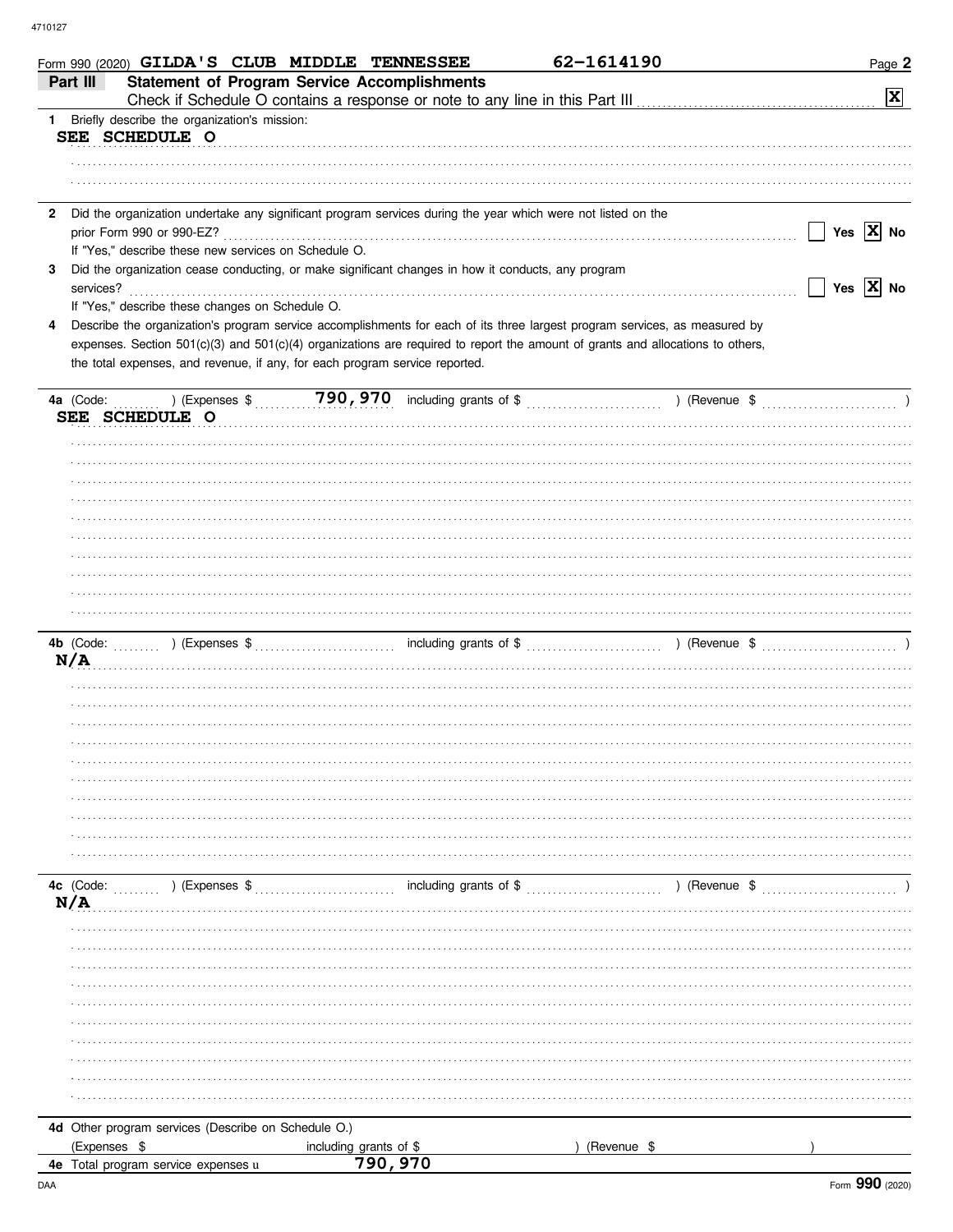**Part IV Checklist of Required Schedules**

|         | succione: or noganca concaalo                                                                                           |                 | Yes | No          |
|---------|-------------------------------------------------------------------------------------------------------------------------|-----------------|-----|-------------|
| 1       | Is the organization described in section $501(c)(3)$ or $4947(a)(1)$ (other than a private foundation)? If "Yes,"       |                 |     |             |
|         | complete Schedule A                                                                                                     | 1               | X   |             |
| 2       | Is the organization required to complete Schedule B, Schedule of Contributors (see instructions)?                       | $\overline{2}$  | X   |             |
| 3       | Did the organization engage in direct or indirect political campaign activities on behalf of or in opposition to        |                 |     |             |
|         | candidates for public office? If "Yes," complete Schedule C, Part I                                                     | 3               |     | X           |
| 4       | Section 501(c)(3) organizations. Did the organization engage in lobbying activities, or have a section 501(h)           |                 |     |             |
|         |                                                                                                                         | 4               |     | X           |
| 5       | Is the organization a section $501(c)(4)$ , $501(c)(5)$ , or $501(c)(6)$ organization that receives membership dues,    |                 |     |             |
|         | assessments, or similar amounts as defined in Revenue Procedure 98-19? If "Yes," complete Schedule C, Part III          | 5               |     | X           |
| 6       | Did the organization maintain any donor advised funds or any similar funds or accounts for which donors                 |                 |     |             |
|         | have the right to provide advice on the distribution or investment of amounts in such funds or accounts? If             |                 |     |             |
|         | "Yes," complete Schedule D, Part I                                                                                      | 6               |     | X           |
| 7       | Did the organization receive or hold a conservation easement, including easements to preserve open space,               |                 |     |             |
|         | the environment, historic land areas, or historic structures? If "Yes," complete Schedule D, Part II                    | $\overline{7}$  |     | X           |
| 8       | Did the organization maintain collections of works of art, historical treasures, or other similar assets? If "Yes,"     |                 |     |             |
|         | complete Schedule D, Part III                                                                                           | 8               |     | X           |
| 9       | Did the organization report an amount in Part X, line 21, for escrow or custodial account liability, serve as a         |                 |     |             |
|         | custodian for amounts not listed in Part X; or provide credit counseling, debt management, credit repair, or            |                 |     |             |
|         | debt negotiation services? If "Yes," complete Schedule D, Part IV                                                       | 9               |     | X           |
| 10      | Did the organization, directly or through a related organization, hold assets in donor-restricted endowments            |                 |     |             |
|         |                                                                                                                         | 10              | X   |             |
| 11      | If the organization's answer to any of the following questions is "Yes," then complete Schedule D, Parts VI,            |                 |     |             |
|         | VII, VIII, IX, or X as applicable.                                                                                      |                 |     |             |
| a       | Did the organization report an amount for land, buildings, and equipment in Part X, line 10? If "Yes,"                  |                 |     |             |
|         | complete Schedule D, Part VI                                                                                            | 11a             | X   |             |
| b       | Did the organization report an amount for investments—other securities in Part X, line 12, that is 5% or more           |                 |     |             |
|         |                                                                                                                         | 11b             |     | X           |
| c       | Did the organization report an amount for investments—program related in Part X, line 13, that is 5% or more            | 11c             |     | X           |
| d       | Did the organization report an amount for other assets in Part X, line 15, that is 5% or more of its total assets       |                 |     |             |
|         | reported in Part X, line 16? If "Yes," complete Schedule D, Part IX                                                     | 11d             |     | X           |
| е       | Did the organization report an amount for other liabilities in Part X, line 25? If "Yes," complete Schedule D, Part X   | 11e             |     | $\mathbf x$ |
| f       | Did the organization's separate or consolidated financial statements for the tax year include a footnote that addresses |                 |     |             |
|         | the organization's liability for uncertain tax positions under FIN 48 (ASC 740)? If "Yes," complete Schedule D, Part X  | 11f             |     | X           |
| 12a     | Did the organization obtain separate, independent audited financial statements for the tax year? If "Yes," complete     |                 |     |             |
|         |                                                                                                                         | 12a             | X   |             |
| b       | Was the organization included in consolidated, independent audited financial statements for the tax year? If            |                 |     |             |
|         |                                                                                                                         | 12 <sub>b</sub> |     | X           |
| 13      |                                                                                                                         | 13              |     | X           |
| 14a     |                                                                                                                         | 14a             |     | X           |
| b       | Did the organization have aggregate revenues or expenses of more than \$10,000 from grantmaking,                        |                 |     |             |
|         | fundraising, business, investment, and program service activities outside the United States, or aggregate               |                 |     |             |
|         |                                                                                                                         | 14b             |     | X           |
| 15      | Did the organization report on Part IX, column (A), line 3, more than \$5,000 of grants or other assistance to or       |                 |     |             |
|         | for any foreign organization? If "Yes," complete Schedule F, Parts II and IV                                            | 15              |     | X           |
| 16      | Did the organization report on Part IX, column (A), line 3, more than \$5,000 of aggregate grants or other              |                 |     |             |
|         |                                                                                                                         | 16              |     | X           |
| 17      | Did the organization report a total of more than \$15,000 of expenses for professional fundraising services on          |                 |     |             |
|         |                                                                                                                         | 17              |     | X.          |
| 18      | Did the organization report more than \$15,000 total of fundraising event gross income and contributions on             |                 |     |             |
|         |                                                                                                                         | 18              | X   |             |
| 19      | Did the organization report more than \$15,000 of gross income from gaming activities on Part VIII, line 9a?            |                 |     |             |
|         |                                                                                                                         | 19              |     | X<br>X      |
| 20a     |                                                                                                                         | 20a             |     |             |
| b<br>21 | Did the organization report more than \$5,000 of grants or other assistance to any domestic organization or             | 20b             |     |             |
|         |                                                                                                                         | 21              |     | X.          |
|         |                                                                                                                         |                 |     |             |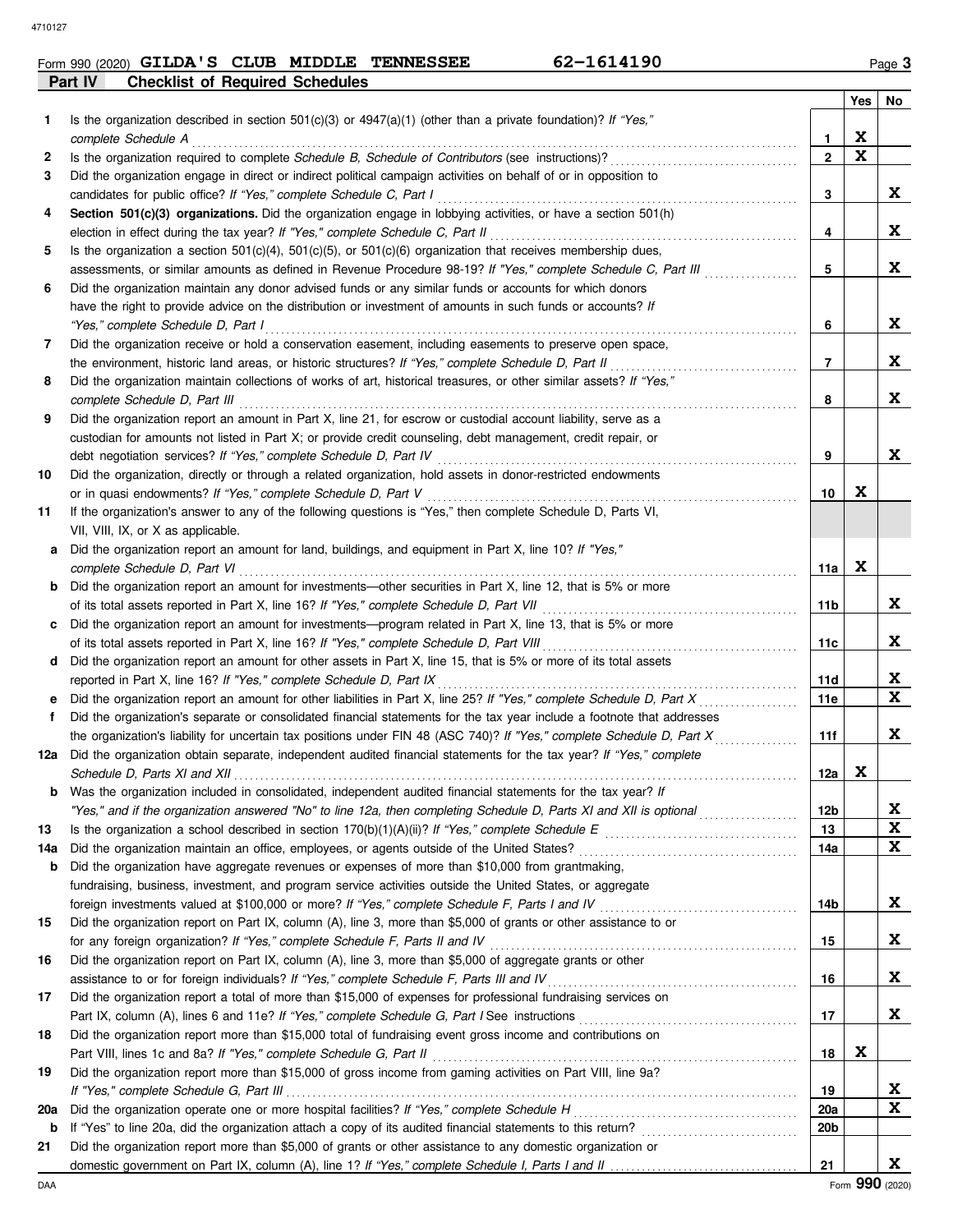| 62-1614190<br>Form 990 (2020) GILDA'S CLUB MIDDLE TENNESSEE                                                      |    |     | Page 4 |
|------------------------------------------------------------------------------------------------------------------|----|-----|--------|
| Part IV<br><b>Checklist of Required Schedules (continued)</b>                                                    |    |     |        |
|                                                                                                                  |    | Yes | No     |
| 22 Did the organization report more than \$5,000 of grants or other assistance to or for domestic individuals on |    |     |        |
| Part IX, column (A), line 2? If "Yes," complete Schedule I, Parts I and III                                      | 22 |     |        |
| 23 Did the organization answer "Yes" to Part VII, Section A, line 3, 4, or 5 about compensation of the           |    |     |        |

| 22  | Did the organization report more than \$5,000 of grants or other assistance to or for domestic individuals on                                                                                       |                 |     |             |
|-----|-----------------------------------------------------------------------------------------------------------------------------------------------------------------------------------------------------|-----------------|-----|-------------|
|     | Part IX, column (A), line 2? If "Yes," complete Schedule I, Parts I and III                                                                                                                         | 22              |     | X.          |
| 23  | Did the organization answer "Yes" to Part VII, Section A, line 3, 4, or 5 about compensation of the                                                                                                 |                 |     |             |
|     | organization's current and former officers, directors, trustees, key employees, and highest compensated<br>employees? If "Yes," complete Schedule J                                                 | 23              |     | X           |
| 24a | Did the organization have a tax-exempt bond issue with an outstanding principal amount of more than                                                                                                 |                 |     |             |
|     | \$100,000 as of the last day of the year, that was issued after December 31, 2002? If "Yes," answer lines 24b                                                                                       |                 |     |             |
|     | through 24d and complete Schedule K. If "No," go to line 25a                                                                                                                                        | 24a             |     | X           |
| b   | Did the organization invest any proceeds of tax-exempt bonds beyond a temporary period exception?                                                                                                   | 24 <sub>b</sub> |     |             |
| C   | Did the organization maintain an escrow account other than a refunding escrow at any time during the year                                                                                           |                 |     |             |
|     | to defease any tax-exempt bonds?                                                                                                                                                                    | 24c             |     |             |
| d   |                                                                                                                                                                                                     | 24d             |     |             |
| 25a | Section 501(c)(3), 501(c)(4), and 501(c)(29) organizations. Did the organization engage in an excess benefit                                                                                        |                 |     |             |
|     | transaction with a disqualified person during the year? If "Yes," complete Schedule L, Part I                                                                                                       | 25a             |     | X           |
| b   | Is the organization aware that it engaged in an excess benefit transaction with a disqualified person in a prior                                                                                    |                 |     |             |
|     | year, and that the transaction has not been reported on any of the organization's prior Forms 990 or 990-EZ?                                                                                        |                 |     |             |
|     | If "Yes," complete Schedule L, Part I                                                                                                                                                               | 25 <sub>b</sub> |     | X           |
| 26  | Did the organization report any amount on Part X, line 5 or 22, for receivables from or payables to any current                                                                                     |                 |     |             |
|     | or former officer, director, trustee, key employee, creator or founder, substantial contributor, or 35%                                                                                             |                 |     |             |
|     | controlled entity or family member of any of these persons? If "Yes," complete Schedule L, Part II                                                                                                  | 26              |     | X           |
| 27  | Did the organization provide a grant or other assistance to any current or former officer, director, trustee, key                                                                                   |                 |     |             |
|     | employee, creator or founder, substantial contributor or employee thereof, a grant selection committee                                                                                              |                 |     |             |
|     | member, or to a 35% controlled entity (including an employee thereof) or family member of any of these                                                                                              |                 |     |             |
|     | persons? If "Yes," complete Schedule L, Part III                                                                                                                                                    | 27              |     | X.          |
| 28  | Was the organization a party to a business transaction with one of the following parties (see Schedule L, Part                                                                                      |                 |     |             |
|     | IV instructions, for applicable filing thresholds, conditions, and exceptions):<br>A current or former officer, director, trustee, key employee, creator or founder, or substantial contributor? If |                 |     |             |
| a   | "Yes," complete Schedule L, Part IV                                                                                                                                                                 | 28a             |     | X           |
| b   |                                                                                                                                                                                                     | 28 <sub>b</sub> |     | X           |
| c   | A 35% controlled entity of one or more individuals and/or organizations described in lines 28a or 28b? If                                                                                           |                 |     |             |
|     | "Yes," complete Schedule L, Part IV                                                                                                                                                                 | 28c             |     | X           |
| 29  |                                                                                                                                                                                                     | 29              |     | $\mathbf x$ |
| 30  | Did the organization receive contributions of art, historical treasures, or other similar assets, or qualified                                                                                      |                 |     |             |
|     | conservation contributions? If "Yes," complete Schedule M                                                                                                                                           | 30              |     | X           |
| 31  | Did the organization liquidate, terminate, or dissolve and cease operations? If "Yes," complete Schedule N, Part I                                                                                  | 31              |     | X           |
| 32  | Did the organization sell, exchange, dispose of, or transfer more than 25% of its net assets? If "Yes,"                                                                                             |                 |     |             |
|     | complete Schedule N, Part II                                                                                                                                                                        | 32              |     | X           |
| 33  | Did the organization own 100% of an entity disregarded as separate from the organization under Regulations                                                                                          |                 |     |             |
|     | sections 301.7701-2 and 301.7701-3? If "Yes," complete Schedule R, Part I                                                                                                                           | 33              |     | X           |
| 34  | Was the organization related to any tax-exempt or taxable entity? If "Yes," complete Schedule R, Part II, III,                                                                                      |                 |     |             |
|     | or IV, and Part V, line 1                                                                                                                                                                           | 34              |     | <u>x</u>    |
| 35a |                                                                                                                                                                                                     | 35a             |     | $\mathbf x$ |
| b   | If "Yes" to line 35a, did the organization receive any payment from or engage in any transaction with a                                                                                             |                 |     |             |
|     |                                                                                                                                                                                                     | 35b             |     |             |
| 36  | Section 501(c)(3) organizations. Did the organization make any transfers to an exempt non-charitable<br>related organization? If "Yes," complete Schedule R, Part V, line 2                         |                 |     | X           |
| 37  | Did the organization conduct more than 5% of its activities through an entity that is not a related organization                                                                                    | 36              |     |             |
|     |                                                                                                                                                                                                     | 37              |     | X           |
| 38  | Did the organization complete Schedule O and provide explanations in Schedule O for Part VI, lines 11b and                                                                                          |                 |     |             |
|     | 19? Note: All Form 990 filers are required to complete Schedule O.                                                                                                                                  | 38              | X   |             |
|     | Statements Regarding Other IRS Filings and Tax Compliance<br>Part V                                                                                                                                 |                 |     |             |
|     | Check if Schedule O contains a response or note to any line in this Part V                                                                                                                          |                 |     |             |
|     |                                                                                                                                                                                                     |                 | Yes | No          |
| 1a  | 16<br>Enter the number reported in Box 3 of Form 1096. Enter -0- if not applicable<br>1a                                                                                                            |                 |     |             |
| b   | 0<br>1 <sub>b</sub><br>Enter the number of Forms W-2G included in line 1a. Enter -0- if not applicable <i>[[[[[[[[[[[[[]]]]]</i>                                                                    |                 |     |             |
| c   | Did the organization comply with backup withholding rules for reportable payments to vendors and                                                                                                    |                 |     |             |
|     |                                                                                                                                                                                                     | 1c              |     |             |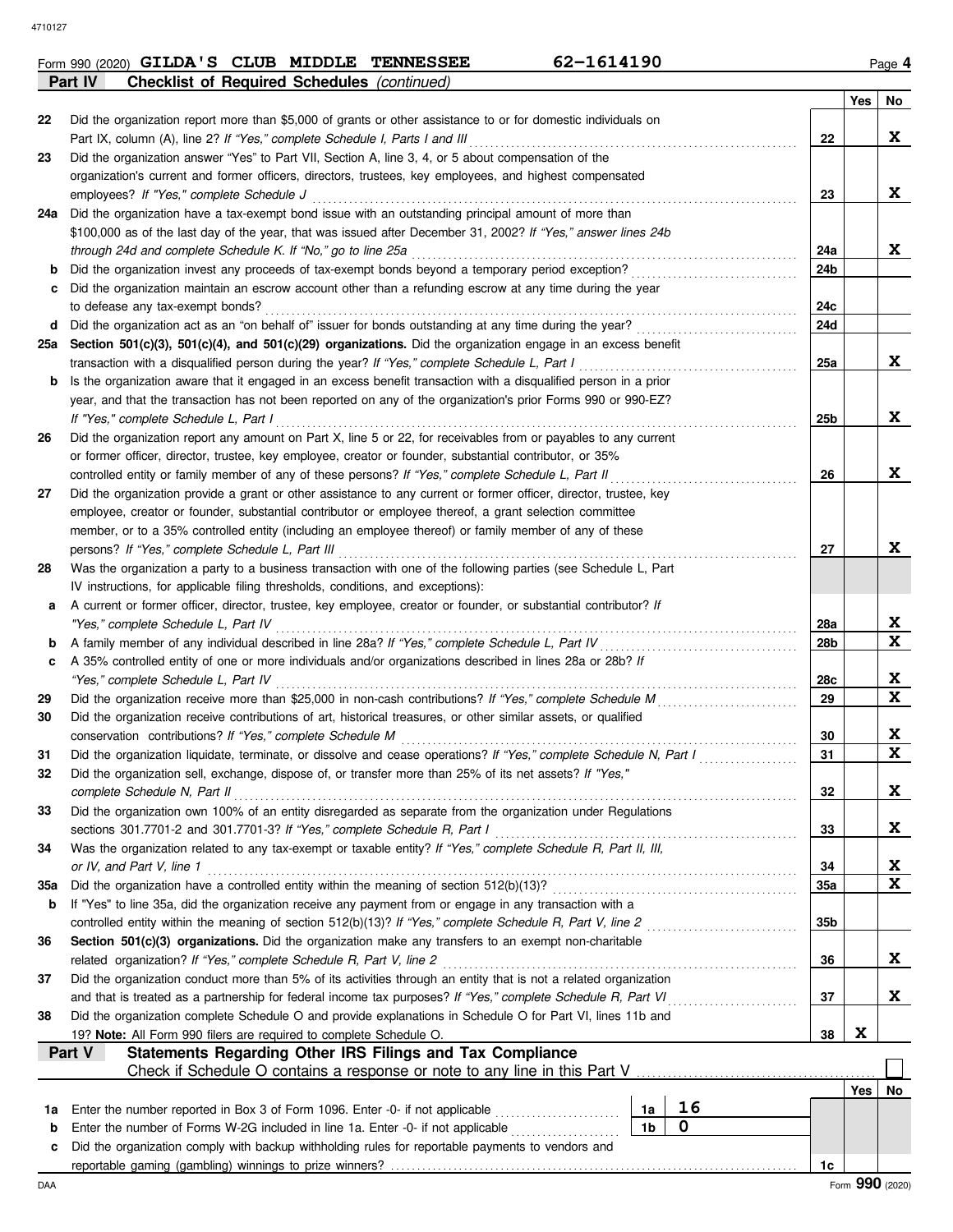|             | Statements Regarding Other IRS Filings and Tax Compliance (continued)<br>Part V                                                    |                 |    |                |     |                                 |
|-------------|------------------------------------------------------------------------------------------------------------------------------------|-----------------|----|----------------|-----|---------------------------------|
|             |                                                                                                                                    |                 |    |                | Yes | No                              |
| 2a          | Enter the number of employees reported on Form W-3, Transmittal of Wage and Tax                                                    |                 |    |                |     |                                 |
|             | Statements, filed for the calendar year ending with or within the year covered by this return                                      | 2a              | 17 |                |     |                                 |
| b           | If at least one is reported on line 2a, did the organization file all required federal employment tax returns?                     |                 |    | 2 <sub>b</sub> | X   |                                 |
|             | Note: If the sum of lines 1a and 2a is greater than 250, you may be required to e-file (see instructions)                          |                 |    |                |     |                                 |
| За          | Did the organization have unrelated business gross income of \$1,000 or more during the year?                                      |                 |    | За             |     | X                               |
| b           | If "Yes," has it filed a Form 990-T for this year? If "No" to line 3b, provide an explanation on Schedule O                        |                 |    | 3 <sub>b</sub> |     |                                 |
| 4a          | At any time during the calendar year, did the organization have an interest in, or a signature or other authority over,            |                 |    |                |     |                                 |
|             | a financial account in a foreign country (such as a bank account, securities account, or other financial account)?                 |                 |    | 4a             |     | X                               |
| b           | If "Yes," enter the name of the foreign country u                                                                                  |                 |    |                |     |                                 |
|             | See instructions for filing requirements for FinCEN Form 114, Report of Foreign Bank and Financial Accounts (FBAR).                |                 |    |                |     |                                 |
| 5а          |                                                                                                                                    |                 |    | 5a             |     | $\frac{\mathbf{x}}{\mathbf{x}}$ |
| b           |                                                                                                                                    |                 |    | 5b             |     |                                 |
| c           | If "Yes" to line 5a or 5b, did the organization file Form 8886-T?                                                                  |                 |    | 5 <sub>c</sub> |     |                                 |
| 6а          | Does the organization have annual gross receipts that are normally greater than \$100,000, and did the                             |                 |    |                |     |                                 |
|             |                                                                                                                                    |                 |    | 6a             |     | X                               |
| b           | If "Yes," did the organization include with every solicitation an express statement that such contributions or                     |                 |    |                |     |                                 |
|             | gifts were not tax deductible?                                                                                                     |                 |    | 6b             |     |                                 |
| 7           | Organizations that may receive deductible contributions under section 170(c).                                                      |                 |    |                |     |                                 |
| а           | Did the organization receive a payment in excess of \$75 made partly as a contribution and partly for goods                        |                 |    |                |     |                                 |
|             | and services provided to the payor?                                                                                                |                 |    | 7a             |     | X                               |
| b           |                                                                                                                                    |                 |    | 7b             |     |                                 |
| c           | Did the organization sell, exchange, or otherwise dispose of tangible personal property for which it was                           |                 |    |                |     |                                 |
|             | required to file Form 8282?                                                                                                        |                 |    | 7c             |     | X                               |
| d           |                                                                                                                                    |                 |    |                |     |                                 |
| е           | Did the organization receive any funds, directly or indirectly, to pay premiums on a personal benefit contract?                    |                 |    | 7e             |     | X<br>$\overline{\mathbf{x}}$    |
| Ť           | Did the organization, during the year, pay premiums, directly or indirectly, on a personal benefit contract?                       |                 |    | 7f             |     | $\overline{\mathbf{x}}$         |
| g           | If the organization received a contribution of qualified intellectual property, did the organization file Form 8899 as required?   |                 |    | 7g             |     | $\mathbf x$                     |
| h           | If the organization received a contribution of cars, boats, airplanes, or other vehicles, did the organization file a Form 1098-C? |                 |    | 7h             |     |                                 |
| 8           | Sponsoring organizations maintaining donor advised funds. Did a donor advised fund maintained by the                               |                 |    | 8              |     |                                 |
| 9           | sponsoring organization have excess business holdings at any time during the year?                                                 |                 |    |                |     |                                 |
|             | Sponsoring organizations maintaining donor advised funds.                                                                          |                 |    | 9a             |     |                                 |
| а           | Did the sponsoring organization make any taxable distributions under section 4966?                                                 |                 |    | 9b             |     |                                 |
| b           |                                                                                                                                    |                 |    |                |     |                                 |
| 10          | Section 501(c)(7) organizations. Enter:                                                                                            | 10a             |    |                |     |                                 |
|             | Gross receipts, included on Form 990, Part VIII, line 12, for public use of club facilities                                        | 10 <sub>b</sub> |    |                |     |                                 |
| 11          | Section 501(c)(12) organizations. Enter:                                                                                           |                 |    |                |     |                                 |
| а           | Gross income from members or shareholders                                                                                          | 11a             |    |                |     |                                 |
| b           | Gross income from other sources (Do not net amounts due or paid to other sources                                                   |                 |    |                |     |                                 |
|             |                                                                                                                                    | 11b             |    |                |     |                                 |
| 12a         | Section 4947(a)(1) non-exempt charitable trusts. Is the organization filing Form 990 in lieu of Form 1041?                         |                 |    | 12a            |     |                                 |
| b           | If "Yes," enter the amount of tax-exempt interest received or accrued during the year                                              | 12b             |    |                |     |                                 |
| 13          | Section 501(c)(29) qualified nonprofit health insurance issuers.                                                                   |                 |    |                |     |                                 |
| а           | Is the organization licensed to issue qualified health plans in more than one state?                                               |                 |    | 13a            |     |                                 |
|             | Note: See the instructions for additional information the organization must report on Schedule O.                                  |                 |    |                |     |                                 |
| b           | Enter the amount of reserves the organization is required to maintain by the states in which                                       |                 |    |                |     |                                 |
|             |                                                                                                                                    | 13b             |    |                |     |                                 |
| c           | Enter the amount of reserves on hand                                                                                               | 13c             |    |                |     |                                 |
| 14a         | Did the organization receive any payments for indoor tanning services during the tax year?                                         |                 |    | 14a            |     | X                               |
| $\mathbf b$ |                                                                                                                                    |                 |    | 14b            |     |                                 |
| 15          | Is the organization subject to the section 4960 tax on payment(s) of more than \$1,000,000 in remuneration or                      |                 |    |                |     |                                 |
|             | excess parachute payment(s) during the year?                                                                                       |                 |    | 15             |     | X                               |
|             | If "Yes," see instructions and file Form 4720, Schedule N.                                                                         |                 |    |                |     |                                 |
| 16          | Is the organization an educational institution subject to the section 4968 excise tax on net investment income?                    |                 |    | 16             |     | X                               |
|             | If "Yes," complete Form 4720, Schedule O.                                                                                          |                 |    |                |     |                                 |
|             |                                                                                                                                    |                 |    |                |     |                                 |

| 62-1614190<br>Form 990 (2020) GILDA'S CLUB MIDDLE TENNESSEE | Page 5 |
|-------------------------------------------------------------|--------|
|-------------------------------------------------------------|--------|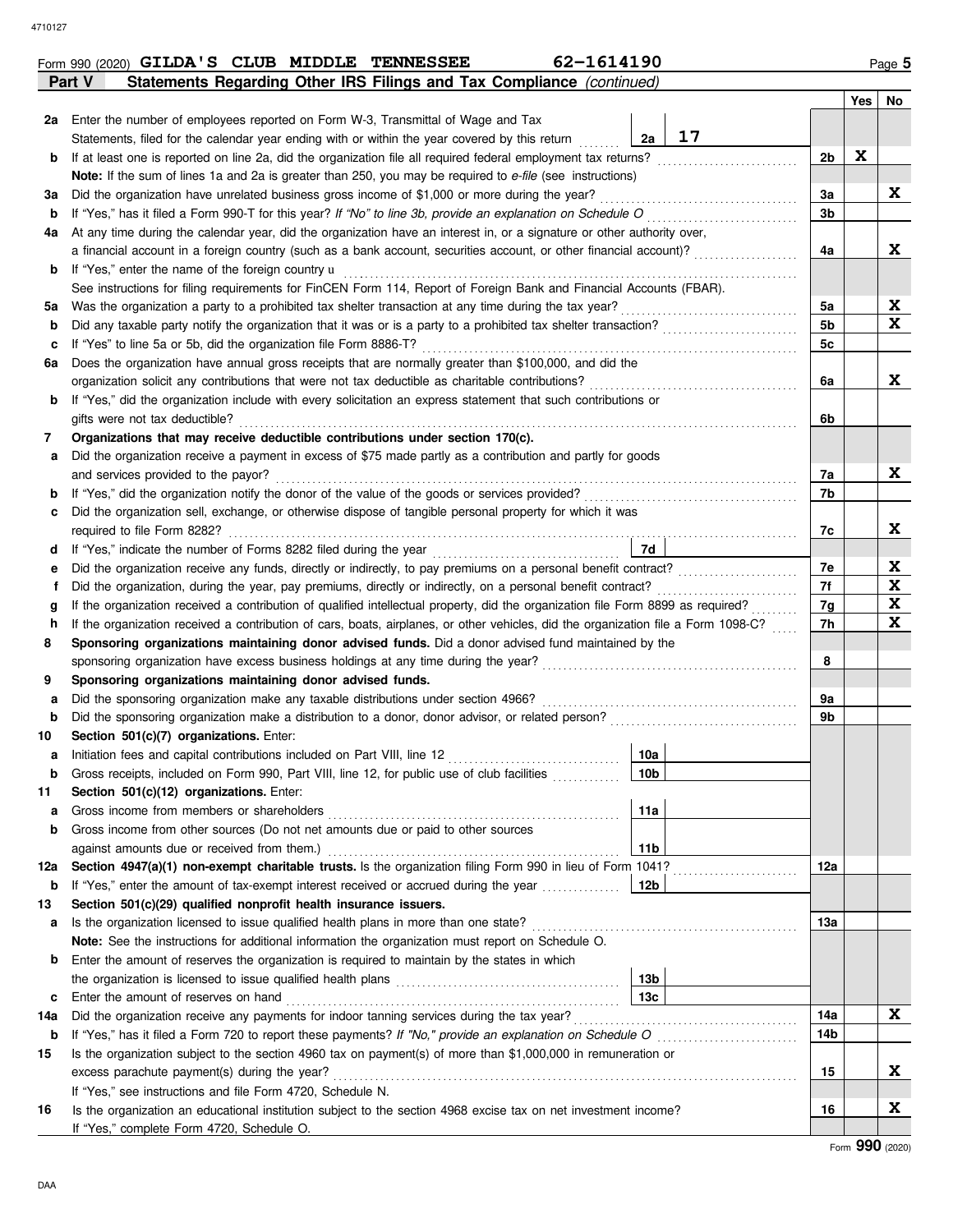|     | Part VI<br>Governance, Management, and Disclosure For each "Yes" response to lines 2 through 7b below, and for a "No"               |    |    |                 |                  |             |
|-----|-------------------------------------------------------------------------------------------------------------------------------------|----|----|-----------------|------------------|-------------|
|     | response to line 8a, 8b, or 10b below, describe the circumstances, processes, or changes on Schedule O. See instructions.           |    |    |                 |                  |             |
|     |                                                                                                                                     |    |    |                 |                  | x           |
|     | Section A. Governing Body and Management                                                                                            |    |    |                 |                  |             |
|     |                                                                                                                                     |    |    |                 | Yes              | No          |
| 1a  | Enter the number of voting members of the governing body at the end of the tax year                                                 | 1a | 24 |                 |                  |             |
|     | If there are material differences in voting rights among members of the governing body, or                                          |    |    |                 |                  |             |
|     | if the governing body delegated broad authority to an executive committee or similar                                                |    |    |                 |                  |             |
|     | committee, explain on Schedule O.                                                                                                   |    |    |                 |                  |             |
|     | Enter the number of voting members included on line 1a, above, who are independent                                                  | 1b | 24 |                 |                  |             |
| 2   | Did any officer, director, trustee, or key employee have a family relationship or a business relationship with                      |    |    |                 |                  |             |
|     |                                                                                                                                     |    |    | $\mathbf{2}$    |                  | X           |
| 3   | Did the organization delegate control over management duties customarily performed by or under the direct                           |    |    |                 |                  |             |
|     | supervision of officers, directors, trustees, or key employees to a management company or other person?                             |    |    | 3               |                  | X           |
| 4   | Did the organization make any significant changes to its governing documents since the prior Form 990 was filed?                    |    |    | 4               |                  | $\mathbf x$ |
| 5   | Did the organization become aware during the year of a significant diversion of the organization's assets?                          |    |    | 5               |                  | $\mathbf x$ |
| 6   |                                                                                                                                     |    |    | 6               |                  | $\mathbf x$ |
| 7a  | Did the organization have members, stockholders, or other persons who had the power to elect or appoint                             |    |    |                 |                  |             |
|     |                                                                                                                                     |    |    | 7а              |                  | X           |
| b   | Are any governance decisions of the organization reserved to (or subject to approval by) members,                                   |    |    |                 |                  |             |
|     | stockholders, or persons other than the governing body?                                                                             |    |    | 7b              |                  | X           |
| 8   | Did the organization contemporaneously document the meetings held or written actions undertaken during the year by the following:   |    |    |                 |                  |             |
| а   | The governing body?                                                                                                                 |    |    | 8a              | X                |             |
| b   |                                                                                                                                     |    |    | 8b              | $\mathbf x$      |             |
| 9   | Is there any officer, director, trustee, or key employee listed in Part VII, Section A, who cannot be reached at                    |    |    |                 |                  |             |
|     |                                                                                                                                     |    |    | 9               |                  | X           |
|     | Section B. Policies (This Section B requests information about policies not required by the Internal Revenue Code.)                 |    |    |                 |                  |             |
|     |                                                                                                                                     |    |    |                 | Yes              | No          |
| 10a |                                                                                                                                     |    |    | 10a             | $\mathbf x$      |             |
| b   | If "Yes," did the organization have written policies and procedures governing the activities of such chapters,                      |    |    |                 |                  |             |
|     |                                                                                                                                     |    |    | 10b             |                  | X           |
|     | affiliates, and branches to ensure their operations are consistent with the organization's exempt purposes?                         |    |    | 11a             | X                |             |
|     | 11a Has the organization provided a complete copy of this Form 990 to all members of its governing body before filing the form?     |    |    |                 |                  |             |
| b   | Describe in Schedule O the process, if any, used by the organization to review this Form 990.                                       |    |    |                 |                  |             |
| 12a |                                                                                                                                     |    |    | 12a             | X<br>$\mathbf x$ |             |
| b   | Were officers, directors, or trustees, and key employees required to disclose annually interests that could give rise to conflicts? |    |    | 12 <sub>b</sub> |                  |             |
| c   | Did the organization regularly and consistently monitor and enforce compliance with the policy? If "Yes,"                           |    |    |                 |                  |             |
|     |                                                                                                                                     |    |    | 12c             | X                |             |
| 13  | Did the organization have a written whistleblower policy?                                                                           |    |    | 13              |                  | x           |
| 14  | Did the organization have a written document retention and destruction policy?                                                      |    |    | 14              | X                |             |
| 15  | Did the process for determining compensation of the following persons include a review and approval by                              |    |    |                 |                  |             |
|     | independent persons, comparability data, and contemporaneous substantiation of the deliberation and decision?                       |    |    |                 |                  |             |
| a   | The organization's CEO, Executive Director, or top management official                                                              |    |    | 15a             | X                |             |
| b   | Other officers or key employees of the organization                                                                                 |    |    | <b>15b</b>      | X                |             |
|     | If "Yes" to line 15a or 15b, describe the process in Schedule O (see instructions).                                                 |    |    |                 |                  |             |
| 16a | Did the organization invest in, contribute assets to, or participate in a joint venture or similar arrangement                      |    |    |                 |                  |             |
|     | with a taxable entity during the year?                                                                                              |    |    | 16a             |                  | X           |
| b   | If "Yes," did the organization follow a written policy or procedure requiring the organization to evaluate its                      |    |    |                 |                  |             |
|     | participation in joint venture arrangements under applicable federal tax law, and take steps to safeguard the                       |    |    |                 |                  |             |
|     |                                                                                                                                     |    |    | 16b             |                  |             |
|     | <b>Section C. Disclosure</b>                                                                                                        |    |    |                 |                  |             |
| 17  | List the states with which a copy of this Form 990 is required to be filed u<br>TN                                                  |    |    |                 |                  |             |
| 18  | Section 6104 requires an organization to make its Forms 1023 (1024 or 1024-A, if applicable), 990, and 990-T (Section 501(c)        |    |    |                 |                  |             |
|     | (3)s only) available for public inspection. Indicate how you made these available. Check all that apply.                            |    |    |                 |                  |             |
|     | $ \mathbf{X} $ Another's website $ \mathbf{X} $ Upon request<br>Other (explain on Schedule O)<br>Own website                        |    |    |                 |                  |             |
| 19  | Describe on Schedule O whether (and if so, how) the organization made its governing documents, conflict of interest policy, and     |    |    |                 |                  |             |
|     | financial statements available to the public during the tax year.                                                                   |    |    |                 |                  |             |
| 20  | State the name, address, and telephone number of the person who possesses the organization's books and records u                    |    |    |                 |                  |             |
|     | 1707 DIVISION STREET<br>MICHELE RAHMANI                                                                                             |    |    |                 |                  |             |
|     | 37203<br><b>NASHVILLE</b><br>TN                                                                                                     |    |    | 615-329-1124    |                  |             |
| DAA |                                                                                                                                     |    |    |                 | Form 990 (2020)  |             |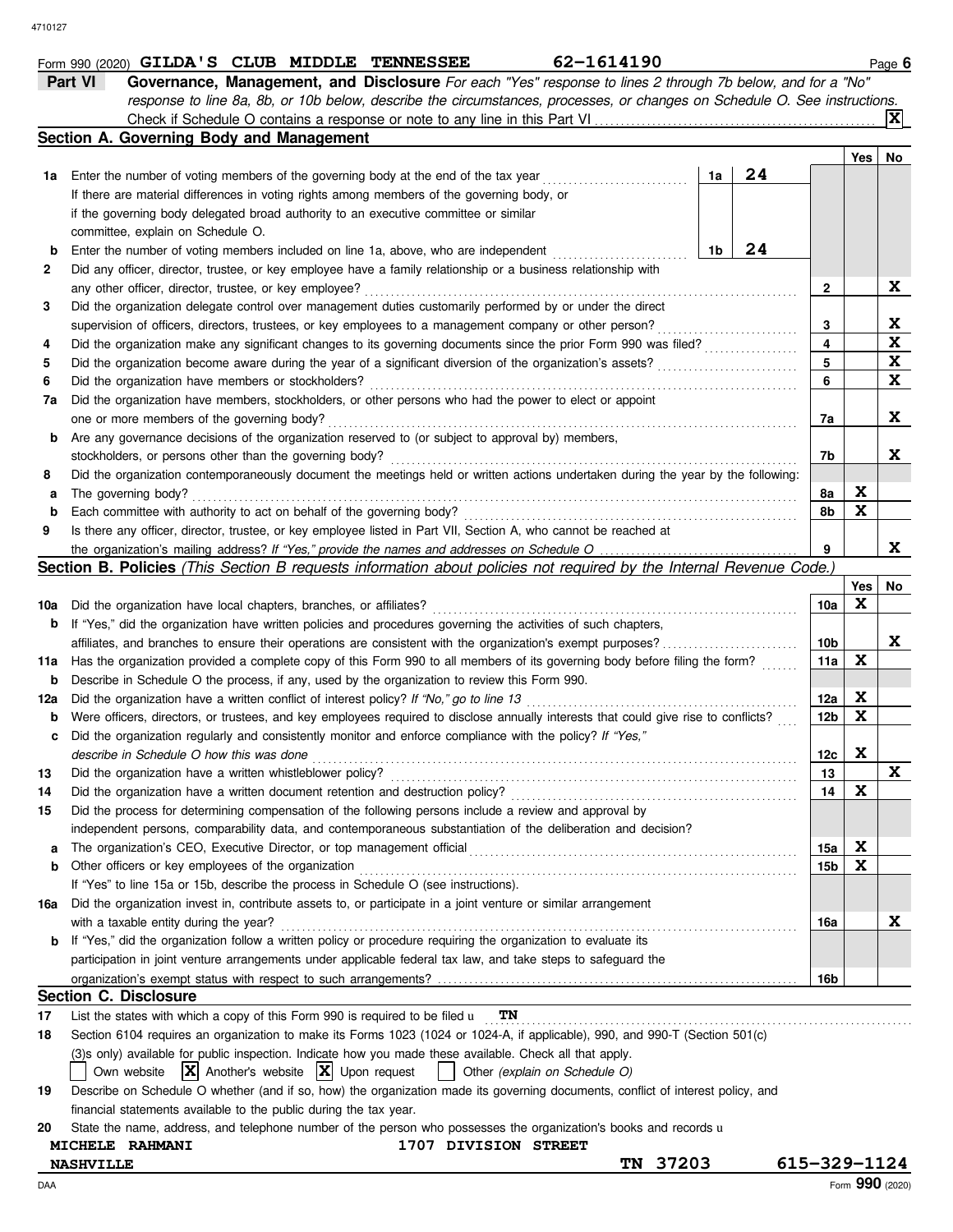### **Form 990 (2020) GILDA'S CLUB MIDDLE TENNESSEE 62-1614190** Page 7

| Part VII                 | Compensation of Officers, Directors, Trustees, Key Employees, Highest Compensated Employees, and                                                                                                                                                                                                         |
|--------------------------|----------------------------------------------------------------------------------------------------------------------------------------------------------------------------------------------------------------------------------------------------------------------------------------------------------|
|                          | Independent Contractors                                                                                                                                                                                                                                                                                  |
|                          | Check if Schedule O contains a response or note to any line in this Part VII                                                                                                                                                                                                                             |
| Section A.               | Officers, Directors, Trustees, Key Employees, and Highest Compensated Employees                                                                                                                                                                                                                          |
| organization's tax year. | 1a Complete this table for all persons required to be listed. Report compensation for the calendar year ending with or within the                                                                                                                                                                        |
|                          | • List all of the organization's <b>current</b> officers, directors, trustees (whether individuals or organizations), regardless of amount of<br>compensation. Enter -0- in columns (D), $(E)$ , and $(F)$ if no compensation was paid.                                                                  |
|                          | • List all of the organization's current key employees, if any. See instructions for definition of "key employee."                                                                                                                                                                                       |
|                          | List the organization's five current highest compensated employees (other than an officer, director, trustee, or key employee)<br>who received reportable compensation (Box 5 of Form W-2 and/or Box 7 of Form 1099-MISC) of more than \$100,000 from the<br>organization and any related organizations. |
|                          | List all of the organization's former officers, key employees, and highest compensated employees who received more than<br>\$100,000 of reportable compensation from the organization and any related organizations.                                                                                     |

List all of the organization's **former directors or trustees** that received, in the capacity as a former director or trustee of the organization, more than \$10,000 of reportable compensation from the organization and any related organizations. See instructions for the order in which to list the persons above. **•**

Check this box if neither the organization nor any related organization compensated any current officer, director, or trustee.

| (A)<br>Name and title          | (B)<br>Average<br>hours<br>per week<br>(list any<br>hours for | (C)<br>Position<br>(do not check more than one<br>box, unless person is both an<br>officer and a director/trustee) |                      |                |              |                                 |        | (D)<br>Reportable<br>compensation<br>from the<br>organization<br>(W-2/1099-MISC) | (E)<br>Reportable<br>compensation<br>from related<br>organizations<br>(W-2/1099-MISC) | (F)<br>Estimated amount<br>of other<br>compensation<br>from the<br>organization and |  |
|--------------------------------|---------------------------------------------------------------|--------------------------------------------------------------------------------------------------------------------|----------------------|----------------|--------------|---------------------------------|--------|----------------------------------------------------------------------------------|---------------------------------------------------------------------------------------|-------------------------------------------------------------------------------------|--|
|                                | related<br>organizations<br>below<br>dotted line)             | Individual<br>or director<br>trustee                                                                               | nstitutional trustee | <b>Officer</b> | Key employee | Highest compensated<br>employee | Former |                                                                                  |                                                                                       | related organizations                                                               |  |
| $(1)$ JIM CORUM                | 0.35                                                          |                                                                                                                    |                      |                |              |                                 |        |                                                                                  |                                                                                       |                                                                                     |  |
| <b>BOARD CHAIR</b>             | 0.00                                                          | $\mathbf x$                                                                                                        |                      | $\mathbf x$    |              |                                 |        | 0                                                                                | 0                                                                                     | $\mathbf 0$                                                                         |  |
| (2) HELEN LANE                 |                                                               |                                                                                                                    |                      |                |              |                                 |        |                                                                                  |                                                                                       |                                                                                     |  |
|                                | 0.35                                                          |                                                                                                                    |                      |                |              |                                 |        |                                                                                  |                                                                                       |                                                                                     |  |
| <b>BOARD CHAIR ELECT</b>       | 0.00                                                          | $\mathbf x$                                                                                                        |                      | $\mathbf x$    |              |                                 |        | 0                                                                                | 0                                                                                     | $\mathbf 0$                                                                         |  |
| (3) LISA TAYLOR                | 0.35                                                          |                                                                                                                    |                      |                |              |                                 |        |                                                                                  |                                                                                       |                                                                                     |  |
| <b>SECRETARY</b>               | 0.00                                                          | $\mathbf x$                                                                                                        |                      | $\mathbf x$    |              |                                 |        | 0                                                                                | 0                                                                                     | $\pmb{0}$                                                                           |  |
| (4) RANDY GOLDSTEIN            |                                                               |                                                                                                                    |                      |                |              |                                 |        |                                                                                  |                                                                                       |                                                                                     |  |
|                                |                                                               |                                                                                                                    |                      |                |              |                                 |        |                                                                                  |                                                                                       |                                                                                     |  |
|                                | 0.35                                                          |                                                                                                                    |                      |                |              |                                 |        |                                                                                  |                                                                                       |                                                                                     |  |
| <b>TREASURER</b>               | 0.00                                                          | $\mathbf x$                                                                                                        |                      | $\mathbf x$    |              |                                 |        | 0                                                                                | 0                                                                                     | $\mathbf 0$                                                                         |  |
| (5) JIM BROWN                  | 0.35                                                          |                                                                                                                    |                      |                |              |                                 |        |                                                                                  |                                                                                       |                                                                                     |  |
| EX OFFICIO                     | 0.00                                                          | $\mathbf x$                                                                                                        |                      |                |              |                                 |        | 0                                                                                | 0                                                                                     | $\mathbf 0$                                                                         |  |
| (6) DENISE ALPER               |                                                               |                                                                                                                    |                      |                |              |                                 |        |                                                                                  |                                                                                       |                                                                                     |  |
| <b>DIRECTOR</b>                | 0.35<br>0.00                                                  | X                                                                                                                  |                      |                |              |                                 |        | 0                                                                                | 0                                                                                     | $\mathbf 0$                                                                         |  |
| (7) JESSSICA AVERBUCH          |                                                               |                                                                                                                    |                      |                |              |                                 |        |                                                                                  |                                                                                       |                                                                                     |  |
|                                | 0.35                                                          |                                                                                                                    |                      |                |              |                                 |        |                                                                                  |                                                                                       |                                                                                     |  |
| <b>DIRECTOR</b>                | 0.00                                                          | $\mathbf x$                                                                                                        |                      |                |              |                                 |        | 0                                                                                | 0                                                                                     | $\mathbf 0$                                                                         |  |
| (8) ANTHONY BARTON             |                                                               |                                                                                                                    |                      |                |              |                                 |        |                                                                                  |                                                                                       |                                                                                     |  |
|                                | 0.35                                                          |                                                                                                                    |                      |                |              |                                 |        |                                                                                  |                                                                                       |                                                                                     |  |
| <b>DIRECTOR</b>                | 0.00                                                          | $\mathbf x$                                                                                                        |                      |                |              |                                 |        | 0                                                                                | 0                                                                                     | $\mathbf 0$                                                                         |  |
| (9) KEN BRYANT                 |                                                               |                                                                                                                    |                      |                |              |                                 |        |                                                                                  |                                                                                       |                                                                                     |  |
|                                | 0.35                                                          |                                                                                                                    |                      |                |              |                                 |        |                                                                                  |                                                                                       |                                                                                     |  |
| <b>DIRECTOR</b>                | 0.00                                                          | $\mathbf x$                                                                                                        |                      |                |              |                                 |        | 0                                                                                | 0                                                                                     | $\mathbf 0$                                                                         |  |
| (10) JEFFREY FISHER            |                                                               |                                                                                                                    |                      |                |              |                                 |        |                                                                                  |                                                                                       |                                                                                     |  |
|                                | 0.35                                                          |                                                                                                                    |                      |                |              |                                 |        |                                                                                  |                                                                                       |                                                                                     |  |
| <b>DIRECTOR</b>                | 0.00                                                          | X                                                                                                                  |                      |                |              |                                 |        | 0                                                                                | 0                                                                                     | $\mathbf 0$                                                                         |  |
| (11) RACHEL<br><b>GOODRICH</b> |                                                               |                                                                                                                    |                      |                |              |                                 |        |                                                                                  |                                                                                       |                                                                                     |  |
|                                | 0.35                                                          |                                                                                                                    |                      |                |              |                                 |        |                                                                                  |                                                                                       |                                                                                     |  |
| <b>DIRECTOR</b>                | 0.00                                                          | $\mathbf x$                                                                                                        |                      |                |              |                                 |        | 0                                                                                | 0                                                                                     | $\pmb{0}$                                                                           |  |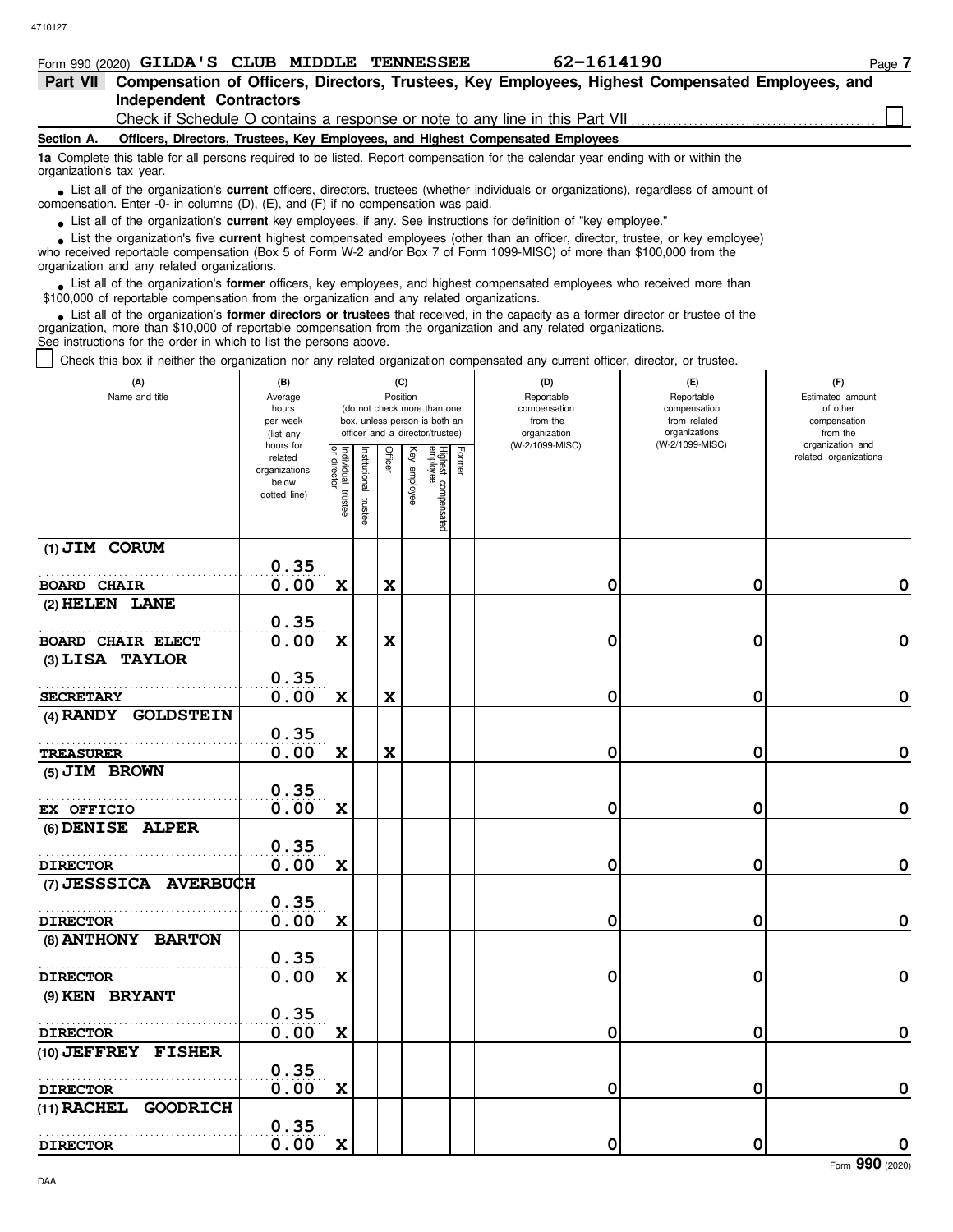| 4710127<br>Form 990 (2020) GILDA'S CLUB MIDDLE TENNESSEE<br>Part VII                                                                                                                                                                                                                              |                                                                |                         |                                                                                                                    |         |              |                                 |                                                               | 62-1614190<br>Section A. Officers, Directors, Trustees, Key Employees, and Highest Compensated Employees (continued) |                                                                    |                                                                 | Page 8              |
|---------------------------------------------------------------------------------------------------------------------------------------------------------------------------------------------------------------------------------------------------------------------------------------------------|----------------------------------------------------------------|-------------------------|--------------------------------------------------------------------------------------------------------------------|---------|--------------|---------------------------------|---------------------------------------------------------------|----------------------------------------------------------------------------------------------------------------------|--------------------------------------------------------------------|-----------------------------------------------------------------|---------------------|
| (A)<br>Name and title                                                                                                                                                                                                                                                                             | (B)<br>Average<br>hours<br>per week<br>(list any               |                         | (C)<br>Position<br>(do not check more than one<br>box, unless person is both an<br>officer and a director/trustee) |         |              |                                 | (D)<br>Reportable<br>compensation<br>from the<br>organization |                                                                                                                      | (E)<br>Reportable<br>compensation<br>from related<br>organizations | (F)<br>Estimated amount<br>of other<br>compensation<br>from the |                     |
|                                                                                                                                                                                                                                                                                                   | hours for<br>related<br>organizations<br>below<br>dotted line) | Individual 1<br>trustee | Institutional<br>trustee                                                                                           | Officer | Key employee | Highest compensated<br>employee | Former                                                        | (W-2/1099-MISC)                                                                                                      | (W-2/1099-MISC)                                                    | organization and<br>related organizations                       |                     |
| DR STEVE HECKLIN<br>(12)                                                                                                                                                                                                                                                                          | 0.35                                                           |                         |                                                                                                                    |         |              |                                 |                                                               |                                                                                                                      |                                                                    |                                                                 |                     |
| <b>DIRECTOR</b>                                                                                                                                                                                                                                                                                   | 0.00                                                           | X                       |                                                                                                                    |         |              |                                 |                                                               | 0                                                                                                                    | 0                                                                  |                                                                 | 0                   |
| <b>ALLEN HUGGINS</b><br>(13)                                                                                                                                                                                                                                                                      | 0.35<br>0.00                                                   | X                       |                                                                                                                    |         |              |                                 |                                                               | 0                                                                                                                    | 0                                                                  |                                                                 | $\mathbf 0$         |
| <b>DIRECTOR</b><br><b>JANET KURTZ</b><br>(14)                                                                                                                                                                                                                                                     |                                                                |                         |                                                                                                                    |         |              |                                 |                                                               |                                                                                                                      |                                                                    |                                                                 |                     |
| <b>DIRECTOR</b>                                                                                                                                                                                                                                                                                   | 0.35<br>0.00                                                   | X                       |                                                                                                                    |         |              |                                 |                                                               | 0                                                                                                                    | 0                                                                  |                                                                 | $\mathbf 0$         |
| <b>KEITH KRAFT</b><br>(15)                                                                                                                                                                                                                                                                        | 0.35                                                           |                         |                                                                                                                    |         |              |                                 |                                                               |                                                                                                                      |                                                                    |                                                                 |                     |
| <b>DIRECTOR</b>                                                                                                                                                                                                                                                                                   | 0.00                                                           | X                       |                                                                                                                    |         |              |                                 |                                                               | 0                                                                                                                    | 0                                                                  |                                                                 | $\mathbf 0$         |
| DAVID LEWIS<br>(16)                                                                                                                                                                                                                                                                               | 0.35                                                           |                         |                                                                                                                    |         |              |                                 |                                                               |                                                                                                                      |                                                                    |                                                                 |                     |
| <b>DIRECTOR</b><br>DREW MALLORY<br>(17)                                                                                                                                                                                                                                                           | 0.00                                                           | X                       |                                                                                                                    |         |              |                                 |                                                               | 0                                                                                                                    | 0                                                                  |                                                                 | $\mathbf 0$         |
| <b>DIRECTOR</b>                                                                                                                                                                                                                                                                                   | 0.35<br>0.00                                                   | X                       |                                                                                                                    |         |              |                                 |                                                               | 0                                                                                                                    | 0                                                                  |                                                                 | $\mathbf 0$         |
| <b>JENNIFER MCGUGIN</b><br>(18)                                                                                                                                                                                                                                                                   | 0.35                                                           |                         |                                                                                                                    |         |              |                                 |                                                               |                                                                                                                      |                                                                    |                                                                 |                     |
| <b>DIRECTOR</b>                                                                                                                                                                                                                                                                                   | 0.00                                                           | $\mathbf x$             |                                                                                                                    |         |              |                                 |                                                               | 0                                                                                                                    | 0                                                                  |                                                                 | $\mathbf 0$         |
| MICHAEL MOSCHEL<br>(19)                                                                                                                                                                                                                                                                           | 0.35                                                           |                         |                                                                                                                    |         |              |                                 |                                                               |                                                                                                                      |                                                                    |                                                                 |                     |
| <b>DIRECTOR</b>                                                                                                                                                                                                                                                                                   | 0.00                                                           | $\mathbf x$             |                                                                                                                    |         |              |                                 |                                                               | 0                                                                                                                    | 0                                                                  |                                                                 | 0                   |
| c Total from continuation sheets to Part VII, Section A                                                                                                                                                                                                                                           |                                                                |                         |                                                                                                                    |         |              |                                 | u<br>u                                                        | 106, 458                                                                                                             |                                                                    |                                                                 | 9,272               |
| d                                                                                                                                                                                                                                                                                                 |                                                                |                         |                                                                                                                    |         |              | u                               |                                                               | 106,458                                                                                                              |                                                                    |                                                                 | 9,272               |
| Total number of individuals (including but not limited to those listed above) who received more than \$100,000 of<br>2<br>reportable compensation from the organization $\mathbf u$ $\mathbf 1$                                                                                                   |                                                                |                         |                                                                                                                    |         |              |                                 |                                                               |                                                                                                                      |                                                                    |                                                                 |                     |
| Did the organization list any former officer, director, trustee, key employee, or highest compensated<br>3                                                                                                                                                                                        |                                                                |                         |                                                                                                                    |         |              |                                 |                                                               |                                                                                                                      |                                                                    |                                                                 | Yes<br>No           |
| employee on line 1a? If "Yes," complete Schedule J for such individual                                                                                                                                                                                                                            |                                                                |                         |                                                                                                                    |         |              |                                 |                                                               |                                                                                                                      |                                                                    | 3                                                               | X                   |
| For any individual listed on line 1a, is the sum of reportable compensation and other compensation from the<br>4<br>organization and related organizations greater than \$150,000? If "Yes," complete Schedule J for such                                                                         |                                                                |                         |                                                                                                                    |         |              |                                 |                                                               |                                                                                                                      |                                                                    |                                                                 |                     |
| individual<br>Did any person listed on line 1a receive or accrue compensation from any unrelated organization or individual<br>5                                                                                                                                                                  |                                                                |                         |                                                                                                                    |         |              |                                 |                                                               |                                                                                                                      |                                                                    | 4                                                               | X                   |
| for services rendered to the organization? If "Yes," complete Schedule J for such person                                                                                                                                                                                                          |                                                                |                         |                                                                                                                    |         |              |                                 |                                                               |                                                                                                                      |                                                                    | 5                                                               | X                   |
| Section B. Independent Contractors<br>Complete this table for your five highest compensated independent contractors that received more than \$100,000 of<br>1<br>compensation from the organization. Report compensation for the calendar year ending with or within the organization's tax year. |                                                                |                         |                                                                                                                    |         |              |                                 |                                                               |                                                                                                                      |                                                                    |                                                                 |                     |
|                                                                                                                                                                                                                                                                                                   | (A)<br>Name and business address                               |                         |                                                                                                                    |         |              |                                 |                                                               |                                                                                                                      | (B)<br>Description of services                                     |                                                                 | (C)<br>Compensation |
|                                                                                                                                                                                                                                                                                                   |                                                                |                         |                                                                                                                    |         |              |                                 |                                                               |                                                                                                                      |                                                                    |                                                                 |                     |
|                                                                                                                                                                                                                                                                                                   |                                                                |                         |                                                                                                                    |         |              |                                 |                                                               |                                                                                                                      |                                                                    |                                                                 |                     |
|                                                                                                                                                                                                                                                                                                   |                                                                |                         |                                                                                                                    |         |              |                                 |                                                               |                                                                                                                      |                                                                    |                                                                 |                     |
|                                                                                                                                                                                                                                                                                                   |                                                                |                         |                                                                                                                    |         |              |                                 |                                                               |                                                                                                                      |                                                                    |                                                                 |                     |
|                                                                                                                                                                                                                                                                                                   |                                                                |                         |                                                                                                                    |         |              |                                 |                                                               |                                                                                                                      |                                                                    |                                                                 |                     |
| Total number of independent contractors (including but not limited to those listed above) who<br>2<br>received more than \$100,000 of compensation from the organization u                                                                                                                        |                                                                |                         |                                                                                                                    |         |              |                                 |                                                               |                                                                                                                      | 0                                                                  |                                                                 |                     |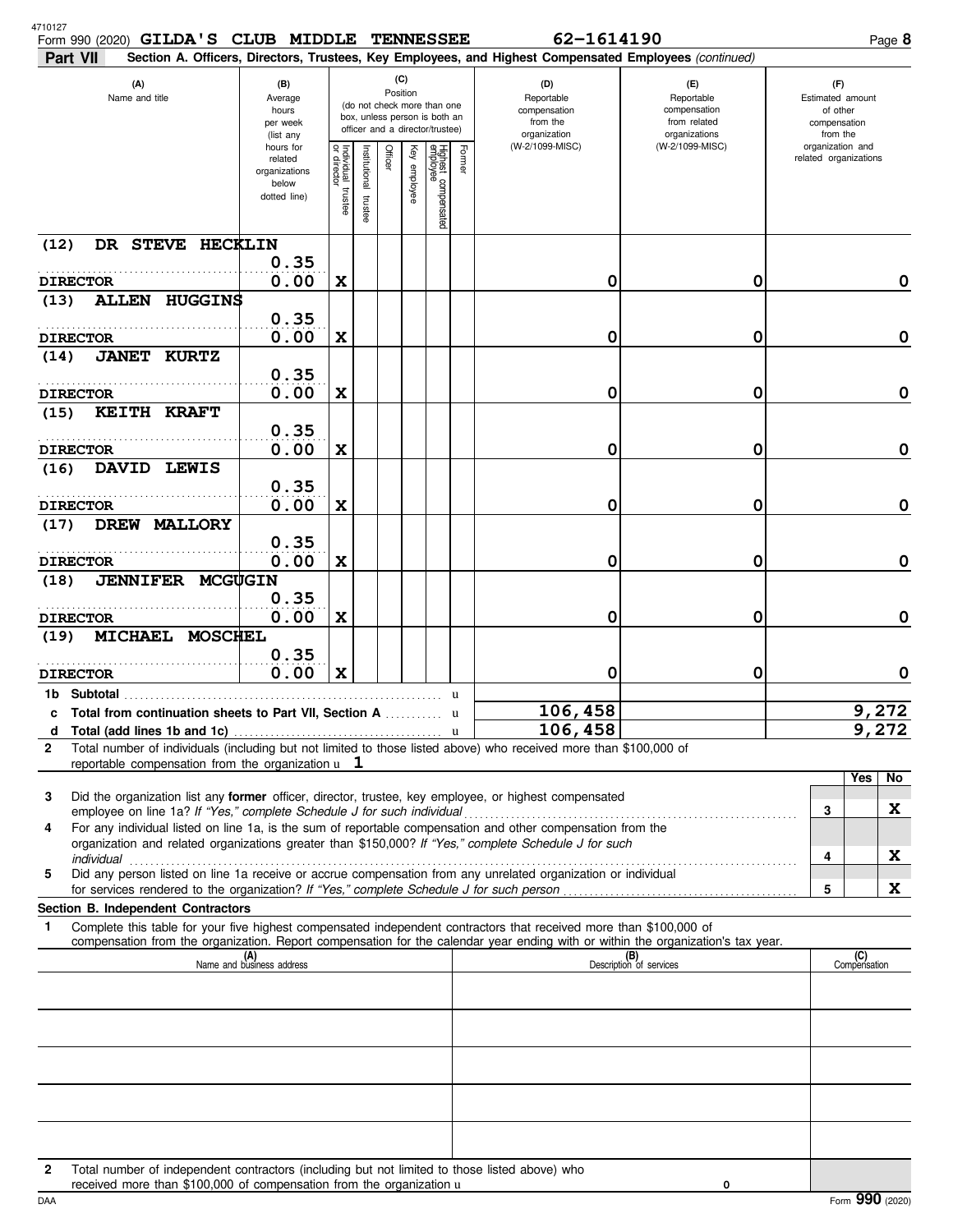| Form 990 (2020) GILDA'S CLUB MIDDLE TENNESSEE<br>Part VII                                                                                                                                                                 |                                                                |                                   |                         |         |                 |                                                                                                 |        | 62-1614190<br>Section A. Officers, Directors, Trustees, Key Employees, and Highest Compensated Employees (continued) |                                                                    | Page 8                                                          |
|---------------------------------------------------------------------------------------------------------------------------------------------------------------------------------------------------------------------------|----------------------------------------------------------------|-----------------------------------|-------------------------|---------|-----------------|-------------------------------------------------------------------------------------------------|--------|----------------------------------------------------------------------------------------------------------------------|--------------------------------------------------------------------|-----------------------------------------------------------------|
| (A)<br>Name and title                                                                                                                                                                                                     | (B)<br>Average<br>hours<br>per week<br>(list any               |                                   |                         |         | (C)<br>Position | (do not check more than one<br>box, unless person is both an<br>officer and a director/trustee) |        | (D)<br>Reportable<br>compensation<br>from the<br>organization                                                        | (F)<br>Reportable<br>compensation<br>from related<br>organizations | (F)<br>Estimated amount<br>of other<br>compensation<br>from the |
|                                                                                                                                                                                                                           | hours for<br>related<br>organizations<br>below<br>dotted line) | Individual trustee<br>or director | nstitutional<br>trustee | Officer | Key employee    | Highest compensated<br>employee                                                                 | Former | (W-2/1099-MISC)                                                                                                      | (W-2/1099-MISC)                                                    | organization and<br>related organizations                       |
| SAMANTHA SATURN<br>(20)                                                                                                                                                                                                   |                                                                |                                   |                         |         |                 |                                                                                                 |        |                                                                                                                      |                                                                    |                                                                 |
| <b>DIRECTOR</b>                                                                                                                                                                                                           | 0.35<br>0.00                                                   | X                                 |                         |         |                 |                                                                                                 |        | 0                                                                                                                    | 0                                                                  | $\mathbf 0$                                                     |
| <b>CAROLYN</b><br>(21)                                                                                                                                                                                                    | <b>SCHNEIDER</b>                                               |                                   |                         |         |                 |                                                                                                 |        |                                                                                                                      |                                                                    |                                                                 |
| <b>DIRECTOR</b>                                                                                                                                                                                                           | 0.35<br>0.00                                                   | X                                 |                         |         |                 |                                                                                                 |        | 0                                                                                                                    | 0                                                                  | $\mathbf 0$                                                     |
| <b>FLYNN TRACY</b><br>(22)                                                                                                                                                                                                |                                                                |                                   |                         |         |                 |                                                                                                 |        |                                                                                                                      |                                                                    |                                                                 |
|                                                                                                                                                                                                                           | 0.35                                                           |                                   |                         |         |                 |                                                                                                 |        |                                                                                                                      |                                                                    |                                                                 |
| <b>DIRECTOR</b><br><b>SHARON</b><br>(23)                                                                                                                                                                                  | 0.00<br>TURNER-FRILEY                                          | X                                 |                         |         |                 |                                                                                                 |        | 0                                                                                                                    | 0                                                                  | $\mathbf 0$                                                     |
|                                                                                                                                                                                                                           | 0.35                                                           |                                   |                         |         |                 |                                                                                                 |        |                                                                                                                      |                                                                    |                                                                 |
| <b>DIRECTOR</b><br><b>KATHY WINN</b>                                                                                                                                                                                      | 0.00                                                           | X                                 |                         |         |                 |                                                                                                 |        | 0                                                                                                                    | 0                                                                  | $\mathbf 0$                                                     |
| (24)                                                                                                                                                                                                                      | 0.35                                                           |                                   |                         |         |                 |                                                                                                 |        |                                                                                                                      |                                                                    |                                                                 |
| <b>DIRECTOR</b>                                                                                                                                                                                                           | 0.00                                                           | X                                 |                         |         |                 |                                                                                                 |        | 0                                                                                                                    | 0                                                                  | $\mathbf 0$                                                     |
| <b>HARRIET</b><br><b>SCHIFTAN</b><br>(25)                                                                                                                                                                                 | 40.00                                                          |                                   |                         |         |                 |                                                                                                 |        |                                                                                                                      |                                                                    |                                                                 |
| PRESIDENT & CEO                                                                                                                                                                                                           | 0.00                                                           |                                   |                         | X       |                 |                                                                                                 |        | 106,458                                                                                                              | 0                                                                  | 9,272                                                           |
|                                                                                                                                                                                                                           |                                                                |                                   |                         |         |                 |                                                                                                 |        |                                                                                                                      |                                                                    |                                                                 |
|                                                                                                                                                                                                                           |                                                                |                                   |                         |         |                 |                                                                                                 | u      | 106,458                                                                                                              |                                                                    | 9,272                                                           |
| c Total from continuation sheets to Part VII, Section A                                                                                                                                                                   |                                                                |                                   |                         |         | .               |                                                                                                 | u      |                                                                                                                      |                                                                    |                                                                 |
| d<br>Total number of individuals (including but not limited to those listed above) who received more than \$100,000 of                                                                                                    |                                                                |                                   |                         |         |                 |                                                                                                 | u      |                                                                                                                      |                                                                    |                                                                 |
| 2<br>reportable compensation from the organization u                                                                                                                                                                      |                                                                |                                   |                         |         |                 |                                                                                                 |        |                                                                                                                      |                                                                    |                                                                 |
| Did the organization list any former officer, director, trustee, key employee, or highest compensated<br>3                                                                                                                |                                                                |                                   |                         |         |                 |                                                                                                 |        |                                                                                                                      |                                                                    | Yes  <br>No.                                                    |
|                                                                                                                                                                                                                           |                                                                |                                   |                         |         |                 |                                                                                                 |        |                                                                                                                      |                                                                    | 3                                                               |
| For any individual listed on line 1a, is the sum of reportable compensation and other compensation from the<br>4<br>organization and related organizations greater than \$150,000? If "Yes," complete Schedule J for such |                                                                |                                   |                         |         |                 |                                                                                                 |        |                                                                                                                      |                                                                    |                                                                 |
| individual<br>Did any person listed on line 1a receive or accrue compensation from any unrelated organization or individual<br>5                                                                                          |                                                                |                                   |                         |         |                 |                                                                                                 |        |                                                                                                                      |                                                                    | 4                                                               |
| Section B. Independent Contractors                                                                                                                                                                                        |                                                                |                                   |                         |         |                 |                                                                                                 |        |                                                                                                                      |                                                                    | 5                                                               |
| Complete this table for your five highest compensated independent contractors that received more than \$100,000 of<br>1                                                                                                   |                                                                |                                   |                         |         |                 |                                                                                                 |        |                                                                                                                      |                                                                    |                                                                 |
| compensation from the organization. Report compensation for the calendar year ending with or within the organization's tax year.                                                                                          | (A)<br>Name and business address                               |                                   |                         |         |                 |                                                                                                 |        |                                                                                                                      | (B)<br>Description of services                                     | (C)<br>Compensation                                             |
|                                                                                                                                                                                                                           |                                                                |                                   |                         |         |                 |                                                                                                 |        |                                                                                                                      |                                                                    |                                                                 |
|                                                                                                                                                                                                                           |                                                                |                                   |                         |         |                 |                                                                                                 |        |                                                                                                                      |                                                                    |                                                                 |
|                                                                                                                                                                                                                           |                                                                |                                   |                         |         |                 |                                                                                                 |        |                                                                                                                      |                                                                    |                                                                 |
|                                                                                                                                                                                                                           |                                                                |                                   |                         |         |                 |                                                                                                 |        |                                                                                                                      |                                                                    |                                                                 |
|                                                                                                                                                                                                                           |                                                                |                                   |                         |         |                 |                                                                                                 |        |                                                                                                                      |                                                                    |                                                                 |
|                                                                                                                                                                                                                           |                                                                |                                   |                         |         |                 |                                                                                                 |        |                                                                                                                      |                                                                    |                                                                 |
|                                                                                                                                                                                                                           |                                                                |                                   |                         |         |                 |                                                                                                 |        |                                                                                                                      |                                                                    |                                                                 |
| Total number of independent contractors (including but not limited to those listed above) who<br>$\mathbf{2}$<br>received more than \$100,000 of compensation from the organization u                                     |                                                                |                                   |                         |         |                 |                                                                                                 |        |                                                                                                                      |                                                                    |                                                                 |

DAA Form 990 (2020) Constitution of the Completion of the Constitution of the Constitution of the Constitution of the Constitution of the Constitution of the Constitution of the Constitution of the Constitution of the Cons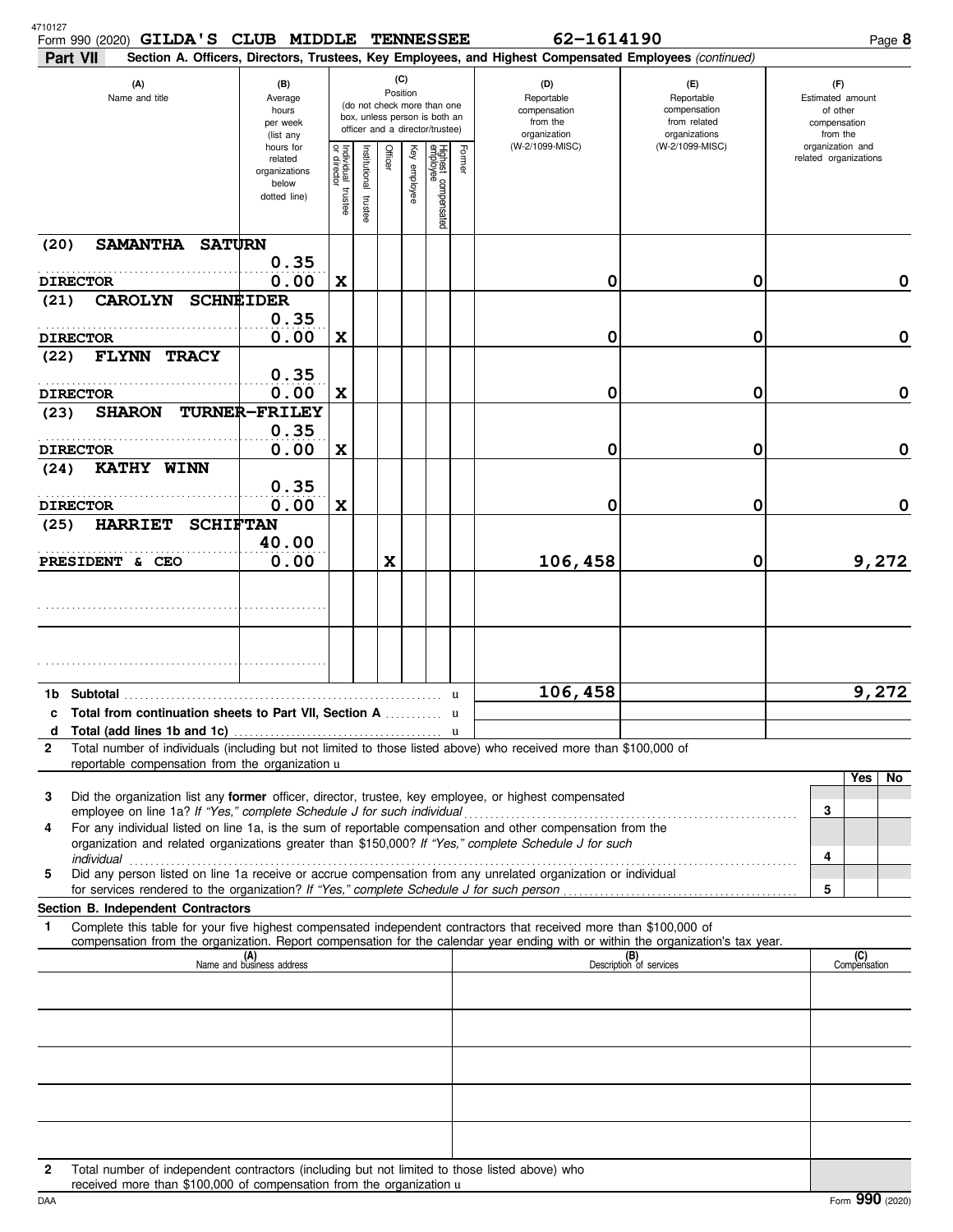# **Form 990 (2020) GILDA'S CLUB MIDDLE TENNESSEE 62-1614190** Page 9

## **Part VIII Statement of Revenue**

|                                                                  |     |                                                       |          |                |                      |                      | (A)<br>Total revenue | (B)<br>Related or exempt<br>function revenue | (C)<br>Unrelated<br>business revenue | (D)<br>Revenue excluded<br>from tax under<br>sections 512-514 |
|------------------------------------------------------------------|-----|-------------------------------------------------------|----------|----------------|----------------------|----------------------|----------------------|----------------------------------------------|--------------------------------------|---------------------------------------------------------------|
|                                                                  |     | 1a Federated campaigns                                |          |                | 1a                   |                      |                      |                                              |                                      |                                                               |
| <b>Contributions, Gifts, Grants</b><br>and Other Similar Amounts |     | <b>b</b> Membership dues                              |          |                | 1 <sub>b</sub>       |                      |                      |                                              |                                      |                                                               |
|                                                                  |     | c Fundraising events                                  |          |                | 1c                   | 337,051              |                      |                                              |                                      |                                                               |
|                                                                  |     | d Related organizations                               |          |                | 1 <sub>d</sub>       |                      |                      |                                              |                                      |                                                               |
|                                                                  |     | e Government grants (contributions)                   |          |                | 1e                   | 319,754              |                      |                                              |                                      |                                                               |
|                                                                  |     | f All other contributions, gifts, grants,             |          |                |                      |                      |                      |                                              |                                      |                                                               |
|                                                                  |     | and similar amounts not included above                |          |                | 1f                   | 692, 353             |                      |                                              |                                      |                                                               |
|                                                                  |     | Noncash contributions included in lines 1a-1f         |          |                | 1a   \$              | 18,902               |                      |                                              |                                      |                                                               |
|                                                                  |     |                                                       |          |                |                      | <b>u</b>             | 1,349,158            |                                              |                                      |                                                               |
|                                                                  |     |                                                       |          |                |                      | <b>Business Code</b> |                      |                                              |                                      |                                                               |
|                                                                  | 2a  |                                                       |          |                |                      |                      |                      |                                              |                                      |                                                               |
| Program Service<br>Revenue                                       | b   |                                                       |          |                |                      |                      |                      |                                              |                                      |                                                               |
|                                                                  | с   |                                                       |          |                |                      |                      |                      |                                              |                                      |                                                               |
|                                                                  | d   |                                                       |          |                |                      |                      |                      |                                              |                                      |                                                               |
|                                                                  | е   |                                                       |          |                |                      |                      |                      |                                              |                                      |                                                               |
|                                                                  |     | f All other program service revenue                   |          |                |                      |                      |                      |                                              |                                      |                                                               |
|                                                                  |     |                                                       |          |                |                      |                      |                      |                                              |                                      |                                                               |
|                                                                  | 3   | Investment income (including dividends, interest, and |          |                |                      |                      |                      |                                              |                                      |                                                               |
|                                                                  |     | other similar amounts)                                |          |                |                      | u                    | 32,123               |                                              |                                      | 32,123                                                        |
|                                                                  | 4   | Income from investment of tax-exempt bond proceeds    |          |                |                      | u                    |                      |                                              |                                      |                                                               |
|                                                                  | 5   |                                                       |          |                |                      | u                    |                      |                                              |                                      |                                                               |
|                                                                  |     |                                                       |          | (i) Real       |                      | (ii) Personal        |                      |                                              |                                      |                                                               |
|                                                                  |     | <b>6a</b> Gross rents                                 | 6a       |                |                      |                      |                      |                                              |                                      |                                                               |
|                                                                  |     | Less: rental expenses                                 | 6b       |                |                      |                      |                      |                                              |                                      |                                                               |
|                                                                  |     |                                                       | 6c       |                |                      |                      |                      |                                              |                                      |                                                               |
|                                                                  | d   | C Rental inc. or (loss)                               |          |                |                      |                      |                      |                                              |                                      |                                                               |
|                                                                  |     | <b>7a</b> Gross amount from                           |          | (i) Securities |                      | u<br>(ii) Other      |                      |                                              |                                      |                                                               |
|                                                                  |     | sales of assets                                       |          |                |                      |                      |                      |                                              |                                      |                                                               |
|                                                                  |     | other than inventory                                  | 7a       |                |                      |                      |                      |                                              |                                      |                                                               |
|                                                                  |     | <b>b</b> Less: cost or other                          |          |                |                      |                      |                      |                                              |                                      |                                                               |
|                                                                  |     | basis and sales exps.<br>c Gain or (loss)             | 7b<br>7c |                |                      |                      |                      |                                              |                                      |                                                               |
| Other Revenue                                                    |     |                                                       |          |                |                      |                      |                      |                                              |                                      |                                                               |
|                                                                  |     | 8a Gross income from fundraising events               |          |                |                      | u                    |                      |                                              |                                      |                                                               |
|                                                                  |     |                                                       |          |                |                      |                      |                      |                                              |                                      |                                                               |
|                                                                  |     | (not including $$$ 337, 051                           |          |                |                      |                      |                      |                                              |                                      |                                                               |
|                                                                  |     | of contributions reported on line 1c).                |          |                |                      | 55,976               |                      |                                              |                                      |                                                               |
|                                                                  |     | See Part IV, line 18                                  |          |                | 8а<br>8 <sub>b</sub> | 51,735               |                      |                                              |                                      |                                                               |
|                                                                  |     | <b>b</b> Less: direct expenses                        |          |                |                      |                      | 4,241                |                                              |                                      |                                                               |
|                                                                  |     |                                                       |          |                |                      |                      |                      |                                              |                                      |                                                               |
|                                                                  |     | 9a Gross income from gaming activities.               |          |                |                      |                      |                      |                                              |                                      |                                                               |
|                                                                  |     | See Part IV, line 19                                  |          |                | 9а<br>9 <sub>b</sub> |                      |                      |                                              |                                      |                                                               |
|                                                                  |     | <b>b</b> Less: direct expenses                        |          |                |                      |                      |                      |                                              |                                      |                                                               |
|                                                                  |     |                                                       |          |                |                      |                      |                      |                                              |                                      |                                                               |
|                                                                  |     | 10a Gross sales of inventory, less                    |          |                |                      |                      |                      |                                              |                                      |                                                               |
|                                                                  |     | returns and allowances                                |          |                | 10a                  |                      |                      |                                              |                                      |                                                               |
|                                                                  |     | <b>b</b> Less: cost of goods sold $\ldots$            |          |                | 10 <sub>b</sub>      |                      |                      |                                              |                                      |                                                               |
|                                                                  |     |                                                       |          |                |                      | <b>Business Code</b> |                      |                                              |                                      |                                                               |
|                                                                  |     |                                                       |          |                |                      |                      |                      |                                              |                                      |                                                               |
|                                                                  | 11a |                                                       |          |                |                      |                      |                      |                                              |                                      |                                                               |
| Miscellaneous<br>Revenue                                         | b   |                                                       |          |                |                      |                      |                      |                                              |                                      |                                                               |
|                                                                  | c   |                                                       |          |                |                      |                      |                      |                                              |                                      |                                                               |
|                                                                  |     |                                                       |          |                |                      |                      |                      |                                              |                                      |                                                               |
|                                                                  |     |                                                       |          |                |                      |                      |                      | 0                                            | 0                                    | 32,123                                                        |
|                                                                  |     |                                                       |          |                |                      |                      | 1,385,522            |                                              |                                      |                                                               |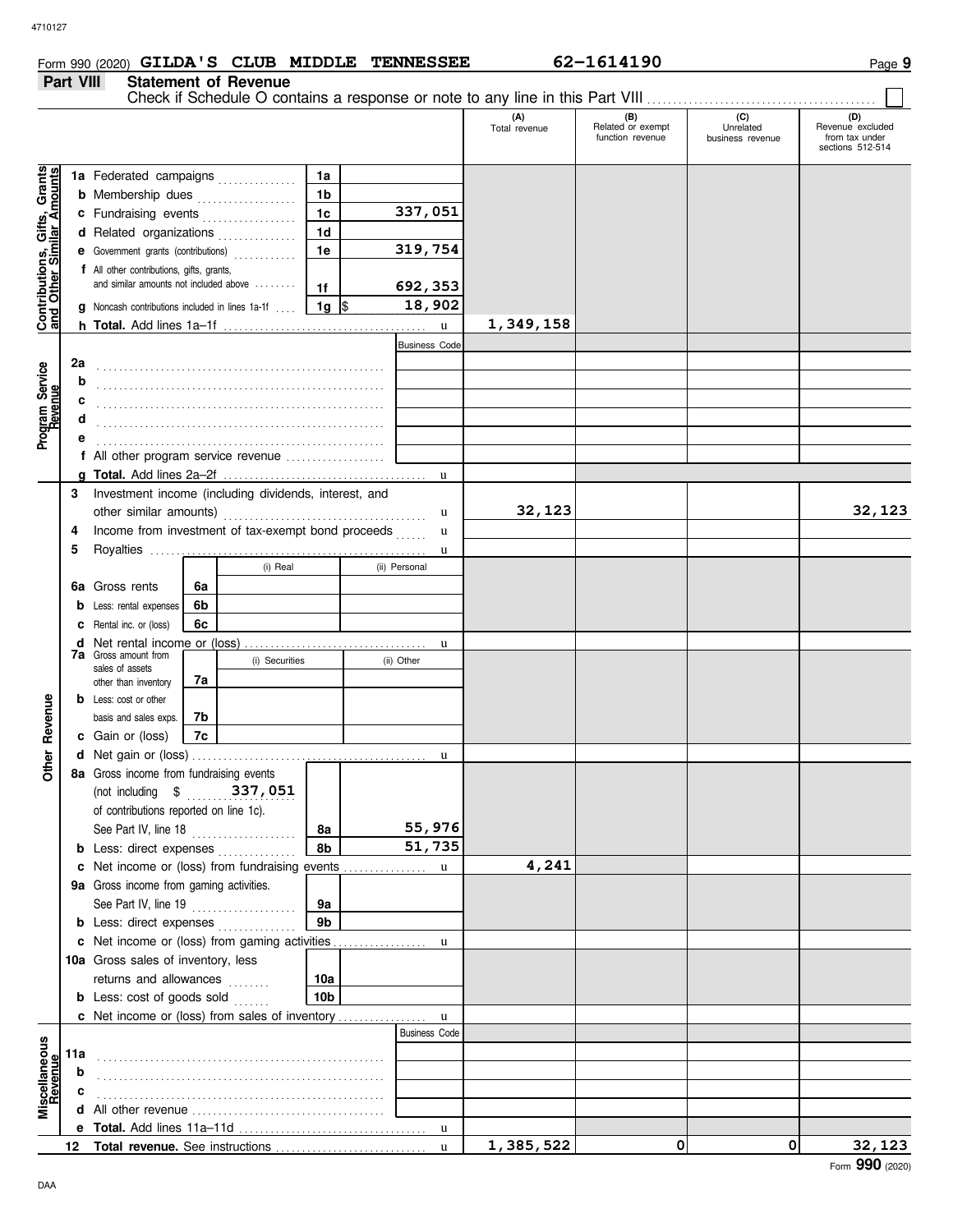#### **Part IX Statement of Functional Expenses Form 990 (2020) GILDA'S CLUB MIDDLE TENNESSEE 62-1614190** Page 10

|              | Section 501(c)(3) and 501(c)(4) organizations must complete all columns. All other organizations must complete column (A).                                                                                                                                                                                                                                                                                                                                                                                                         |                |                        |                  |             |
|--------------|------------------------------------------------------------------------------------------------------------------------------------------------------------------------------------------------------------------------------------------------------------------------------------------------------------------------------------------------------------------------------------------------------------------------------------------------------------------------------------------------------------------------------------|----------------|------------------------|------------------|-------------|
|              | Check if Schedule O contains a response or note to any line in this Part IX                                                                                                                                                                                                                                                                                                                                                                                                                                                        | (A)            |                        | (C)              | (D)         |
|              | Do not include amounts reported on lines 6b,                                                                                                                                                                                                                                                                                                                                                                                                                                                                                       | Total expenses | (B)<br>Program service | Management and   | Fundraising |
|              | 7b, 8b, 9b, and 10b of Part VIII.                                                                                                                                                                                                                                                                                                                                                                                                                                                                                                  |                | expenses               | general expenses | expenses    |
| 1.           | Grants and other assistance to domestic organizations                                                                                                                                                                                                                                                                                                                                                                                                                                                                              |                |                        |                  |             |
|              | and domestic governments. See Part IV, line 21                                                                                                                                                                                                                                                                                                                                                                                                                                                                                     |                |                        |                  |             |
| $\mathbf{2}$ | Grants and other assistance to domestic                                                                                                                                                                                                                                                                                                                                                                                                                                                                                            |                |                        |                  |             |
|              | individuals. See Part IV, line 22                                                                                                                                                                                                                                                                                                                                                                                                                                                                                                  |                |                        |                  |             |
| 3            | Grants and other assistance to foreign                                                                                                                                                                                                                                                                                                                                                                                                                                                                                             |                |                        |                  |             |
|              | organizations, foreign governments, and foreign                                                                                                                                                                                                                                                                                                                                                                                                                                                                                    |                |                        |                  |             |
|              | individuals. See Part IV, lines 15 and 16                                                                                                                                                                                                                                                                                                                                                                                                                                                                                          |                |                        |                  |             |
| 4            | Benefits paid to or for members                                                                                                                                                                                                                                                                                                                                                                                                                                                                                                    |                |                        |                  |             |
| 5            | Compensation of current officers, directors,                                                                                                                                                                                                                                                                                                                                                                                                                                                                                       | 107,708        | 82,244                 | 12,694           | 12,770      |
| 6            | trustees, and key employees<br>Compensation not included above to disqualified                                                                                                                                                                                                                                                                                                                                                                                                                                                     |                |                        |                  |             |
|              | persons (as defined under section 4958(f)(1)) and                                                                                                                                                                                                                                                                                                                                                                                                                                                                                  |                |                        |                  |             |
|              | persons described in section 4958(c)(3)(B)                                                                                                                                                                                                                                                                                                                                                                                                                                                                                         |                |                        |                  |             |
|              | Other salaries and wages                                                                                                                                                                                                                                                                                                                                                                                                                                                                                                           | 503,009        | 384,088                | 59,285           | 59,636      |
| 7<br>8       | Pension plan accruals and contributions (include                                                                                                                                                                                                                                                                                                                                                                                                                                                                                   |                |                        |                  |             |
|              | section 401(k) and 403(b) employer contributions)                                                                                                                                                                                                                                                                                                                                                                                                                                                                                  |                |                        |                  |             |
| 9            | Other employee benefits                                                                                                                                                                                                                                                                                                                                                                                                                                                                                                            | 89,869         | 68,622                 | 10,592           | 10,655      |
| 10           | Payroll taxes                                                                                                                                                                                                                                                                                                                                                                                                                                                                                                                      | 46,705         | 35,663                 | 5,505            | 5,537       |
| 11           | Fees for services (nonemployees):                                                                                                                                                                                                                                                                                                                                                                                                                                                                                                  |                |                        |                  |             |
| a            | Management                                                                                                                                                                                                                                                                                                                                                                                                                                                                                                                         |                |                        |                  |             |
| b            |                                                                                                                                                                                                                                                                                                                                                                                                                                                                                                                                    |                |                        |                  |             |
| c            |                                                                                                                                                                                                                                                                                                                                                                                                                                                                                                                                    | 7,500          |                        | 7,500            |             |
| d            |                                                                                                                                                                                                                                                                                                                                                                                                                                                                                                                                    |                |                        |                  |             |
| е            | Professional fundraising services. See Part IV, line 17                                                                                                                                                                                                                                                                                                                                                                                                                                                                            |                |                        |                  |             |
| Ť.           | Investment management fees                                                                                                                                                                                                                                                                                                                                                                                                                                                                                                         |                |                        |                  |             |
| g            | Other. (If line 11g amount exceeds 10% of line 25, column                                                                                                                                                                                                                                                                                                                                                                                                                                                                          |                |                        |                  |             |
|              | (A) amount, list line 11g expenses on Schedule O.)                                                                                                                                                                                                                                                                                                                                                                                                                                                                                 |                |                        |                  |             |
| 12           | Advertising and promotion                                                                                                                                                                                                                                                                                                                                                                                                                                                                                                          |                |                        |                  |             |
| 13           |                                                                                                                                                                                                                                                                                                                                                                                                                                                                                                                                    | 8,275          | 6,206                  | 2,069            |             |
| 14           | Information technology                                                                                                                                                                                                                                                                                                                                                                                                                                                                                                             |                |                        |                  |             |
| 15           |                                                                                                                                                                                                                                                                                                                                                                                                                                                                                                                                    |                |                        |                  |             |
| 16           |                                                                                                                                                                                                                                                                                                                                                                                                                                                                                                                                    | 20,801         | 19,761                 | 624              | 416         |
| 17           | $\begin{minipage}[c]{0.9\linewidth} \textbf{ Travel} \end{minipage}[ \begin{minipage}[c]{0.9\linewidth} \textbf{True} \end{minipage}[ \begin{minipage}[c]{0.9\linewidth} \textbf{True} \end{minipage}[ \begin{minipage}[c]{0.9\linewidth} \textbf{True} \end{minipage}[ \begin{minipage}[c]{0.9\linewidth} \textbf{True} \end{minipage}[ \begin{minipage}[c]{0.9\linewidth} \textbf{True} \end{minipage}[ \begin{minipage}[c]{0.9\linewidth} \textbf{True} \end{minipage}[ \begin{minipage}[c]{0.9\linewidth} \textbf{True} \end{$ |                |                        |                  |             |
| 18           | Payments of travel or entertainment expenses                                                                                                                                                                                                                                                                                                                                                                                                                                                                                       |                |                        |                  |             |
|              | for any federal, state, or local public officials                                                                                                                                                                                                                                                                                                                                                                                                                                                                                  |                |                        |                  |             |
| 19           | Conferences, conventions, and meetings                                                                                                                                                                                                                                                                                                                                                                                                                                                                                             | 1,042          | 1,042                  |                  |             |
| 20           | $\textbf{Interest} \hspace{0.05in} \ldots \hspace{0.05in} \ldots \hspace{0.05in} \ldots \hspace{0.05in} \ldots \hspace{0.05in} \ldots \hspace{0.05in} \ldots \hspace{0.05in} \ldots \hspace{0.05in} \ldots \hspace{0.05in} \ldots$                                                                                                                                                                                                                                                                                                 | 4,471          | 4,248                  | 134              | 89          |
| 21           | Payments to affiliates [11] contains a set of the set of the set of the Payments and Payments and Payments and Payments and Payments and Payments and Payments and Payments and Payments and Payments and Payments and Payment                                                                                                                                                                                                                                                                                                     |                |                        |                  |             |
| 22           | Depreciation, depletion, and amortization                                                                                                                                                                                                                                                                                                                                                                                                                                                                                          | 81,813         | 58,123                 | 1,614            | 22,076      |
| 23           | Insurance <b>continuous</b> contains a series of the series of the series of the series of the series of the series of the series of the series of the series of the series of the series of the series of the series of the series                                                                                                                                                                                                                                                                                                | 22,304         | 21,189                 | 669              | 446         |
| 24           | Other expenses. Itemize expenses not covered                                                                                                                                                                                                                                                                                                                                                                                                                                                                                       |                |                        |                  |             |
|              | above (List miscellaneous expenses on line 24e. If                                                                                                                                                                                                                                                                                                                                                                                                                                                                                 |                |                        |                  |             |
|              | line 24e amount exceeds 10% of line 25, column                                                                                                                                                                                                                                                                                                                                                                                                                                                                                     |                |                        |                  |             |
|              | (A) amount, list line 24e expenses on Schedule O.)                                                                                                                                                                                                                                                                                                                                                                                                                                                                                 |                |                        |                  |             |
| a            | REPAIRS & MAINTENANCE                                                                                                                                                                                                                                                                                                                                                                                                                                                                                                              | 24,280         | 23,066                 | 728              | 486         |
| b            | <b>OUTREACH &amp; MARKETING</b>                                                                                                                                                                                                                                                                                                                                                                                                                                                                                                    | 20,169         | 12,463                 | 2,410            | 5,296       |
| c            | CONTRACT LABOR                                                                                                                                                                                                                                                                                                                                                                                                                                                                                                                     | 18,868         | 18,868                 |                  |             |
| d            | INVESTMENT FEES                                                                                                                                                                                                                                                                                                                                                                                                                                                                                                                    | 17,255         | 8,628                  |                  | 8,627       |
| е            | All other expenses                                                                                                                                                                                                                                                                                                                                                                                                                                                                                                                 | 62,540         | 46,759                 | 6,713            | 9,068       |
| 25           | Total functional expenses. Add lines 1 through 24e                                                                                                                                                                                                                                                                                                                                                                                                                                                                                 | 1,036,609      | 790,970                | 110,537          | 135, 102    |
| 26           | Joint costs. Complete this line only if the<br>organization reported in column (B) joint costs                                                                                                                                                                                                                                                                                                                                                                                                                                     |                |                        |                  |             |
|              | from a combined educational campaign and                                                                                                                                                                                                                                                                                                                                                                                                                                                                                           |                |                        |                  |             |
|              | fundraising solicitation. Check here u<br>l if                                                                                                                                                                                                                                                                                                                                                                                                                                                                                     |                |                        |                  |             |
|              | following SOP 98-2 (ASC 958-720)                                                                                                                                                                                                                                                                                                                                                                                                                                                                                                   |                |                        |                  |             |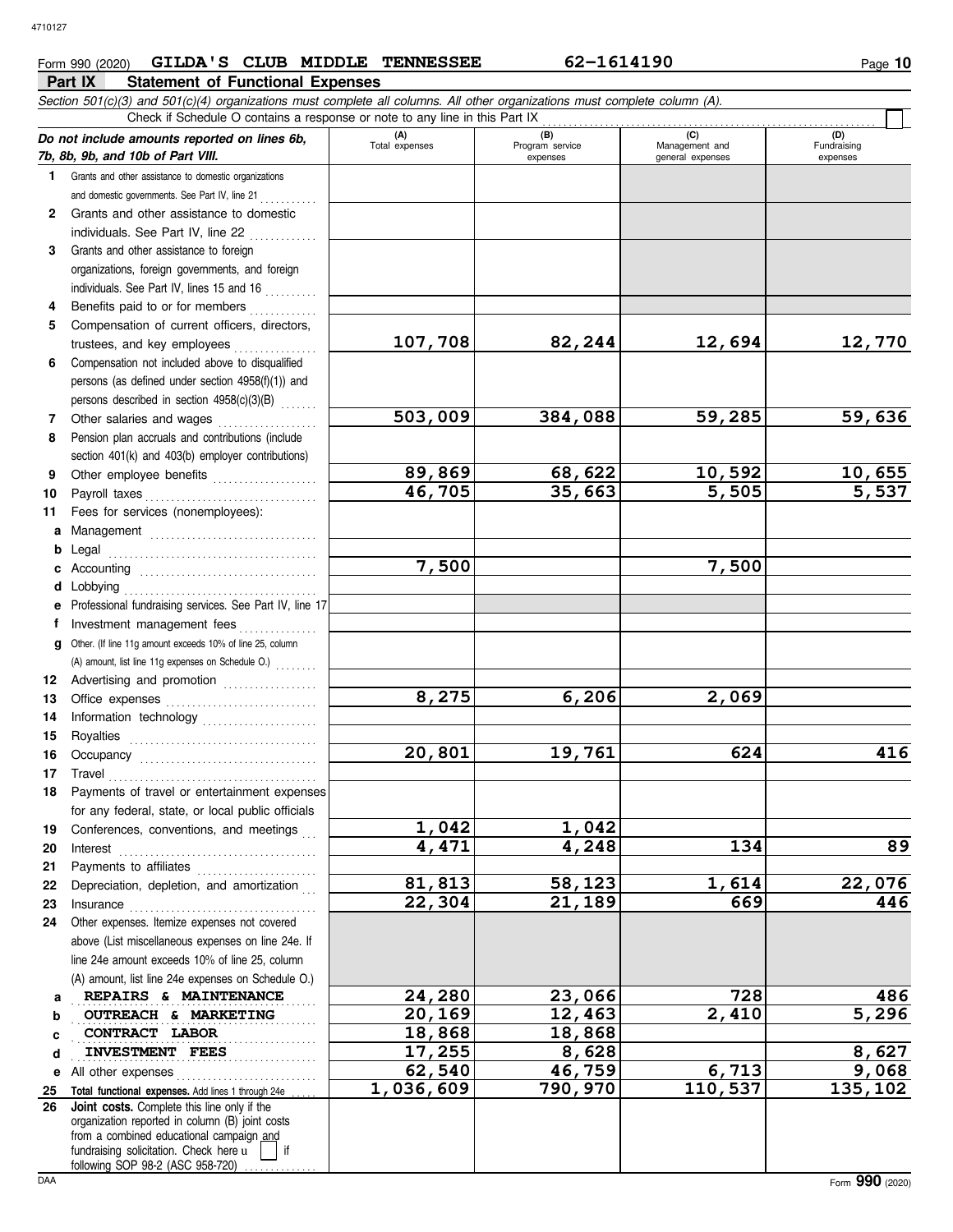# **Form 990 (2020) GILDA'S CLUB MIDDLE TENNESSEE 62-1614190** Page 11 **Part X Balance Sheet**

|                  |          | Check if Schedule O contains a response or note to any line in this Part X                                                                         |  |                          |                |                            |
|------------------|----------|----------------------------------------------------------------------------------------------------------------------------------------------------|--|--------------------------|----------------|----------------------------|
|                  |          |                                                                                                                                                    |  | (A)<br>Beginning of year |                | (B)<br>End of year         |
|                  | 1.       | Cash-non-interest-bearing                                                                                                                          |  | 77,858                   | $\mathbf{1}$   | 200,966                    |
|                  | 2        |                                                                                                                                                    |  | 569                      | $\mathbf{2}$   | 150,579                    |
|                  | 3        |                                                                                                                                                    |  | $\overline{2}$ , 813     | 3              |                            |
|                  | 4        | Accounts receivable, net                                                                                                                           |  |                          | 4              |                            |
|                  | 5        | Loans and other receivables from any current or former officer, director,                                                                          |  |                          |                |                            |
|                  |          | trustee, key employee, creator or founder, substantial contributor, or 35%                                                                         |  |                          |                |                            |
|                  |          |                                                                                                                                                    |  |                          | 5              |                            |
|                  | 6        | Loans and other receivables from other disqualified persons (as defined                                                                            |  |                          |                |                            |
|                  |          |                                                                                                                                                    |  |                          | 6              |                            |
| Assets           | 7        |                                                                                                                                                    |  |                          | $\overline{7}$ |                            |
|                  | 8        | Inventories for sale or use <i>contained a contained a contained a contained a contained a contained a</i>                                         |  |                          | 8              |                            |
|                  | 9        |                                                                                                                                                    |  | 10,329                   | 9              | 20,338                     |
|                  | 10a      | Land, buildings, and equipment: cost or other                                                                                                      |  |                          |                |                            |
|                  |          |                                                                                                                                                    |  |                          |                |                            |
|                  | b        |                                                                                                                                                    |  | 2,046,246                | 10c            | 2, 413, 044<br>1, 483, 184 |
|                  | 11       |                                                                                                                                                    |  | 1,221,294                | 11             |                            |
|                  | 12       |                                                                                                                                                    |  |                          | 12             |                            |
|                  | 13       |                                                                                                                                                    |  |                          | 13             |                            |
|                  | 14       | Intangible assets                                                                                                                                  |  |                          | 14             |                            |
|                  | 15       |                                                                                                                                                    |  | 75,037                   | 15             | 50,334                     |
|                  | 16       |                                                                                                                                                    |  | 3, 434, 146              | 16             | 4, 318, 445                |
|                  | 17       |                                                                                                                                                    |  | 75,850                   | 17             | 37,547                     |
|                  | 18       | Grants payable                                                                                                                                     |  | 46,484                   | 18             | 46,020                     |
|                  | 19       | Deferred revenue                                                                                                                                   |  |                          | 19             |                            |
|                  | 20       | Escrow or custodial account liability. Complete Part IV of Schedule D                                                                              |  |                          | 20             |                            |
|                  | 21<br>22 |                                                                                                                                                    |  |                          | 21             |                            |
| Liabilities      |          | Loans and other payables to any current or former officer, director,<br>trustee, key employee, creator or founder, substantial contributor, or 35% |  |                          |                |                            |
|                  |          | controlled entity or family member of any of these persons                                                                                         |  |                          | 22             |                            |
|                  | 23       | Secured mortgages and notes payable to unrelated third parties                                                                                     |  | 50,000                   | 23             | 377,121                    |
|                  | 24       | Unsecured notes and loans payable to unrelated third parties                                                                                       |  | 149,765                  | 24             | 149,764                    |
|                  | 25       | Other liabilities (including federal income tax, payables to related third                                                                         |  |                          |                |                            |
|                  |          | parties, and other liabilities not included on lines 17-24). Complete Part X                                                                       |  |                          |                |                            |
|                  |          |                                                                                                                                                    |  |                          | 25             |                            |
|                  |          | 26 Total liabilities. Add lines 17 through 25                                                                                                      |  | 322,099                  | 26             | 610,452                    |
|                  |          | Organizations that follow FASB ASC 958, check here u  X                                                                                            |  |                          |                |                            |
|                  |          | and complete lines 27, 28, 32, and 33.                                                                                                             |  |                          |                |                            |
|                  | 27       | Net assets without donor restrictions                                                                                                              |  | 3,045,197                | 27             | <u>3, 608, 467</u>         |
|                  | 28       | Net assets with donor restrictions                                                                                                                 |  | 66,850                   | 28             | 99,526                     |
| or Fund Balances |          | Organizations that do not follow FASB ASC 958, check here u                                                                                        |  |                          |                |                            |
|                  |          | and complete lines 29 through 33.                                                                                                                  |  |                          |                |                            |
|                  | 29       |                                                                                                                                                    |  |                          | 29             |                            |
| Assets           | 30       |                                                                                                                                                    |  |                          | 30             |                            |
|                  | 31       | Retained earnings, endowment, accumulated income, or other funds                                                                                   |  |                          | 31             |                            |
| $\frac{1}{2}$    | 32       | Total net assets or fund balances                                                                                                                  |  | 3, 112, 047              | 32             | 3,707,993                  |
|                  | 33       |                                                                                                                                                    |  | 3,434,146                | 33             | 4, 318, 445                |

Form **990** (2020)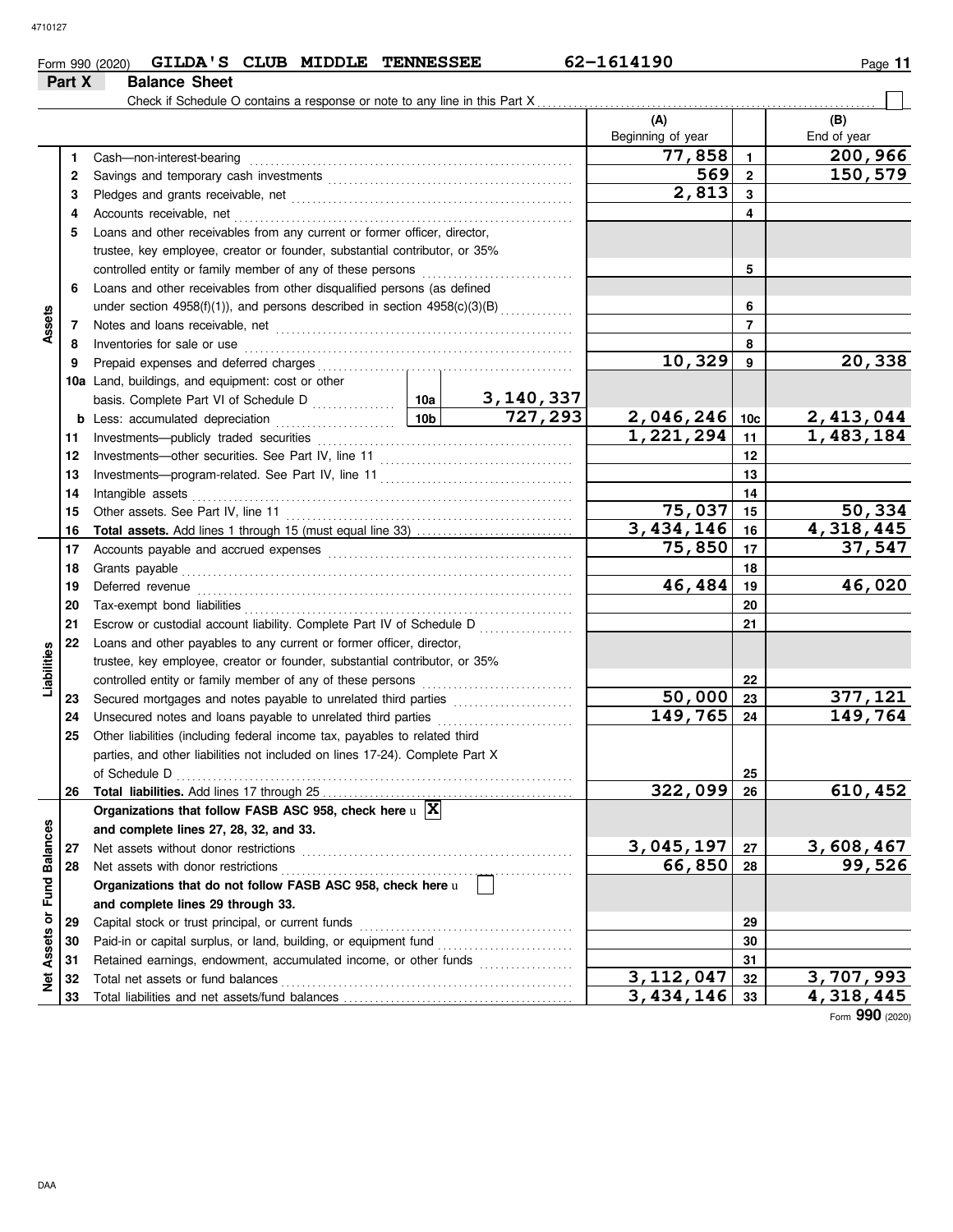|    | 62-1614190<br>Form 990 (2020) GILDA'S CLUB MIDDLE TENNESSEE                                                                                                                                                                   |                         |                |             | Page 12        |
|----|-------------------------------------------------------------------------------------------------------------------------------------------------------------------------------------------------------------------------------|-------------------------|----------------|-------------|----------------|
|    | <b>Reconciliation of Net Assets</b><br>Part XI                                                                                                                                                                                |                         |                |             |                |
|    |                                                                                                                                                                                                                               |                         |                |             | $ \mathbf{x} $ |
| 1. |                                                                                                                                                                                                                               | 1                       | 1,385,522      |             |                |
| 2  |                                                                                                                                                                                                                               | $\overline{2}$          | 1,036,609      |             |                |
| 3  |                                                                                                                                                                                                                               | $\overline{3}$          |                | 348, 913    |                |
| 4  |                                                                                                                                                                                                                               | $\overline{\mathbf{4}}$ | 3, 112, 047    |             |                |
| 5  |                                                                                                                                                                                                                               | 5                       |                | 247,033     |                |
| 6  |                                                                                                                                                                                                                               | 6                       |                |             |                |
| 7  |                                                                                                                                                                                                                               | $\overline{7}$          |                |             |                |
| 8  | Prior period adjustments [11] results and results and results and results are results and results and results and results are results and results and results are results and results are results and results are results and | 8                       |                |             |                |
| 9  |                                                                                                                                                                                                                               | 9                       |                |             |                |
| 10 | Net assets or fund balances at end of year. Combine lines 3 through 9 (must equal Part X, line                                                                                                                                |                         |                |             |                |
|    | $32$ , column $(B)$ )                                                                                                                                                                                                         | 10 <sup>1</sup>         | 3,707,993      |             |                |
|    | <b>Financial Statements and Reporting</b><br>Part XII                                                                                                                                                                         |                         |                |             |                |
|    |                                                                                                                                                                                                                               |                         |                |             |                |
|    |                                                                                                                                                                                                                               |                         |                | Yes         | No             |
| 1. | $ X $ Accrual<br>Cash<br>Other<br>Accounting method used to prepare the Form 990:                                                                                                                                             |                         |                |             |                |
|    | If the organization changed its method of accounting from a prior year or checked "Other," explain in                                                                                                                         |                         |                |             |                |
|    | Schedule O.                                                                                                                                                                                                                   |                         |                |             |                |
|    | 2a Were the organization's financial statements compiled or reviewed by an independent accountant?                                                                                                                            |                         | 2a             |             | $\mathbf x$    |
|    | If "Yes," check a box below to indicate whether the financial statements for the year were compiled or                                                                                                                        |                         |                |             |                |
|    | reviewed on a separate basis, consolidated basis, or both:                                                                                                                                                                    |                         |                |             |                |
|    | Separate basis<br>  Consolidated basis<br>  Both consolidated and separate basis                                                                                                                                              |                         |                |             |                |
|    | <b>b</b> Were the organization's financial statements audited by an independent accountant?                                                                                                                                   |                         | 2 <sub>b</sub> | $\mathbf x$ |                |
|    | If "Yes," check a box below to indicate whether the financial statements for the year were audited on a                                                                                                                       |                         |                |             |                |
|    | separate basis, consolidated basis, or both:                                                                                                                                                                                  |                         |                |             |                |
|    | $\mathbf{X}$ Separate basis<br>  Consolidated basis<br>  Both consolidated and separate basis                                                                                                                                 |                         |                |             |                |
|    | c If "Yes" to line 2a or 2b, does the organization have a committee that assumes responsibility for oversight of                                                                                                              |                         |                |             |                |
|    | the audit, review, or compilation of its financial statements and selection of an independent accountant?                                                                                                                     |                         | 2c             | X           |                |
|    | If the organization changed either its oversight process or selection process during the tax year, explain on                                                                                                                 |                         |                |             |                |
|    | Schedule O.                                                                                                                                                                                                                   |                         |                |             |                |
|    | 3a As a result of a federal award, was the organization required to undergo an audit or audits as set forth in the                                                                                                            |                         |                |             |                |
|    | Single Audit Act and OMB Circular A-133?                                                                                                                                                                                      |                         | За             |             | X              |
|    | <b>b</b> If "Yes," did the organization undergo the required audit or audits? If the organization did not undergo the                                                                                                         |                         |                |             |                |
|    |                                                                                                                                                                                                                               |                         | 3 <sub>b</sub> |             |                |
|    |                                                                                                                                                                                                                               |                         |                |             |                |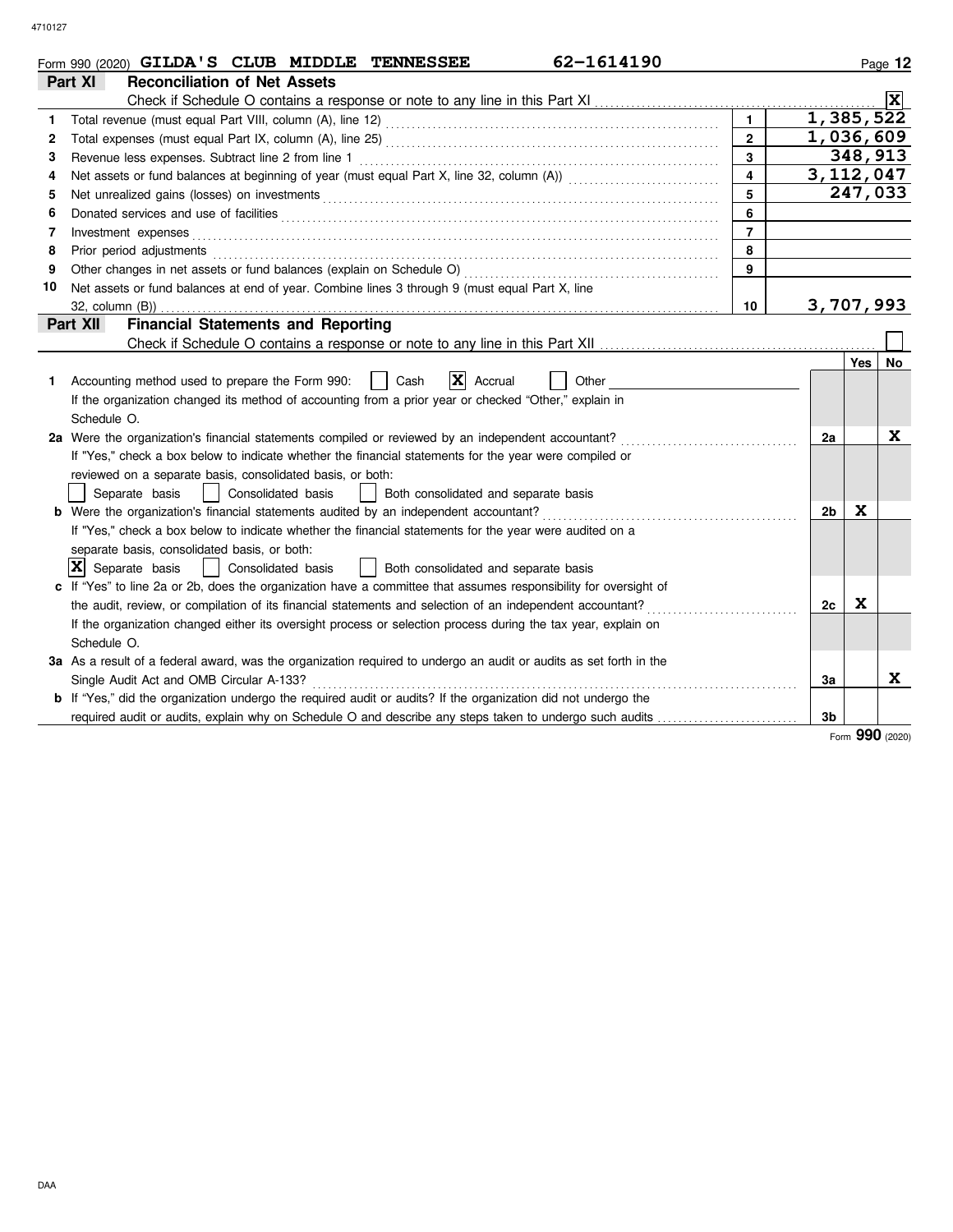| <b>Public Charity Status and Public Support</b><br>(Form 990 or 990-EZ)<br>Complete if the organization is a section $501(c)(3)$ organization or a section $4947(a)(1)$ nonexempt charitable trust.<br>u Attach to Form 990 or Form 990-EZ.<br>Department of the Treasury<br>Internal Revenue Service<br>u Go to www.irs.gov/Form990 for instructions and the latest information.<br>Name of the organization<br>GILDA'S CLUB MIDDLE TENNESSEE<br>Part I<br><b>Reason for Public Charity Status.</b> (All organizations must complete this part.) See instructions.<br>The organization is not a private foundation because it is: (For lines 1 through 12, check only one box.)<br>1<br>A church, convention of churches, or association of churches described in section 170(b)(1)(A)(i).<br>2<br>A school described in section 170(b)(1)(A)(ii). (Attach Schedule E (Form 990 or 990-EZ).)<br>3<br>A hospital or a cooperative hospital service organization described in section 170(b)(1)(A)(iii).<br>A medical research organization operated in conjunction with a hospital described in section 170(b)(1)(A)(iii). Enter the hospital's name,<br>4<br>city, and state:<br>An organization operated for the benefit of a college or university owned or operated by a governmental unit described in<br>5<br>section 170(b)(1)(A)(iv). (Complete Part II.)<br>A federal, state, or local government or governmental unit described in section 170(b)(1)(A)(v).<br>6<br>$\mathbf{x}$<br>7<br>An organization that normally receives a substantial part of its support from a governmental unit or from the general public | Employer identification number<br>62-1614190 | Open to Public<br>Inspection         |
|---------------------------------------------------------------------------------------------------------------------------------------------------------------------------------------------------------------------------------------------------------------------------------------------------------------------------------------------------------------------------------------------------------------------------------------------------------------------------------------------------------------------------------------------------------------------------------------------------------------------------------------------------------------------------------------------------------------------------------------------------------------------------------------------------------------------------------------------------------------------------------------------------------------------------------------------------------------------------------------------------------------------------------------------------------------------------------------------------------------------------------------------------------------------------------------------------------------------------------------------------------------------------------------------------------------------------------------------------------------------------------------------------------------------------------------------------------------------------------------------------------------------------------------------------------------------------------------------------------------------------------|----------------------------------------------|--------------------------------------|
|                                                                                                                                                                                                                                                                                                                                                                                                                                                                                                                                                                                                                                                                                                                                                                                                                                                                                                                                                                                                                                                                                                                                                                                                                                                                                                                                                                                                                                                                                                                                                                                                                                 |                                              |                                      |
|                                                                                                                                                                                                                                                                                                                                                                                                                                                                                                                                                                                                                                                                                                                                                                                                                                                                                                                                                                                                                                                                                                                                                                                                                                                                                                                                                                                                                                                                                                                                                                                                                                 |                                              |                                      |
|                                                                                                                                                                                                                                                                                                                                                                                                                                                                                                                                                                                                                                                                                                                                                                                                                                                                                                                                                                                                                                                                                                                                                                                                                                                                                                                                                                                                                                                                                                                                                                                                                                 |                                              |                                      |
|                                                                                                                                                                                                                                                                                                                                                                                                                                                                                                                                                                                                                                                                                                                                                                                                                                                                                                                                                                                                                                                                                                                                                                                                                                                                                                                                                                                                                                                                                                                                                                                                                                 |                                              |                                      |
|                                                                                                                                                                                                                                                                                                                                                                                                                                                                                                                                                                                                                                                                                                                                                                                                                                                                                                                                                                                                                                                                                                                                                                                                                                                                                                                                                                                                                                                                                                                                                                                                                                 |                                              |                                      |
|                                                                                                                                                                                                                                                                                                                                                                                                                                                                                                                                                                                                                                                                                                                                                                                                                                                                                                                                                                                                                                                                                                                                                                                                                                                                                                                                                                                                                                                                                                                                                                                                                                 |                                              |                                      |
|                                                                                                                                                                                                                                                                                                                                                                                                                                                                                                                                                                                                                                                                                                                                                                                                                                                                                                                                                                                                                                                                                                                                                                                                                                                                                                                                                                                                                                                                                                                                                                                                                                 |                                              |                                      |
|                                                                                                                                                                                                                                                                                                                                                                                                                                                                                                                                                                                                                                                                                                                                                                                                                                                                                                                                                                                                                                                                                                                                                                                                                                                                                                                                                                                                                                                                                                                                                                                                                                 |                                              |                                      |
|                                                                                                                                                                                                                                                                                                                                                                                                                                                                                                                                                                                                                                                                                                                                                                                                                                                                                                                                                                                                                                                                                                                                                                                                                                                                                                                                                                                                                                                                                                                                                                                                                                 |                                              |                                      |
|                                                                                                                                                                                                                                                                                                                                                                                                                                                                                                                                                                                                                                                                                                                                                                                                                                                                                                                                                                                                                                                                                                                                                                                                                                                                                                                                                                                                                                                                                                                                                                                                                                 |                                              |                                      |
|                                                                                                                                                                                                                                                                                                                                                                                                                                                                                                                                                                                                                                                                                                                                                                                                                                                                                                                                                                                                                                                                                                                                                                                                                                                                                                                                                                                                                                                                                                                                                                                                                                 |                                              |                                      |
|                                                                                                                                                                                                                                                                                                                                                                                                                                                                                                                                                                                                                                                                                                                                                                                                                                                                                                                                                                                                                                                                                                                                                                                                                                                                                                                                                                                                                                                                                                                                                                                                                                 |                                              |                                      |
|                                                                                                                                                                                                                                                                                                                                                                                                                                                                                                                                                                                                                                                                                                                                                                                                                                                                                                                                                                                                                                                                                                                                                                                                                                                                                                                                                                                                                                                                                                                                                                                                                                 |                                              |                                      |
|                                                                                                                                                                                                                                                                                                                                                                                                                                                                                                                                                                                                                                                                                                                                                                                                                                                                                                                                                                                                                                                                                                                                                                                                                                                                                                                                                                                                                                                                                                                                                                                                                                 |                                              |                                      |
| described in section 170(b)(1)(A)(vi). (Complete Part II.)                                                                                                                                                                                                                                                                                                                                                                                                                                                                                                                                                                                                                                                                                                                                                                                                                                                                                                                                                                                                                                                                                                                                                                                                                                                                                                                                                                                                                                                                                                                                                                      |                                              |                                      |
| A community trust described in section 170(b)(1)(A)(vi). (Complete Part II.)<br>8                                                                                                                                                                                                                                                                                                                                                                                                                                                                                                                                                                                                                                                                                                                                                                                                                                                                                                                                                                                                                                                                                                                                                                                                                                                                                                                                                                                                                                                                                                                                               |                                              |                                      |
| 9<br>An agricultural research organization described in section 170(b)(1)(A)(ix) operated in conjunction with a land-grant college                                                                                                                                                                                                                                                                                                                                                                                                                                                                                                                                                                                                                                                                                                                                                                                                                                                                                                                                                                                                                                                                                                                                                                                                                                                                                                                                                                                                                                                                                              |                                              |                                      |
| or university or a non-land-grant college of agriculture (see instructions). Enter the name, city, and state of the college or                                                                                                                                                                                                                                                                                                                                                                                                                                                                                                                                                                                                                                                                                                                                                                                                                                                                                                                                                                                                                                                                                                                                                                                                                                                                                                                                                                                                                                                                                                  |                                              |                                      |
| university:                                                                                                                                                                                                                                                                                                                                                                                                                                                                                                                                                                                                                                                                                                                                                                                                                                                                                                                                                                                                                                                                                                                                                                                                                                                                                                                                                                                                                                                                                                                                                                                                                     |                                              |                                      |
| An organization that normally receives: (1) more than 33 1/3% of its support from contributions, membership fees, and gross<br>10<br>receipts from activities related to its exempt functions, subject to certain exceptions; and (2) no more than 331/3% of its<br>support from gross investment income and unrelated business taxable income (less section 511 tax) from businesses                                                                                                                                                                                                                                                                                                                                                                                                                                                                                                                                                                                                                                                                                                                                                                                                                                                                                                                                                                                                                                                                                                                                                                                                                                           |                                              |                                      |
| acquired by the organization after June 30, 1975. See section 509(a)(2). (Complete Part III.)                                                                                                                                                                                                                                                                                                                                                                                                                                                                                                                                                                                                                                                                                                                                                                                                                                                                                                                                                                                                                                                                                                                                                                                                                                                                                                                                                                                                                                                                                                                                   |                                              |                                      |
| 11<br>An organization organized and operated exclusively to test for public safety. See section 509(a)(4).                                                                                                                                                                                                                                                                                                                                                                                                                                                                                                                                                                                                                                                                                                                                                                                                                                                                                                                                                                                                                                                                                                                                                                                                                                                                                                                                                                                                                                                                                                                      |                                              |                                      |
| 12<br>An organization organized and operated exclusively for the benefit of, to perform the functions of, or to carry out the purposes                                                                                                                                                                                                                                                                                                                                                                                                                                                                                                                                                                                                                                                                                                                                                                                                                                                                                                                                                                                                                                                                                                                                                                                                                                                                                                                                                                                                                                                                                          |                                              |                                      |
| of one or more publicly supported organizations described in section 509(a)(1) or section 509(a)(2). See section 509(a)(3).<br>Check the box in lines 12a through 12d that describes the type of supporting organization and complete lines 12e, 12f, and 12g.                                                                                                                                                                                                                                                                                                                                                                                                                                                                                                                                                                                                                                                                                                                                                                                                                                                                                                                                                                                                                                                                                                                                                                                                                                                                                                                                                                  |                                              |                                      |
| Type I. A supporting organization operated, supervised, or controlled by its supported organization(s), typically by giving<br>a<br>the supported organization(s) the power to regularly appoint or elect a majority of the directors or trustees of the<br>supporting organization. You must complete Part IV, Sections A and B.                                                                                                                                                                                                                                                                                                                                                                                                                                                                                                                                                                                                                                                                                                                                                                                                                                                                                                                                                                                                                                                                                                                                                                                                                                                                                               |                                              |                                      |
| Type II. A supporting organization supervised or controlled in connection with its supported organization(s), by having<br>b                                                                                                                                                                                                                                                                                                                                                                                                                                                                                                                                                                                                                                                                                                                                                                                                                                                                                                                                                                                                                                                                                                                                                                                                                                                                                                                                                                                                                                                                                                    |                                              |                                      |
| control or management of the supporting organization vested in the same persons that control or manage the supported<br>organization(s). You must complete Part IV, Sections A and C.                                                                                                                                                                                                                                                                                                                                                                                                                                                                                                                                                                                                                                                                                                                                                                                                                                                                                                                                                                                                                                                                                                                                                                                                                                                                                                                                                                                                                                           |                                              |                                      |
| Type III functionally integrated. A supporting organization operated in connection with, and functionally integrated with,<br>с                                                                                                                                                                                                                                                                                                                                                                                                                                                                                                                                                                                                                                                                                                                                                                                                                                                                                                                                                                                                                                                                                                                                                                                                                                                                                                                                                                                                                                                                                                 |                                              |                                      |
| its supported organization(s) (see instructions). You must complete Part IV, Sections A, D, and E.                                                                                                                                                                                                                                                                                                                                                                                                                                                                                                                                                                                                                                                                                                                                                                                                                                                                                                                                                                                                                                                                                                                                                                                                                                                                                                                                                                                                                                                                                                                              |                                              |                                      |
| Type III non-functionally integrated. A supporting organization operated in connection with its supported organization(s)<br>d                                                                                                                                                                                                                                                                                                                                                                                                                                                                                                                                                                                                                                                                                                                                                                                                                                                                                                                                                                                                                                                                                                                                                                                                                                                                                                                                                                                                                                                                                                  |                                              |                                      |
| that is not functionally integrated. The organization generally must satisfy a distribution requirement and an attentiveness<br>requirement (see instructions). You must complete Part IV, Sections A and D, and Part V.                                                                                                                                                                                                                                                                                                                                                                                                                                                                                                                                                                                                                                                                                                                                                                                                                                                                                                                                                                                                                                                                                                                                                                                                                                                                                                                                                                                                        |                                              |                                      |
| Check this box if the organization received a written determination from the IRS that it is a Type I, Type II, Type III<br>е                                                                                                                                                                                                                                                                                                                                                                                                                                                                                                                                                                                                                                                                                                                                                                                                                                                                                                                                                                                                                                                                                                                                                                                                                                                                                                                                                                                                                                                                                                    |                                              |                                      |
| functionally integrated, or Type III non-functionally integrated supporting organization.                                                                                                                                                                                                                                                                                                                                                                                                                                                                                                                                                                                                                                                                                                                                                                                                                                                                                                                                                                                                                                                                                                                                                                                                                                                                                                                                                                                                                                                                                                                                       |                                              |                                      |
| Enter the number of supported organizations<br>f                                                                                                                                                                                                                                                                                                                                                                                                                                                                                                                                                                                                                                                                                                                                                                                                                                                                                                                                                                                                                                                                                                                                                                                                                                                                                                                                                                                                                                                                                                                                                                                |                                              |                                      |
| Provide the following information about the supported organization(s).<br>g                                                                                                                                                                                                                                                                                                                                                                                                                                                                                                                                                                                                                                                                                                                                                                                                                                                                                                                                                                                                                                                                                                                                                                                                                                                                                                                                                                                                                                                                                                                                                     |                                              |                                      |
| (iv) Is the organization<br>(ii) EIN<br>(iii) Type of organization<br>(i) Name of supported<br>listed in your governing<br>organization<br>(described on lines 1-10                                                                                                                                                                                                                                                                                                                                                                                                                                                                                                                                                                                                                                                                                                                                                                                                                                                                                                                                                                                                                                                                                                                                                                                                                                                                                                                                                                                                                                                             | (v) Amount of monetary<br>support (see       | (vi) Amount of<br>other support (see |
| document?<br>above (see instructions))                                                                                                                                                                                                                                                                                                                                                                                                                                                                                                                                                                                                                                                                                                                                                                                                                                                                                                                                                                                                                                                                                                                                                                                                                                                                                                                                                                                                                                                                                                                                                                                          | instructions)                                | instructions)                        |
| Yes<br>No                                                                                                                                                                                                                                                                                                                                                                                                                                                                                                                                                                                                                                                                                                                                                                                                                                                                                                                                                                                                                                                                                                                                                                                                                                                                                                                                                                                                                                                                                                                                                                                                                       |                                              |                                      |
| (A)                                                                                                                                                                                                                                                                                                                                                                                                                                                                                                                                                                                                                                                                                                                                                                                                                                                                                                                                                                                                                                                                                                                                                                                                                                                                                                                                                                                                                                                                                                                                                                                                                             |                                              |                                      |
| (B)                                                                                                                                                                                                                                                                                                                                                                                                                                                                                                                                                                                                                                                                                                                                                                                                                                                                                                                                                                                                                                                                                                                                                                                                                                                                                                                                                                                                                                                                                                                                                                                                                             |                                              |                                      |
| (C)                                                                                                                                                                                                                                                                                                                                                                                                                                                                                                                                                                                                                                                                                                                                                                                                                                                                                                                                                                                                                                                                                                                                                                                                                                                                                                                                                                                                                                                                                                                                                                                                                             |                                              |                                      |
| (D)                                                                                                                                                                                                                                                                                                                                                                                                                                                                                                                                                                                                                                                                                                                                                                                                                                                                                                                                                                                                                                                                                                                                                                                                                                                                                                                                                                                                                                                                                                                                                                                                                             |                                              |                                      |
| (E)                                                                                                                                                                                                                                                                                                                                                                                                                                                                                                                                                                                                                                                                                                                                                                                                                                                                                                                                                                                                                                                                                                                                                                                                                                                                                                                                                                                                                                                                                                                                                                                                                             |                                              |                                      |

**For Paperwork Reduction Act Notice, see the Instructions for Form 990 or 990-EZ.**

**Schedule A (Form 990 or 990-EZ) 2020**

**Total**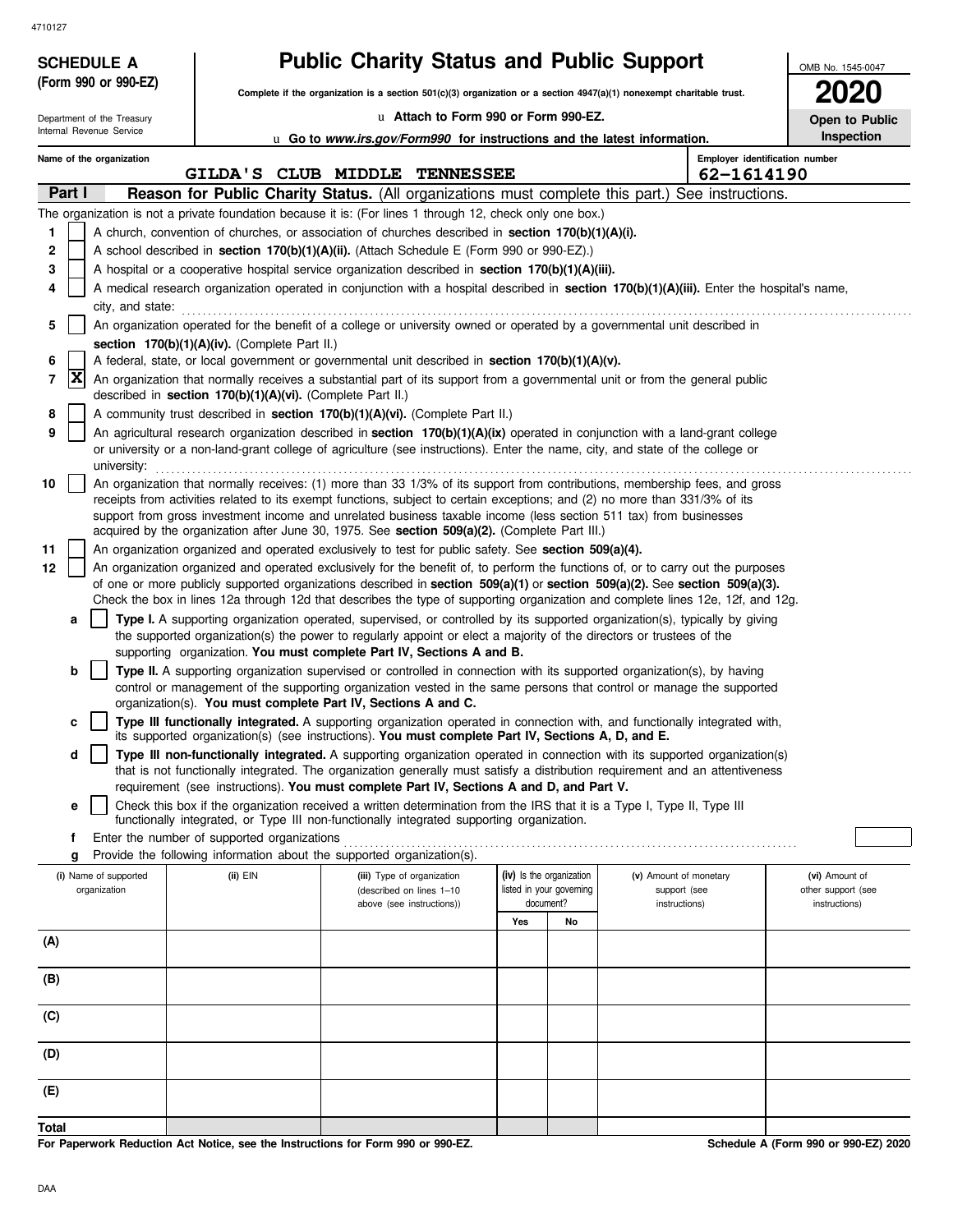|          | <b>MIDDLE</b> |              |                  |            | Page 2                                                                                                                                                                                                                                                                                                                                           |
|----------|---------------|--------------|------------------|------------|--------------------------------------------------------------------------------------------------------------------------------------------------------------------------------------------------------------------------------------------------------------------------------------------------------------------------------------------------|
|          |               |              |                  |            |                                                                                                                                                                                                                                                                                                                                                  |
|          |               |              |                  |            |                                                                                                                                                                                                                                                                                                                                                  |
|          |               |              |                  |            |                                                                                                                                                                                                                                                                                                                                                  |
|          |               |              |                  |            |                                                                                                                                                                                                                                                                                                                                                  |
| (a) 2016 | (b) $2017$    | $(c)$ 2018   | $(d)$ 2019       | (e) $2020$ | (f) Total                                                                                                                                                                                                                                                                                                                                        |
| 915,846  | 431,219       | 268,573      | 1,029,725        | 1,349,158  | 3,994,521                                                                                                                                                                                                                                                                                                                                        |
|          |               | GILDA'S CLUB | <b>TENNESSEE</b> |            | 62-1614190<br>Support Schedule for Organizations Described in Sections $170(b)(1)(A)(iv)$ and $170(b)(1)(A)(vi)$<br>(Complete only if you checked the box on line 5, 7, or 8 of Part I or if the organization failed to qualify under<br>Part III. If the organization fails to qualify under the tests listed below, please complete Part III.) |

**915,846 431,219 268,573 1,029,725 1,349,158 3,994,521**

**60,790 61,603 796 82,215 55,976 261,380**

| Tax revenues levied for the<br>organization's benefit and either paid<br>to or expended on its behalf |  |
|-------------------------------------------------------------------------------------------------------|--|
| The value of services or facilities                                                                   |  |

| J. | THE VAILLE OF SERVICES OF INCLINIES     |
|----|-----------------------------------------|
|    | furnished by a governmental unit to the |
|    | organization without charge             |

|   | <b>Total.</b> Add lines 1 through 3                                                                                                          |  |
|---|----------------------------------------------------------------------------------------------------------------------------------------------|--|
| 5 | The portion of total contributions by<br>each person (other than a                                                                           |  |
|   | governmental unit or publicly<br>supported organization) included on<br>line 1 that exceeds 2% of the amount<br>shown on line 11, column (f) |  |

| 6   |           |  | <b>Public support.</b> Subtract line 5 from line 4. |  |  |  |
|-----|-----------|--|-----------------------------------------------------|--|--|--|
| - - | - - - - - |  |                                                     |  |  |  |

|--|

| Calendar<br>beainnina<br>ıl vear<br>(or<br>tiscal<br>vear<br>-In<br>u | $\sim$<br>הו<br>ιa | $\cdots$ on $\cdots$<br>(b | 201<br>IC.<br>$-010$ | $\sim$<br>(d) | nnnr<br>(e)<br>w | $\sim$<br>uid |
|-----------------------------------------------------------------------|--------------------|----------------------------|----------------------|---------------|------------------|---------------|
|                                                                       |                    |                            |                      |               |                  |               |

|          | Amounts from line 4                                                                                                                      | 915.846 | 431,219 | 268,573 | 1,029,725 | 1,349,158 | 3,994,521 |
|----------|------------------------------------------------------------------------------------------------------------------------------------------|---------|---------|---------|-----------|-----------|-----------|
| 8        | Gross income from interest, dividends,<br>payments received on securities loans,<br>rents, royalties, and income from<br>similar sources | 29,726  | 37,079  | 18,298  | 31,964    | 32, 123   | 149,190   |
| $\Omega$ | Not income from unrelated buciness                                                                                                       |         |         |         |           |           |           |

| 9 | Net income from unrelated business      |
|---|-----------------------------------------|
|   | activities, whether or not the business |
|   | is requiarly carried on                 |

| 10 | Other income. Do not include gain or |
|----|--------------------------------------|
|    | loss from the sale of capital assets |
|    | $(Explain in Part VI.)$              |

**Total support.** Add lines 7 through 10 **11**

| 13 First 5 years. If the Form 990 is for the organization's first, second, third, fourth, or fifth tax year as a section 501(c)(3) |
|------------------------------------------------------------------------------------------------------------------------------------|
| organization, check this box and <b>stop here</b>                                                                                  |

**(a)** 2016

|     | organization, check this box and stop here conservation and conservation of the state of the state of the state of the state of the state of the state of the state of the state of the state of the state of the state of the                                                                                                                                                                             |    |                                         |
|-----|------------------------------------------------------------------------------------------------------------------------------------------------------------------------------------------------------------------------------------------------------------------------------------------------------------------------------------------------------------------------------------------------------------|----|-----------------------------------------|
|     | Section C. Computation of Public Support Percentage                                                                                                                                                                                                                                                                                                                                                        |    |                                         |
| 14  |                                                                                                                                                                                                                                                                                                                                                                                                            | 14 | 80.56 $\%$                              |
| 15  |                                                                                                                                                                                                                                                                                                                                                                                                            | 15 | 76.25 %                                 |
| 16a | 33 1/3% support test—2020. If the organization did not check the box on line 13, and line 14 is 33 1/3% or more, check this<br>box and stop here. The organization qualifies as a publicly supported organization                                                                                                                                                                                          |    | $\blacktriangleright \overline{X}$      |
| b   | 33 1/3% support test—2019. If the organization did not check a box on line 13 or 16a, and line 15 is 33 1/3% or more, check                                                                                                                                                                                                                                                                                |    | $\blacktriangleright$ $\vert \ \ \vert$ |
| 17а | 10%-facts-and-circumstances test-2020. If the organization did not check a box on line 13, 16a, or 16b, and line 14 is<br>10% or more, and if the organization meets the "facts-and-circumstances" test, check this box and <b>stop here.</b> Explain in<br>Part VI how the organization meets the "facts-and-circumstances" test. The organization qualifies as a publicly supported<br>organization      |    | $\blacktriangleright \Box$              |
| b   | 10%-facts-and-circumstances test-2019. If the organization did not check a box on line 13, 16a, 16b, or 17a, and line<br>15 is 10% or more, and if the organization meets the "facts-and-circumstances" test, check this box and <b>stop here.</b> Explain<br>in Part VI how the organization meets the "facts-and-circumstances" test. The organization qualifies as a publicly supported<br>organization |    | $\blacktriangleright \Box$              |
| 18  | Private foundation. If the organization did not check a box on line 13, 16a, 16b, 17a, or 17b, check this box and see<br>instructions                                                                                                                                                                                                                                                                      |    |                                         |

**Schedule A (Form 990 or 990-EZ) 2020**

**12**

**445,695 3,548,826**

**4,405,091 261,380**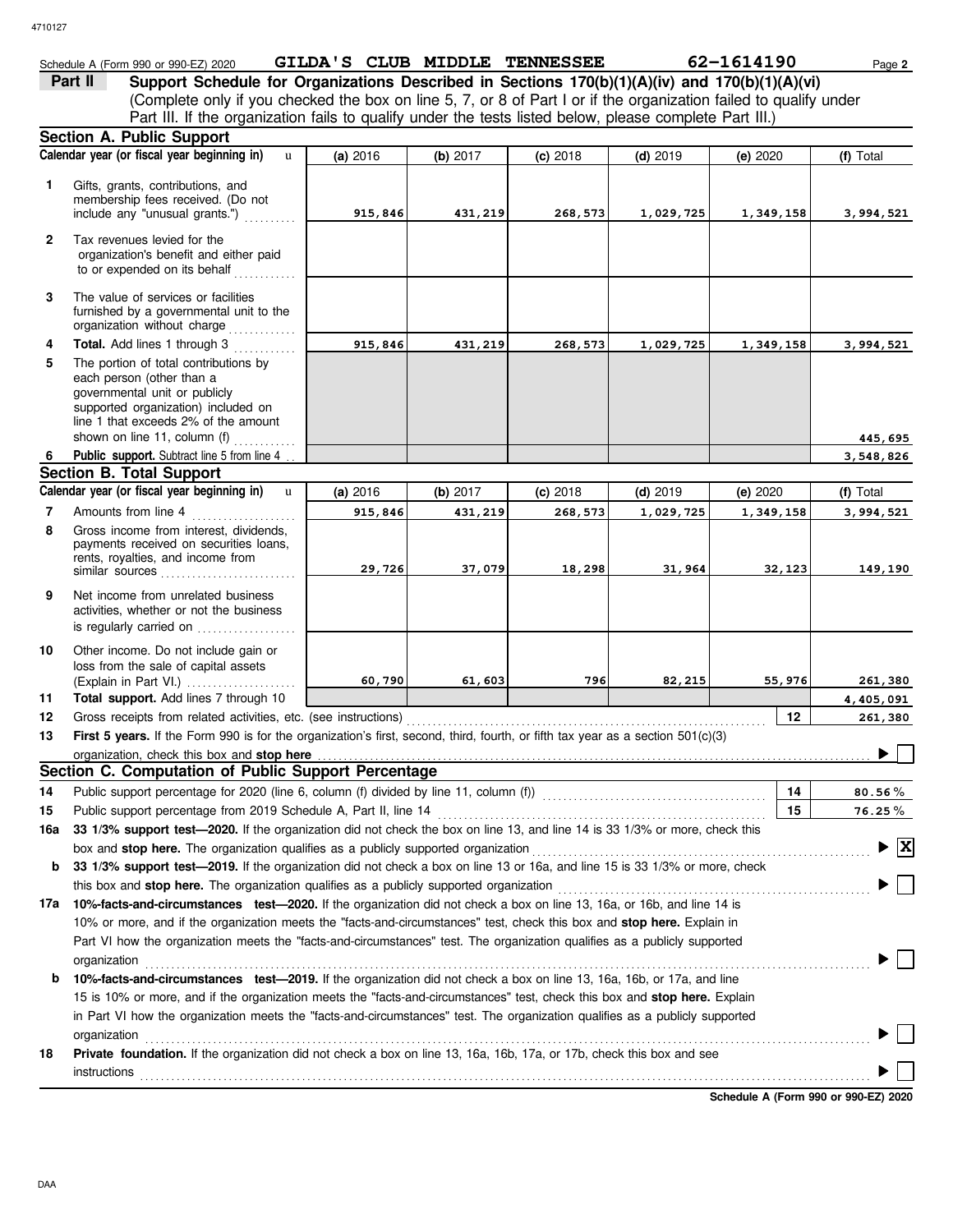#### Schedule A (Form 990 or 990-EZ) 2020 **GILDA'S CLUB MIDDLE TENNESSEE** 62-1614190 Page 3

**Part III Support Schedule for Organizations Described in Section 509(a)(2)** (Complete only if you checked the box on line 10 of Part I or if the organization failed to qualify under Part II.

If the organization fails to qualify under the tests listed below, please complete Part II.)

|     | <b>Section A. Public Support</b>                                                                                                                                                  |          |          |            |            |          |           |
|-----|-----------------------------------------------------------------------------------------------------------------------------------------------------------------------------------|----------|----------|------------|------------|----------|-----------|
|     | Calendar year (or fiscal year beginning in)<br>u.                                                                                                                                 | (a) 2016 | (b) 2017 | $(c)$ 2018 | $(d)$ 2019 | (e) 2020 | (f) Total |
| 1.  | Gifts, grants, contributions, and membership fees<br>received. (Do not include any "unusual grants.")                                                                             |          |          |            |            |          |           |
| 2   | Gross receipts from admissions, merchandise<br>sold or services performed, or facilities<br>furnished in any activity that is related to the<br>organization's tax-exempt purpose |          |          |            |            |          |           |
| 3   | Gross receipts from activities that are not an<br>unrelated trade or business under section 513                                                                                   |          |          |            |            |          |           |
| 4   | Tax revenues levied for the<br>organization's benefit and either paid<br>to or expended on its behalf                                                                             |          |          |            |            |          |           |
| 5   | The value of services or facilities<br>furnished by a governmental unit to the<br>organization without charge                                                                     |          |          |            |            |          |           |
| 6   | Total. Add lines 1 through 5                                                                                                                                                      |          |          |            |            |          |           |
| 7a  | Amounts included on lines 1, 2, and 3<br>received from disqualified persons                                                                                                       |          |          |            |            |          |           |
| b   | Amounts included on lines 2 and 3<br>received from other than disqualified<br>persons that exceed the greater of \$5,000<br>or 1% of the amount on line 13 for the year           |          |          |            |            |          |           |
| c   | Add lines 7a and 7b                                                                                                                                                               |          |          |            |            |          |           |
| 8   | Public support. (Subtract line 7c from<br>line $6.$ )                                                                                                                             |          |          |            |            |          |           |
|     | .<br><b>Section B. Total Support</b>                                                                                                                                              |          |          |            |            |          |           |
|     | Calendar year (or fiscal year beginning in)<br>$\mathbf{u}$                                                                                                                       | (a) 2016 | (b) 2017 | $(c)$ 2018 | $(d)$ 2019 | (e) 2020 | (f) Total |
| 9   | Amounts from line 6                                                                                                                                                               |          |          |            |            |          |           |
| 10a | Gross income from interest, dividends,<br>payments received on securities loans, rents,<br>royalties, and income from similar sources                                             |          |          |            |            |          |           |
| b   | Unrelated business taxable income (less)<br>section 511 taxes) from businesses<br>acquired after June 30, 1975                                                                    |          |          |            |            |          |           |
| c   | Add lines 10a and 10b                                                                                                                                                             |          |          |            |            |          |           |
| 11  | Net income from unrelated business<br>activities not included in line 10b, whether<br>or not the business is regularly carried on                                                 |          |          |            |            |          |           |
| 12  | Other income. Do not include gain or<br>loss from the sale of capital assets<br>(Explain in Part VI.)                                                                             |          |          |            |            |          |           |
| 13  | Total support. (Add lines 9, 10c, 11,<br>and 12.) $\ldots$                                                                                                                        |          |          |            |            |          |           |
| 14  | First 5 years. If the Form 990 is for the organization's first, second, third, fourth, or fifth tax year as a section 501(c)(3)<br>organization, check this box and stop here     |          |          |            |            |          |           |
|     | Section C. Computation of Public Support Percentage                                                                                                                               |          |          |            |            |          |           |
| 15  |                                                                                                                                                                                   |          |          |            |            | 15       | $\%$      |
| 16  |                                                                                                                                                                                   |          |          |            |            | 16       | $\%$      |
|     | Section D. Computation of Investment Income Percentage                                                                                                                            |          |          |            |            |          |           |
| 17  | Investment income percentage for 2020 (line 10c, column (f), divided by line 13, column (f)) [[[[[[[[[[[[[[[[[                                                                    |          |          |            |            | 17       | %         |
| 18  |                                                                                                                                                                                   |          |          |            |            | 18       | %         |
| 19a | 33 1/3% support tests-2020. If the organization did not check the box on line 14, and line 15 is more than 33 1/3%, and line                                                      |          |          |            |            |          |           |
|     |                                                                                                                                                                                   |          |          |            |            |          |           |
| b   | 33 1/3% support tests—2019. If the organization did not check a box on line 14 or line 19a, and line 16 is more than 33 1/3%, and                                                 |          |          |            |            |          |           |
|     | line 18 is not more than 33 1/3%, check this box and stop here. The organization qualifies as a publicly supported organization                                                   |          |          |            |            |          |           |
| 20  |                                                                                                                                                                                   |          |          |            |            |          |           |

**Schedule A (Form 990 or 990-EZ) 2020**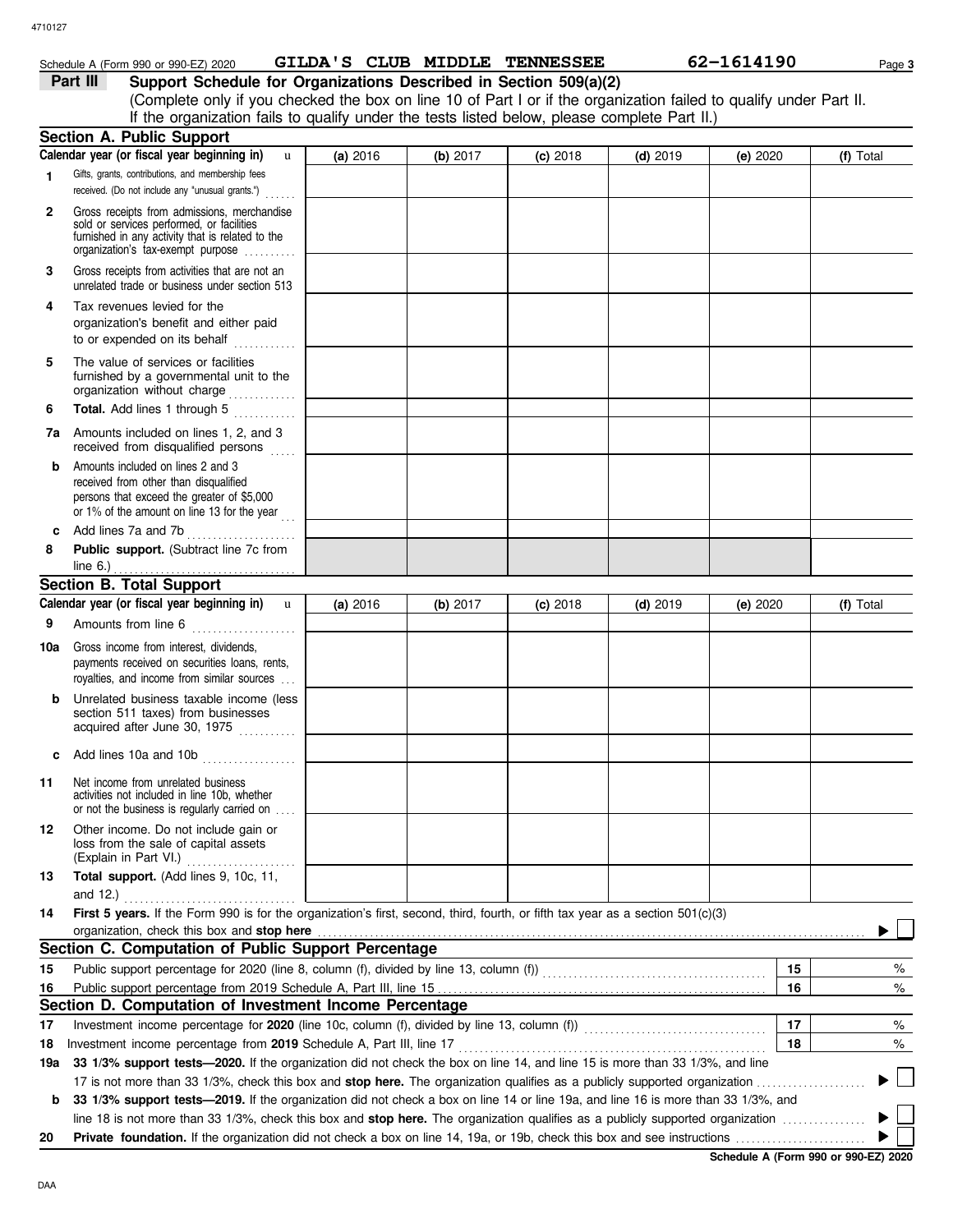|              | <b>TENNESSEE</b><br>GILDA'S CLUB MIDDLE<br>Schedule A (Form 990 or 990-EZ) 2020                                          | 62-1614190   |     | Page 4 |
|--------------|--------------------------------------------------------------------------------------------------------------------------|--------------|-----|--------|
|              | Part IV<br><b>Supporting Organizations</b>                                                                               |              |     |        |
|              | (Complete only if you checked a box in line 12 on Part I. If you checked box 12a, Part I, complete Sections A            |              |     |        |
|              | and B. If you checked box 12b, Part I, complete Sections A and C. If you checked box 12c, Part I, complete               |              |     |        |
|              | Sections A, D, and E. If you checked box 12d, Part I, complete Sections A and D, and complete Part V.)                   |              |     |        |
|              | Section A. All Supporting Organizations                                                                                  |              |     |        |
|              |                                                                                                                          |              | Yes | No     |
| 1            | Are all of the organization's supported organizations listed by name in the organization's governing                     |              |     |        |
|              | documents? If "No," describe in Part VI how the supported organizations are designated. If designated by                 |              |     |        |
|              | class or purpose, describe the designation. If historic and continuing relationship, explain.                            | 1            |     |        |
| $\mathbf{2}$ | Did the organization have any supported organization that does not have an IRS determination of status                   |              |     |        |
|              | under section 509(a)(1) or (2)? If "Yes," explain in <b>Part VI</b> how the organization determined that the supported   |              |     |        |
|              | organization was described in section 509(a)(1) or (2).                                                                  | $\mathbf{2}$ |     |        |
| За           | Did the organization have a supported organization described in section $501(c)(4)$ , $(5)$ , or $(6)?$ If "Yes," answer |              |     |        |
|              | lines 3b and 3c below.                                                                                                   | За           |     |        |
| b            | Did the organization confirm that each supported organization qualified under section $501(c)(4)$ , $(5)$ , or $(6)$ and |              |     |        |
|              | satisfied the public support tests under section $509(a)(2)?$ If "Yes," describe in <b>Part VI</b> when and how the      |              |     |        |
|              | organization made the determination.                                                                                     | 3b           |     |        |
| c            | Did the organization ensure that all support to such organizations was used exclusively for section $170(c)(2)(B)$       |              |     |        |
|              | purposes? If "Yes," explain in Part VI what controls the organization put in place to ensure such use.                   | 3c           |     |        |
| 4a           | Was any supported organization not organized in the United States ("foreign supported organization")? If                 |              |     |        |
|              | "Yes," and if you checked 12a or 12b in Part I, answer (b) and (c) below.                                                | 4a           |     |        |
| b            | Did the organization have ultimate control and discretion in deciding whether to make grants to the foreign              |              |     |        |
|              | supported organization? If "Yes," describe in Part VI how the organization had such control and discretion               |              |     |        |
|              | despite being controlled or supervised by or in connection with its supported organizations.                             | 4b           |     |        |
| c            | Did the organization support any foreign supported organization that does not have an IRS determination                  |              |     |        |
|              | under sections 501(c)(3) and 509(a)(1) or (2)? If "Yes," explain in Part VI what controls the organization used          |              |     |        |
|              | to ensure that all support to the foreign supported organization was used exclusively for section $170(c)(2)(B)$         |              |     |        |
|              | purposes.                                                                                                                | 4c           |     |        |
| 5a           | Did the organization add, substitute, or remove any supported organizations during the tax year? If "Yes,"               |              |     |        |
|              | answer lines 5b and 5c below (if applicable). Also, provide detail in Part VI, including (i) the names and EIN           |              |     |        |
|              | numbers of the supported organizations added, substituted, or removed; (ii) the reasons for each such action;            |              |     |        |
|              | (iii) the authority under the organization's organizing document authorizing such action; and (iv) how the action        |              |     |        |
|              | was accomplished (such as by amendment to the organizing document).                                                      | 5a           |     |        |
| b            | Type I or Type II only. Was any added or substituted supported organization part of a class already                      |              |     |        |
|              | designated in the organization's organizing document?                                                                    | 5b           |     |        |
| c            | <b>Substitutions only.</b> Was the substitution the result of an event beyond the organization's control?                | 5c           |     |        |
| 6            | Did the organization provide support (whether in the form of grants or the provision of services or facilities) to       |              |     |        |
|              | anyone other than (i) its supported organizations, (ii) individuals that are part of the charitable class benefited      |              |     |        |
|              | by one or more of its supported organizations, or (iii) other supporting organizations that also support or              |              |     |        |
|              | benefit one or more of the filing organization's supported organizations? If "Yes," provide detail in Part VI.           | 6            |     |        |
| 7            | Did the organization provide a grant, loan, compensation, or other similar payment to a substantial contributor          |              |     |        |
|              | (as defined in section 4958(c)(3)(C)), a family member of a substantial contributor, or a 35% controlled entity          |              |     |        |
|              | with regard to a substantial contributor? If "Yes," complete Part I of Schedule L (Form 990 or 990-EZ).                  | 7            |     |        |
| 8            | Did the organization make a loan to a disqualified person (as defined in section 4958) not described in line 7?          |              |     |        |
|              | If "Yes," complete Part I of Schedule L (Form 990 or 990-EZ).                                                            | 8            |     |        |
| 9a           | Was the organization controlled directly or indirectly at any time during the tax year by one or more                    |              |     |        |
|              | disqualified persons, as defined in section 4946 (other than foundation managers and organizations                       |              |     |        |
|              | described in section 509(a)(1) or (2))? If "Yes," provide detail in Part VI.                                             | 9а           |     |        |
| b            | Did one or more disqualified persons (as defined in line 9a) hold a controlling interest in any entity in which          |              |     |        |
|              | the supporting organization had an interest? If "Yes," provide detail in Part VI.                                        | 9b           |     |        |
| c            | Did a disqualified person (as defined in line 9a) have an ownership interest in, or derive any personal benefit          |              |     |        |
|              | from, assets in which the supporting organization also had an interest? If "Yes," provide detail in Part VI.             | 9с           |     |        |
| 10a          | Was the organization subject to the excess business holdings rules of section 4943 because of section                    |              |     |        |
|              | 4943(f) (regarding certain Type II supporting organizations, and all Type III non-functionally integrated                |              |     |        |
|              | supporting organizations)? If "Yes," answer line 10b below.                                                              | 10a          |     |        |
| b            | Did the organization have any excess business holdings in the tax year? (Use Schedule C, Form 4720, to                   |              |     |        |

*determine whether the organization had excess business holdings.)*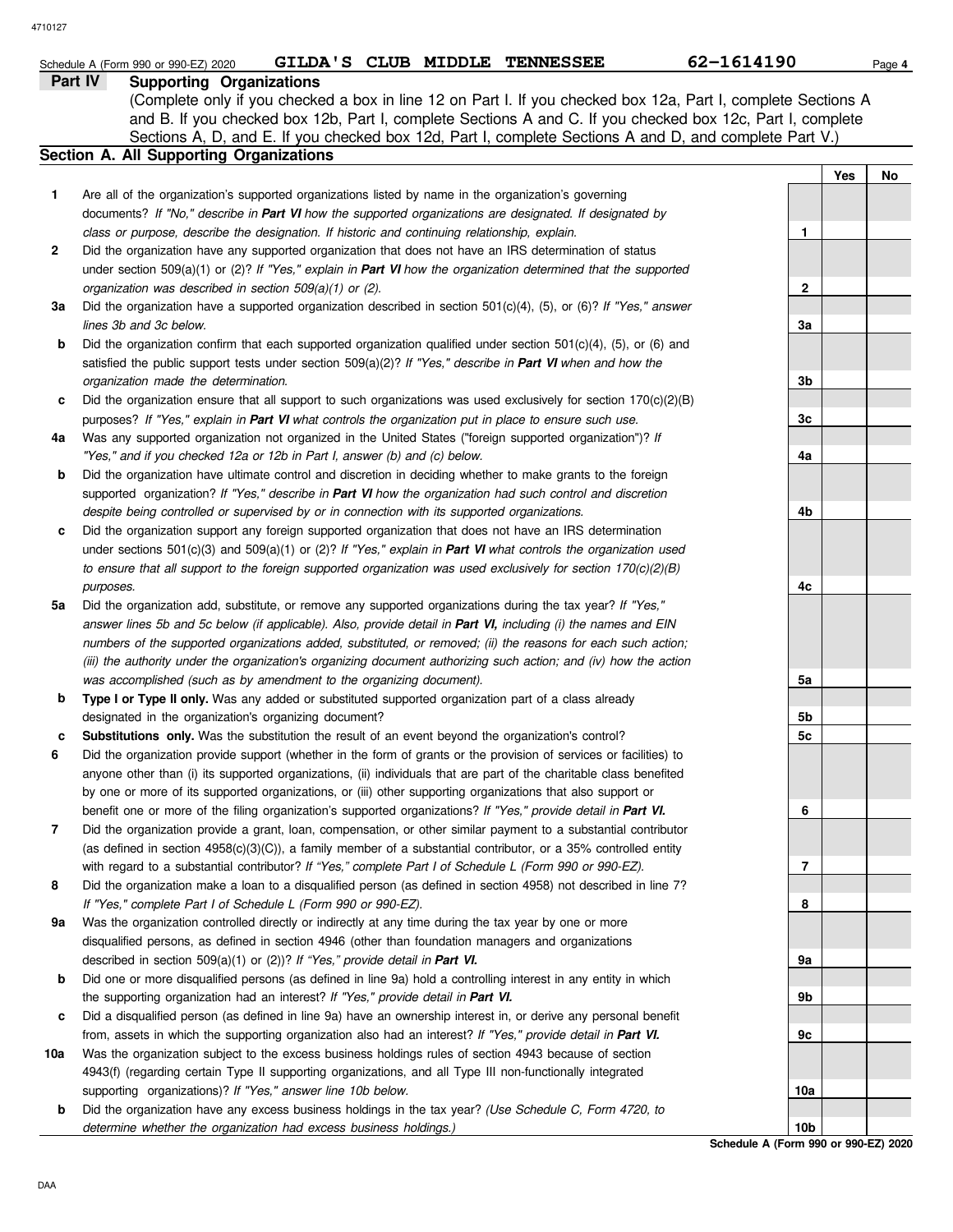#### **Part IV Supporting Organizations** *(continued)* Schedule A (Form 990 or 990-EZ) 2020 **GILDA'S CLUB MIDDLE TENNESSEE** 62-1614190 Page 5 **Yes No 11 b** A family member of a person described in line 11a above? **a** A person who directly or indirectly controls, either alone or together with persons described in lines 11b and Has the organization accepted a gift or contribution from any of the following persons? 11c below, the governing body of a supported organization? **11a 11b**

#### **c** A 35% controlled entity of a person described in line 11a or 11b above? *If "Yes" to line 11a, 11b, or 11c, provide detail in* **Part VI.**

#### **Section B. Type I Supporting Organizations**

**2 1** *supported organizations and what conditions or restrictions, if any, applied to such powers during the tax year. organization, describe how the powers to appoint and/or remove officers, directors, or trustees were allocated among the effectively operated, supervised, or controlled the organization's activities. If the organization had more than one supported* directors, or trustees at all times during the tax year? *If "No," describe in* **Part VI** *how the supported organization(s)* more supported organizations have the power to regularly appoint or elect at least a majority of the organization's officers, Did the governing body, members of the governing body, officers acting in their official capacity, or membership of one or Did the organization operate for the benefit of any supported organization other than the supported

organization(s) that operated, supervised, or controlled the supporting organization? *If "Yes," explain in* **Part VI** *how providing such benefit carried out the purposes of the supported organization(s) that operated, supervised, or controlled the supporting organization.*

#### **Section C. Type II Supporting Organizations** Were a majority of the organization's directors or trustees during the tax year also a majority of the directors or trustees of each of the organization's supported organization(s)? *If "No," describe in* **Part VI** *how control* **1** *or management of the supporting organization was vested in the same persons that controlled or managed the supported organization(s).* **Yes No 1**

#### **Section D. All Type III Supporting Organizations**

|                |                                                                                                                           |   | Yes | No |
|----------------|---------------------------------------------------------------------------------------------------------------------------|---|-----|----|
| 1              | Did the organization provide to each of its supported organizations, by the last day of the fifth month of the            |   |     |    |
|                | organization's tax year, (i) a written notice describing the type and amount of support provided during the prior tax     |   |     |    |
|                | year, (ii) a copy of the Form 990 that was most recently filed as of the date of notification, and (iii) copies of the    |   |     |    |
|                | organization's governing documents in effect on the date of notification, to the extent not previously provided?          |   |     |    |
| $\overline{2}$ | Were any of the organization's officers, directors, or trustees either (i) appointed or elected by the supported          |   |     |    |
|                | organization(s) or (ii) serving on the governing body of a supported organization? If "No," explain in <b>Part VI</b> how |   |     |    |
|                | the organization maintained a close and continuous working relationship with the supported organization(s).               | ົ |     |    |
| 3              | By reason of the relationship described in line 2, above, did the organization's supported organizations have             |   |     |    |
|                | a significant voice in the organization's investment policies and in directing the use of the organization's              |   |     |    |
|                | income or assets at all times during the tax year? If "Yes," describe in Part VI the role the organization's              |   |     |    |
|                | supported organizations played in this regard.                                                                            | 3 |     |    |

#### **Section E. Type III Functionally-Integrated Supporting Organizations**

- **1** *Check the box next to the method that the organization used to satisfy the Integral Part Test during the year (***see instructions***).*
	- The organization satisfied the Activities Test. *Complete* **line 2** *below.* **a**
	- The organization is the parent of each of its supported organizations. *Complete* **line 3** *below.* **b**
	- The organization supported a governmental entity. *Describe in* **Part VI** *how you supported a governmental entity (see instructions).* **c**
- **2** Activities Test. **Answer lines 2a and 2b below.**
- **a** Did substantially all of the organization's activities during the tax year directly further the exempt purposes of the supported organization(s) to which the organization was responsive? *If "Yes," then in* **Part VI identify those supported organizations and explain** *how these activities directly furthered their exempt purposes, how the organization was responsive to those supported organizations, and how the organization determined that these activities constituted substantially all of its activities.*
- **b** Did the activities described in line 2a, above, constitute activities that, but for the organization's involvement, one or more of the organization's supported organization(s) would have been engaged in? If "Yes," explain in **Part VI** *the reasons for the organization's position that its supported organization(s) would have engaged in these activities but for the organization's involvement.*
- **3** Parent of Supported Organizations. **Answer lines 3a and 3b below.**
- **a** Did the organization have the power to regularly appoint or elect a majority of the officers, directors, or trustees of each of the supported organizations? *If "Yes" or "No," provide details in* **Part VI.**
- DAA **Schedule A (Form 990 or 990-EZ) 2020 b** Did the organization exercise a substantial degree of direction over the policies, programs, and activities of each of its supported organizations? *If "Yes," describe in* **Part VI** *the role played by the organization in this regard.*

**3b**

**2a**

**2b**

**3a**

**Yes No**

**Yes No**

**11c**

**2**

**1**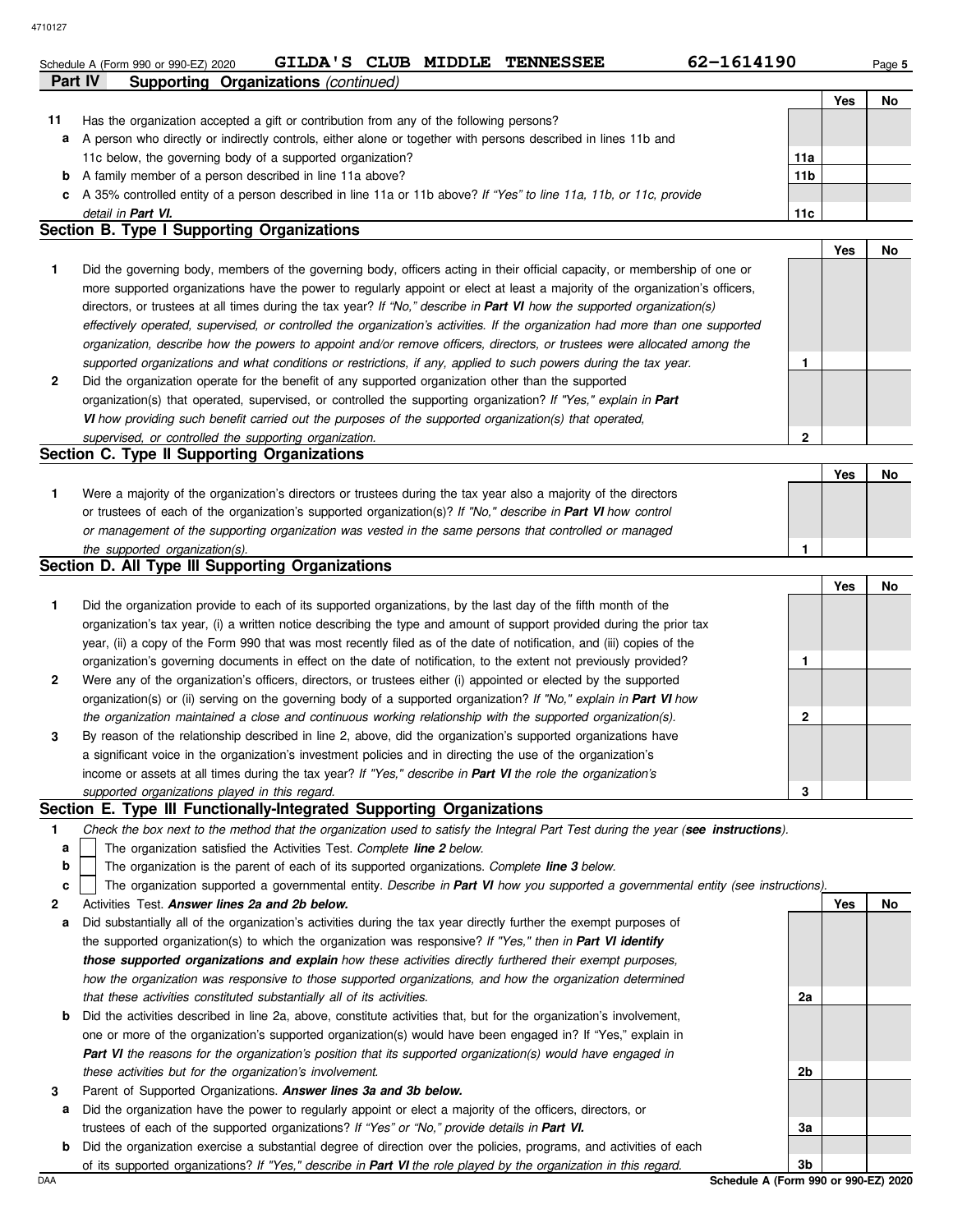|                | GILDA'S CLUB MIDDLE TENNESSEE<br>Schedule A (Form 990 or 990-EZ) 2020                                                            |                | 62-1614190     | Page 6                         |
|----------------|----------------------------------------------------------------------------------------------------------------------------------|----------------|----------------|--------------------------------|
|                | Part V<br>Type III Non-Functionally Integrated 509(a)(3) Supporting Organizations                                                |                |                |                                |
| 1              | Check here if the organization satisfied the Integral Part Test as a qualifying trust on Nov. 20, 1970 (explain in Part VI). See |                |                |                                |
|                | instructions. All other Type III non-functionally integrated supporting organizations must complete Sections A through E         |                |                |                                |
|                | Section A - Adjusted Net Income                                                                                                  |                | (A) Prior Year | (B) Current Year               |
|                |                                                                                                                                  |                |                | (optional)                     |
| 1.             | Net short-term capital gain                                                                                                      | $\mathbf 1$    |                |                                |
| $\mathbf{2}$   | Recoveries of prior-year distributions                                                                                           | $\overline{2}$ |                |                                |
| 3              | Other gross income (see instructions)                                                                                            | 3              |                |                                |
| 4              | Add lines 1 through 3.                                                                                                           | $\overline{4}$ |                |                                |
| 5              | Depreciation and depletion                                                                                                       | 5              |                |                                |
| 6              | Portion of operating expenses paid or incurred for production or collection of                                                   |                |                |                                |
|                | gross income or for management, conservation, or maintenance of property                                                         |                |                |                                |
|                | held for production of income (see instructions)                                                                                 | 6              |                |                                |
| $\mathbf{7}$   | Other expenses (see instructions)                                                                                                | $\overline{7}$ |                |                                |
| 8              | <b>Adjusted Net Income</b> (subtract lines 5, 6, and 7 from line 4)                                                              | 8              |                |                                |
|                | Section B - Minimum Asset Amount                                                                                                 |                | (A) Prior Year | (B) Current Year<br>(optional) |
| 1.             | Aggregate fair market value of all non-exempt-use assets (see                                                                    |                |                |                                |
|                | instructions for short tax year or assets held for part of year):                                                                |                |                |                                |
|                | a Average monthly value of securities                                                                                            | 1a             |                |                                |
|                | <b>b</b> Average monthly cash balances                                                                                           | 1 <sub>b</sub> |                |                                |
|                | c Fair market value of other non-exempt-use assets                                                                               | 1 <sub>c</sub> |                |                                |
|                | d Total (add lines 1a, 1b, and 1c)                                                                                               | 1 <sub>d</sub> |                |                                |
|                | e Discount claimed for blockage or other factors                                                                                 |                |                |                                |
|                | (explain in detail in Part VI):                                                                                                  |                |                |                                |
|                | 2 Acquisition indebtedness applicable to non-exempt-use assets                                                                   | $\mathbf{2}$   |                |                                |
| 3              | Subtract line 2 from line 1d.                                                                                                    | 3              |                |                                |
| 4              | Cash deemed held for exempt use. Enter 0.015 of line 3 (for greater amount,                                                      |                |                |                                |
|                | see instructions).                                                                                                               | 4              |                |                                |
| 5              | Net value of non-exempt-use assets (subtract line 4 from line 3)                                                                 | 5              |                |                                |
| 6              | Multiply line 5 by 0.035.                                                                                                        | 6              |                |                                |
| $\overline{7}$ | Recoveries of prior-year distributions                                                                                           | $\overline{7}$ |                |                                |
| 8              | Minimum Asset Amount (add line 7 to line 6)                                                                                      | 8              |                |                                |
|                | Section C - Distributable Amount                                                                                                 |                |                | Current Year                   |
| 1              | Adjusted net income for prior year (from Section A, line 8, column A)                                                            | $\mathbf{1}$   |                |                                |
| $\mathbf{2}$   | Enter 0.85 of line 1.                                                                                                            | $\mathbf{2}$   |                |                                |
| 3              | Minimum asset amount for prior year (from Section B, line 8, column A)                                                           | 3              |                |                                |
| 4              | Enter greater of line 2 or line 3.                                                                                               | $\overline{4}$ |                |                                |
| 5              | Income tax imposed in prior year                                                                                                 | 5              |                |                                |
| 6              | <b>Distributable Amount.</b> Subtract line 5 from line 4, unless subject to                                                      |                |                |                                |
|                | emergency temporary reduction (see instructions).                                                                                | 6              |                |                                |

**7** (see instructions). Check here if the current year is the organization's first as a non-functionally integrated Type III supporting organization

**Schedule A (Form 990 or 990-EZ) 2020**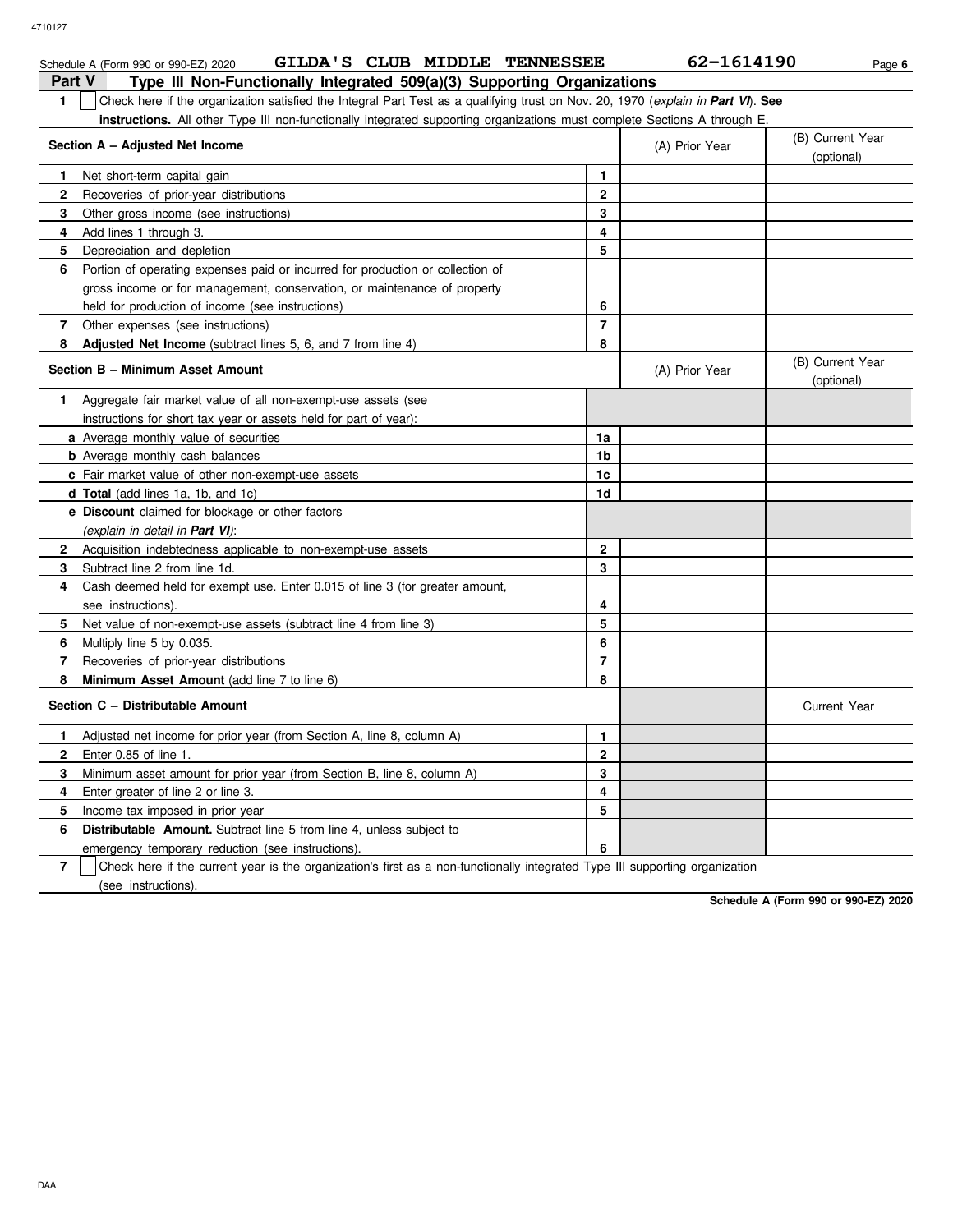#### Schedule A (Form 990 or 990-EZ) 2020 **GILDA'S CLUB MIDDLE TENNESSEE** 62-1614190 Page 7

|              | Section D - Distributions                                                                     |                                    |                                               | <b>Current Year</b>                              |  |  |  |  |
|--------------|-----------------------------------------------------------------------------------------------|------------------------------------|-----------------------------------------------|--------------------------------------------------|--|--|--|--|
| -1           | Amounts paid to supported organizations to accomplish exempt purposes                         |                                    |                                               |                                                  |  |  |  |  |
| 2            | Amounts paid to perform activity that directly furthers exempt purposes of supported          |                                    |                                               |                                                  |  |  |  |  |
|              | organizations, in excess of income from activity                                              |                                    |                                               |                                                  |  |  |  |  |
| 3            | Administrative expenses paid to accomplish exempt purposes of supported organizations         |                                    |                                               |                                                  |  |  |  |  |
| 4            | Amounts paid to acquire exempt-use assets                                                     |                                    |                                               |                                                  |  |  |  |  |
| 5            | Qualified set-aside amounts (prior IRS approval required— <i>provide details in Part VI</i> ) |                                    |                                               |                                                  |  |  |  |  |
| 6            | Other distributions (describe in Part VI). See instructions.                                  |                                    |                                               |                                                  |  |  |  |  |
| 7            | Total annual distributions. Add lines 1 through 6.                                            |                                    |                                               |                                                  |  |  |  |  |
| 8            | Distributions to attentive supported organizations to which the organization is responsive    |                                    |                                               |                                                  |  |  |  |  |
|              | (provide details in Part VI). See instructions.                                               |                                    |                                               |                                                  |  |  |  |  |
| 9            | Distributable amount for 2020 from Section C, line 6                                          |                                    |                                               |                                                  |  |  |  |  |
| 10           | Line 8 amount divided by line 9 amount                                                        |                                    |                                               |                                                  |  |  |  |  |
|              | Section E - Distribution Allocations (see instructions)                                       | (i)<br><b>Excess Distributions</b> | (ii)<br><b>Underdistributions</b><br>Pre-2020 | (iii)<br><b>Distributable</b><br>Amount for 2020 |  |  |  |  |
| 1.           | Distributable amount for 2020 from Section C, line 6                                          |                                    |                                               |                                                  |  |  |  |  |
| $\mathbf{2}$ | Underdistributions, if any, for years prior to 2020                                           |                                    |                                               |                                                  |  |  |  |  |
|              | (reasonable cause required-explain in Part VI). See                                           |                                    |                                               |                                                  |  |  |  |  |
|              | instructions.                                                                                 |                                    |                                               |                                                  |  |  |  |  |
| 3            | Excess distributions carryover, if any, to 2020                                               |                                    |                                               |                                                  |  |  |  |  |
|              | <b>a</b> From 2015                                                                            |                                    |                                               |                                                  |  |  |  |  |
|              |                                                                                               |                                    |                                               |                                                  |  |  |  |  |
|              |                                                                                               |                                    |                                               |                                                  |  |  |  |  |
|              |                                                                                               |                                    |                                               |                                                  |  |  |  |  |
|              |                                                                                               |                                    |                                               |                                                  |  |  |  |  |
|              | <b>f</b> Total of lines 3a through 3e                                                         |                                    |                                               |                                                  |  |  |  |  |
|              | <b>g</b> Applied to underdistributions of prior years                                         |                                    |                                               |                                                  |  |  |  |  |
|              | <b>h</b> Applied to 2020 distributable amount                                                 |                                    |                                               |                                                  |  |  |  |  |
|              | Carryover from 2015 not applied (see instructions)                                            |                                    |                                               |                                                  |  |  |  |  |
|              | Remainder. Subtract lines 3g, 3h, and 3i from line 3f.                                        |                                    |                                               |                                                  |  |  |  |  |
| 4            | Distributions for 2020 from                                                                   |                                    |                                               |                                                  |  |  |  |  |
|              | \$<br>Section D, line 7:                                                                      |                                    |                                               |                                                  |  |  |  |  |
|              | <b>a</b> Applied to underdistributions of prior years                                         |                                    |                                               |                                                  |  |  |  |  |
|              | <b>b</b> Applied to 2020 distributable amount                                                 |                                    |                                               |                                                  |  |  |  |  |
|              | c Remainder. Subtract lines 4a and 4b from line 4.                                            |                                    |                                               |                                                  |  |  |  |  |
| 5            | Remaining underdistributions for years prior to 2020, if                                      |                                    |                                               |                                                  |  |  |  |  |
|              | any. Subtract lines 3g and 4a from line 2. For result                                         |                                    |                                               |                                                  |  |  |  |  |
|              | greater than zero, explain in Part VI. See instructions.                                      |                                    |                                               |                                                  |  |  |  |  |
| 6            | Remaining underdistributions for 2020 Subtract lines 3h                                       |                                    |                                               |                                                  |  |  |  |  |
|              | and 4b from line 1. For result greater than zero, explain in                                  |                                    |                                               |                                                  |  |  |  |  |
|              | Part VI. See instructions.                                                                    |                                    |                                               |                                                  |  |  |  |  |
| 7            | Excess distributions carryover to 2021. Add lines 3j                                          |                                    |                                               |                                                  |  |  |  |  |
|              | and 4c.                                                                                       |                                    |                                               |                                                  |  |  |  |  |
| 8            | Breakdown of line 7:                                                                          |                                    |                                               |                                                  |  |  |  |  |
|              |                                                                                               |                                    |                                               |                                                  |  |  |  |  |
|              | <b>b</b> Excess from 2017                                                                     |                                    |                                               |                                                  |  |  |  |  |
|              |                                                                                               |                                    |                                               |                                                  |  |  |  |  |
|              |                                                                                               |                                    |                                               |                                                  |  |  |  |  |
|              | e Excess from 2020                                                                            |                                    |                                               |                                                  |  |  |  |  |

**Schedule A (Form 990 or 990-EZ) 2020**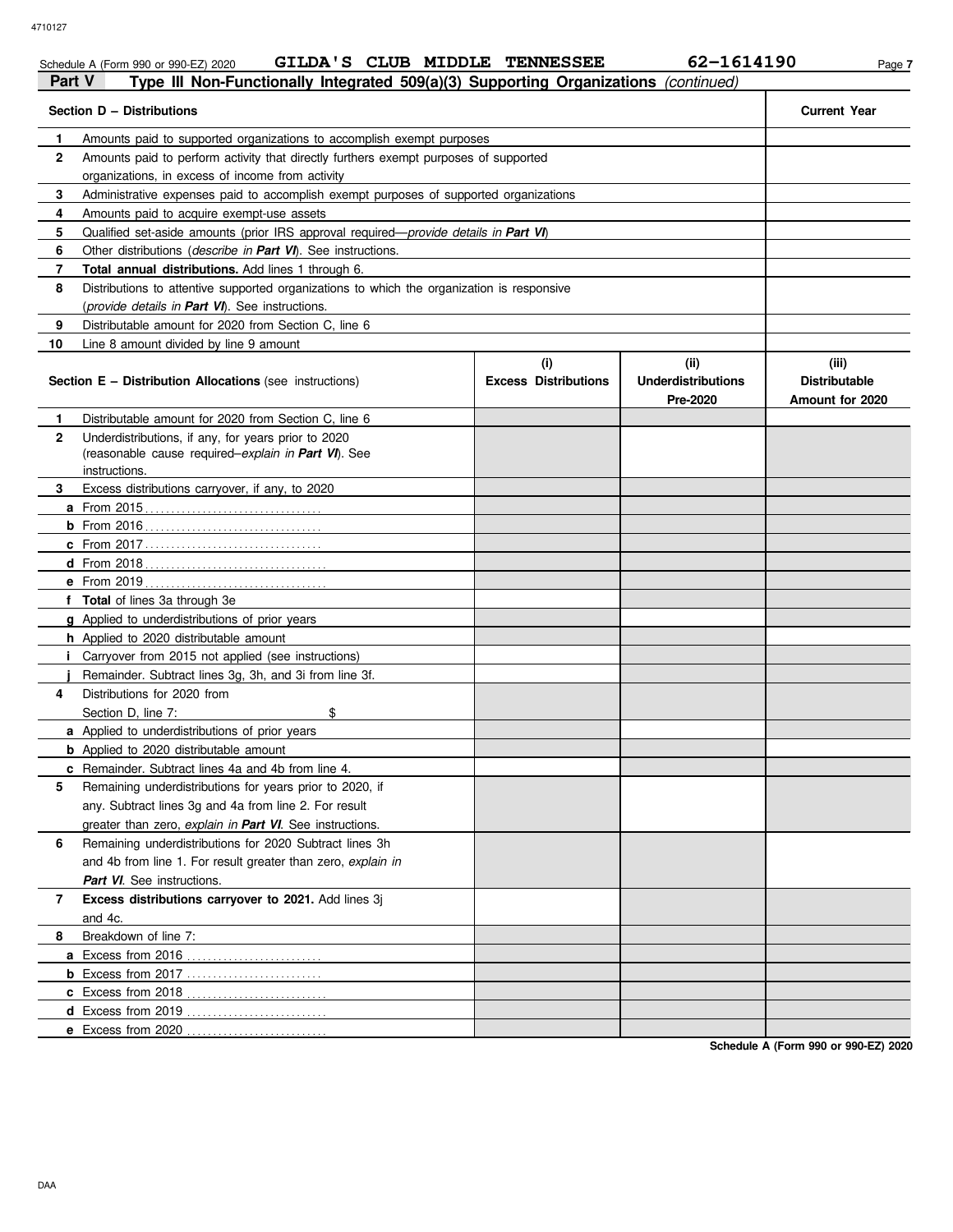|         | Schedule A (Form 990 or 990-EZ) 2020   |  | GILDA'S CLUB MIDDLE TENNESSEE | 62-1614190                                                                                                                                                                                                                                                                                                                                                                                                                                                                                                                                                                                  | Page 8 |
|---------|----------------------------------------|--|-------------------------------|---------------------------------------------------------------------------------------------------------------------------------------------------------------------------------------------------------------------------------------------------------------------------------------------------------------------------------------------------------------------------------------------------------------------------------------------------------------------------------------------------------------------------------------------------------------------------------------------|--------|
| Part VI |                                        |  |                               | Supplemental Information. Provide the explanations required by Part II, line 10; Part II, line 17a or 17b; Part<br>III, line 12; Part IV, Section A, lines 1, 2, 3b, 3c, 4b, 4c, 5a, 6, 9a, 9b, 9c, 11a, 11b, and 11c; Part IV, Section<br>B, lines 1 and 2; Part IV, Section C, line 1; Part IV, Section D, lines 2 and 3; Part IV, Section E, lines 1c, 2a, 2b,<br>3a, and 3b; Part V, line 1; Part V, Section B, line 1e; Part V, Section D, lines 5, 6, and 8; and Part V, Section E,<br>lines 2, 5, and 6. Also complete this part for any additional information. (See instructions.) |        |
|         | PART II, LINE 10 - OTHER INCOME DETAIL |  |                               |                                                                                                                                                                                                                                                                                                                                                                                                                                                                                                                                                                                             |        |
|         |                                        |  |                               |                                                                                                                                                                                                                                                                                                                                                                                                                                                                                                                                                                                             |        |
|         | SPECIAL EVENTS                         |  | \$<br>252,108                 |                                                                                                                                                                                                                                                                                                                                                                                                                                                                                                                                                                                             |        |
|         | <b>MISCELLANEOUS</b>                   |  | \$<br>9,272                   |                                                                                                                                                                                                                                                                                                                                                                                                                                                                                                                                                                                             |        |
|         |                                        |  |                               |                                                                                                                                                                                                                                                                                                                                                                                                                                                                                                                                                                                             |        |
|         |                                        |  |                               |                                                                                                                                                                                                                                                                                                                                                                                                                                                                                                                                                                                             |        |
|         |                                        |  |                               |                                                                                                                                                                                                                                                                                                                                                                                                                                                                                                                                                                                             |        |
|         |                                        |  |                               |                                                                                                                                                                                                                                                                                                                                                                                                                                                                                                                                                                                             |        |
|         |                                        |  |                               |                                                                                                                                                                                                                                                                                                                                                                                                                                                                                                                                                                                             |        |
|         |                                        |  |                               |                                                                                                                                                                                                                                                                                                                                                                                                                                                                                                                                                                                             |        |
|         |                                        |  |                               |                                                                                                                                                                                                                                                                                                                                                                                                                                                                                                                                                                                             |        |
|         |                                        |  |                               |                                                                                                                                                                                                                                                                                                                                                                                                                                                                                                                                                                                             |        |
|         |                                        |  |                               |                                                                                                                                                                                                                                                                                                                                                                                                                                                                                                                                                                                             |        |
|         |                                        |  |                               |                                                                                                                                                                                                                                                                                                                                                                                                                                                                                                                                                                                             |        |
|         |                                        |  |                               |                                                                                                                                                                                                                                                                                                                                                                                                                                                                                                                                                                                             |        |
|         |                                        |  |                               |                                                                                                                                                                                                                                                                                                                                                                                                                                                                                                                                                                                             |        |
|         |                                        |  |                               |                                                                                                                                                                                                                                                                                                                                                                                                                                                                                                                                                                                             |        |
|         |                                        |  |                               |                                                                                                                                                                                                                                                                                                                                                                                                                                                                                                                                                                                             |        |
|         |                                        |  |                               |                                                                                                                                                                                                                                                                                                                                                                                                                                                                                                                                                                                             |        |
|         |                                        |  |                               |                                                                                                                                                                                                                                                                                                                                                                                                                                                                                                                                                                                             |        |
|         |                                        |  |                               |                                                                                                                                                                                                                                                                                                                                                                                                                                                                                                                                                                                             |        |
|         |                                        |  |                               |                                                                                                                                                                                                                                                                                                                                                                                                                                                                                                                                                                                             |        |
|         |                                        |  |                               |                                                                                                                                                                                                                                                                                                                                                                                                                                                                                                                                                                                             |        |
|         |                                        |  |                               |                                                                                                                                                                                                                                                                                                                                                                                                                                                                                                                                                                                             |        |
|         |                                        |  |                               |                                                                                                                                                                                                                                                                                                                                                                                                                                                                                                                                                                                             |        |
|         |                                        |  |                               |                                                                                                                                                                                                                                                                                                                                                                                                                                                                                                                                                                                             |        |
|         |                                        |  |                               |                                                                                                                                                                                                                                                                                                                                                                                                                                                                                                                                                                                             |        |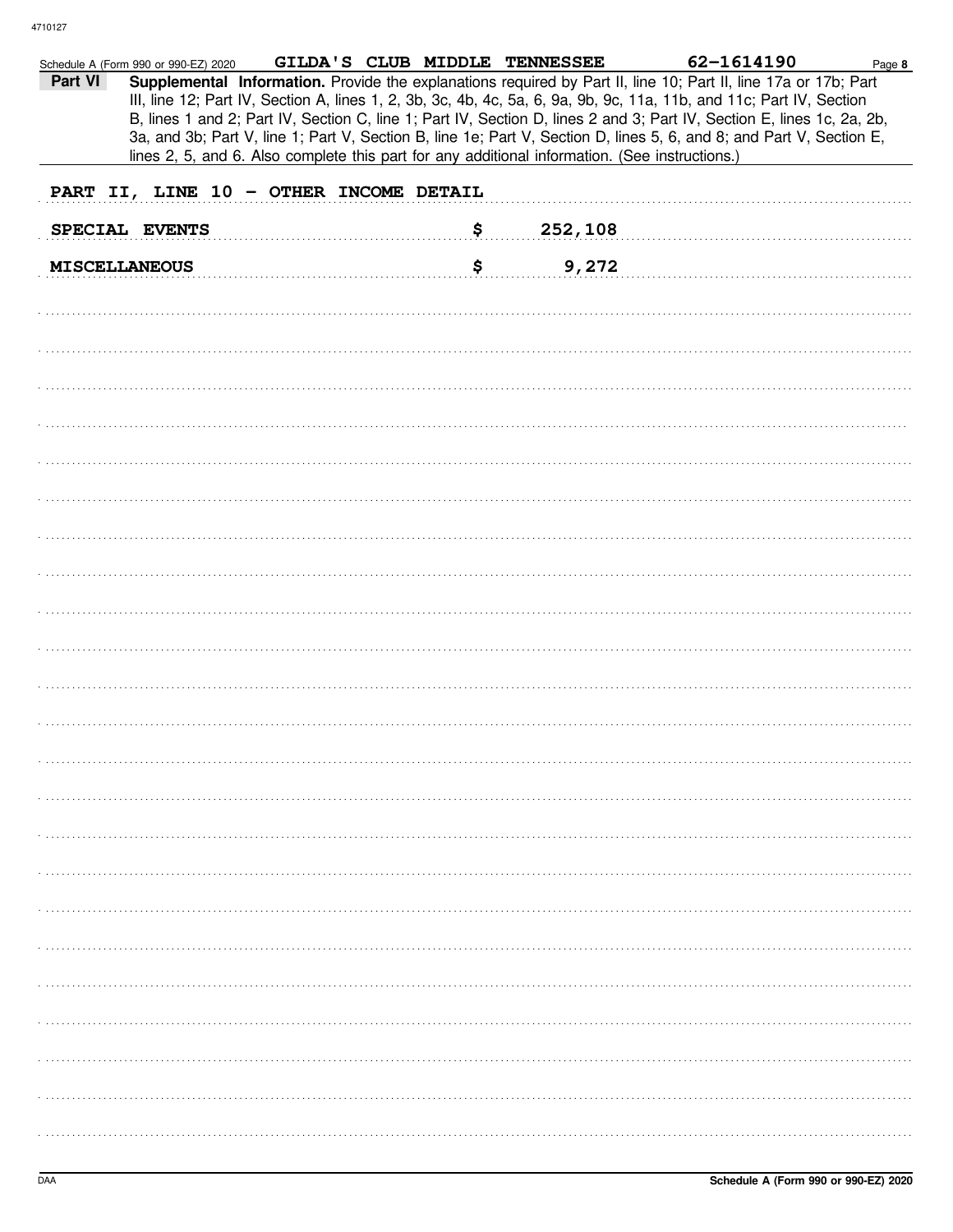|              | Fait IV, IIIIE 0, 7, 0, 9, 10, 11a, 11b, 11c, 11u, 11e, 11l, 12a, 01 12b.<br><b>Open to Public</b><br>Department of the Treasury<br>u Attach to Form 990.<br>Internal Revenue Service<br>u Go to www.irs.gov/Form990 for instructions and the latest information.<br><b>Inspection</b> |                                                                                                                                                                           |                                                                                                                       |    |                                 |  |  |  |
|--------------|----------------------------------------------------------------------------------------------------------------------------------------------------------------------------------------------------------------------------------------------------------------------------------------|---------------------------------------------------------------------------------------------------------------------------------------------------------------------------|-----------------------------------------------------------------------------------------------------------------------|----|---------------------------------|--|--|--|
|              | Name of the organization                                                                                                                                                                                                                                                               |                                                                                                                                                                           |                                                                                                                       |    | Employer identification number  |  |  |  |
|              |                                                                                                                                                                                                                                                                                        | GILDA'S CLUB MIDDLE TENNESSEE                                                                                                                                             |                                                                                                                       |    | 62-1614190                      |  |  |  |
|              | Part I                                                                                                                                                                                                                                                                                 | Organizations Maintaining Donor Advised Funds or Other Similar Funds or Accounts.                                                                                         |                                                                                                                       |    |                                 |  |  |  |
|              |                                                                                                                                                                                                                                                                                        | Complete if the organization answered "Yes" on Form 990, Part IV, line 6.                                                                                                 |                                                                                                                       |    |                                 |  |  |  |
|              |                                                                                                                                                                                                                                                                                        |                                                                                                                                                                           | (a) Donor advised funds                                                                                               |    | (b) Funds and other accounts    |  |  |  |
| 1.           | Total number at end of year                                                                                                                                                                                                                                                            |                                                                                                                                                                           | the control of the control of the                                                                                     |    |                                 |  |  |  |
| 2            |                                                                                                                                                                                                                                                                                        |                                                                                                                                                                           | <u> 1989 - Johann Barn, amerikansk politiker (</u>                                                                    |    |                                 |  |  |  |
| З            |                                                                                                                                                                                                                                                                                        |                                                                                                                                                                           | <u> 1989 - Johann Barn, mars ann an t-Amhain an t-Amhain an t-Amhain an t-Amhain an t-Amhain an t-Amhain an t-Amh</u> |    |                                 |  |  |  |
| 4<br>5       |                                                                                                                                                                                                                                                                                        | Did the organization inform all donors and donor advisors in writing that the assets held in donor advised                                                                |                                                                                                                       |    |                                 |  |  |  |
|              |                                                                                                                                                                                                                                                                                        |                                                                                                                                                                           |                                                                                                                       |    | Yes<br>No                       |  |  |  |
| 6            |                                                                                                                                                                                                                                                                                        | Did the organization inform all grantees, donors, and donor advisors in writing that grant funds can be used                                                              |                                                                                                                       |    |                                 |  |  |  |
|              |                                                                                                                                                                                                                                                                                        | only for charitable purposes and not for the benefit of the donor or donor advisor, or for any other purpose                                                              |                                                                                                                       |    |                                 |  |  |  |
|              |                                                                                                                                                                                                                                                                                        |                                                                                                                                                                           |                                                                                                                       |    | <b>Yes</b><br>No                |  |  |  |
|              | Part II                                                                                                                                                                                                                                                                                | <b>Conservation Easements.</b>                                                                                                                                            |                                                                                                                       |    |                                 |  |  |  |
|              |                                                                                                                                                                                                                                                                                        | Complete if the organization answered "Yes" on Form 990, Part IV, line 7.                                                                                                 |                                                                                                                       |    |                                 |  |  |  |
| 1.           |                                                                                                                                                                                                                                                                                        | Purpose(s) of conservation easements held by the organization (check all that apply).                                                                                     |                                                                                                                       |    |                                 |  |  |  |
|              |                                                                                                                                                                                                                                                                                        | Preservation of land for public use (for example, recreation or education)                                                                                                | Preservation of a historically important land area                                                                    |    |                                 |  |  |  |
|              | Protection of natural habitat                                                                                                                                                                                                                                                          |                                                                                                                                                                           | Preservation of a certified historic structure                                                                        |    |                                 |  |  |  |
|              | Preservation of open space                                                                                                                                                                                                                                                             |                                                                                                                                                                           |                                                                                                                       |    |                                 |  |  |  |
| 2            |                                                                                                                                                                                                                                                                                        | Complete lines 2a through 2d if the organization held a qualified conservation contribution in the form of a conservation                                                 |                                                                                                                       |    |                                 |  |  |  |
|              | easement on the last day of the tax year.                                                                                                                                                                                                                                              |                                                                                                                                                                           |                                                                                                                       |    | Held at the End of the Tax Year |  |  |  |
| a            |                                                                                                                                                                                                                                                                                        |                                                                                                                                                                           |                                                                                                                       | 2a |                                 |  |  |  |
| b            |                                                                                                                                                                                                                                                                                        |                                                                                                                                                                           |                                                                                                                       | 2b |                                 |  |  |  |
| c            |                                                                                                                                                                                                                                                                                        | Number of conservation easements on a certified historic structure included in (a) [[[[[[[[[[[[[[[[[[[[[[[[[]]]]]]]                                                       |                                                                                                                       | 2c |                                 |  |  |  |
| d            |                                                                                                                                                                                                                                                                                        | Number of conservation easements included in (c) acquired after 7/25/06, and not on a                                                                                     |                                                                                                                       |    |                                 |  |  |  |
|              |                                                                                                                                                                                                                                                                                        | historic structure listed in the National Register                                                                                                                        |                                                                                                                       | 2d |                                 |  |  |  |
| 3            |                                                                                                                                                                                                                                                                                        | Number of conservation easements modified, transferred, released, extinguished, or terminated by the organization during the                                              |                                                                                                                       |    |                                 |  |  |  |
|              | tax year u                                                                                                                                                                                                                                                                             |                                                                                                                                                                           |                                                                                                                       |    |                                 |  |  |  |
| 4            |                                                                                                                                                                                                                                                                                        | Number of states where property subject to conservation easement is located u                                                                                             |                                                                                                                       |    |                                 |  |  |  |
| 5            |                                                                                                                                                                                                                                                                                        | Does the organization have a written policy regarding the periodic monitoring, inspection, handling of                                                                    |                                                                                                                       |    | Yes<br>No                       |  |  |  |
| 6            |                                                                                                                                                                                                                                                                                        | Staff and volunteer hours devoted to monitoring, inspecting, handling of violations, and enforcing conservation easements during the year                                 |                                                                                                                       |    |                                 |  |  |  |
|              |                                                                                                                                                                                                                                                                                        |                                                                                                                                                                           |                                                                                                                       |    |                                 |  |  |  |
|              | .                                                                                                                                                                                                                                                                                      | Amount of expenses incurred in monitoring, inspecting, handling of violations, and enforcing conservation easements during the year                                       |                                                                                                                       |    |                                 |  |  |  |
|              | u \$                                                                                                                                                                                                                                                                                   |                                                                                                                                                                           |                                                                                                                       |    |                                 |  |  |  |
| 8            |                                                                                                                                                                                                                                                                                        | Does each conservation easement reported on line 2(d) above satisfy the requirements of section 170(h)(4)(B)(i)                                                           |                                                                                                                       |    |                                 |  |  |  |
|              |                                                                                                                                                                                                                                                                                        |                                                                                                                                                                           |                                                                                                                       |    | Yes<br>No                       |  |  |  |
| 9            |                                                                                                                                                                                                                                                                                        | In Part XIII, describe how the organization reports conservation easements in its revenue and expense statement and                                                       |                                                                                                                       |    |                                 |  |  |  |
|              |                                                                                                                                                                                                                                                                                        | balance sheet, and include, if applicable, the text of the footnote to the organization's financial statements that describes the                                         |                                                                                                                       |    |                                 |  |  |  |
|              |                                                                                                                                                                                                                                                                                        | organization's accounting for conservation easements.                                                                                                                     |                                                                                                                       |    |                                 |  |  |  |
|              | Part III                                                                                                                                                                                                                                                                               | Organizations Maintaining Collections of Art, Historical Treasures, or Other Similar Assets.<br>Complete if the organization answered "Yes" on Form 990, Part IV, line 8. |                                                                                                                       |    |                                 |  |  |  |
|              |                                                                                                                                                                                                                                                                                        | 1a If the organization elected, as permitted under FASB ASC 958, not to report in its revenue statement and balance sheet works                                           |                                                                                                                       |    |                                 |  |  |  |
|              |                                                                                                                                                                                                                                                                                        | of art, historical treasures, or other similar assets held for public exhibition, education, or research in furtherance of public                                         |                                                                                                                       |    |                                 |  |  |  |
|              |                                                                                                                                                                                                                                                                                        | service, provide in Part XIII the text of the footnote to its financial statements that describes these items.                                                            |                                                                                                                       |    |                                 |  |  |  |
|              |                                                                                                                                                                                                                                                                                        | <b>b</b> If the organization elected, as permitted under FASB ASC 958, to report in its revenue statement and balance sheet works of                                      |                                                                                                                       |    |                                 |  |  |  |
|              |                                                                                                                                                                                                                                                                                        | art, historical treasures, or other similar assets held for public exhibition, education, or research in furtherance of public service,                                   |                                                                                                                       |    |                                 |  |  |  |
|              |                                                                                                                                                                                                                                                                                        | provide the following amounts relating to these items:                                                                                                                    |                                                                                                                       |    |                                 |  |  |  |
|              |                                                                                                                                                                                                                                                                                        |                                                                                                                                                                           |                                                                                                                       |    |                                 |  |  |  |
|              |                                                                                                                                                                                                                                                                                        |                                                                                                                                                                           |                                                                                                                       | u  |                                 |  |  |  |
| $\mathbf{2}$ |                                                                                                                                                                                                                                                                                        | If the organization received or held works of art, historical treasures, or other similar assets for financial gain, provide the                                          |                                                                                                                       |    |                                 |  |  |  |
|              |                                                                                                                                                                                                                                                                                        | following amounts required to be reported under FASB ASC 958 relating to these items:                                                                                     |                                                                                                                       |    |                                 |  |  |  |
|              |                                                                                                                                                                                                                                                                                        |                                                                                                                                                                           |                                                                                                                       |    |                                 |  |  |  |
|              |                                                                                                                                                                                                                                                                                        |                                                                                                                                                                           |                                                                                                                       |    |                                 |  |  |  |

DAA **For Paperwork Reduction Act Notice, see the Instructions for Form 990.**

**(Form 990)**

# **SCHEDULE D Supplemental Financial Statements**

**Part IV, line 6, 7, 8, 9, 10, 11a, 11b, 11c, 11d, 11e, 11f, 12a, or 12b.** u **Complete if the organization answered "Yes" on Form 990,**

| OMB No. 1545-0047 |
|-------------------|
| 2020              |
| nen to Pul        |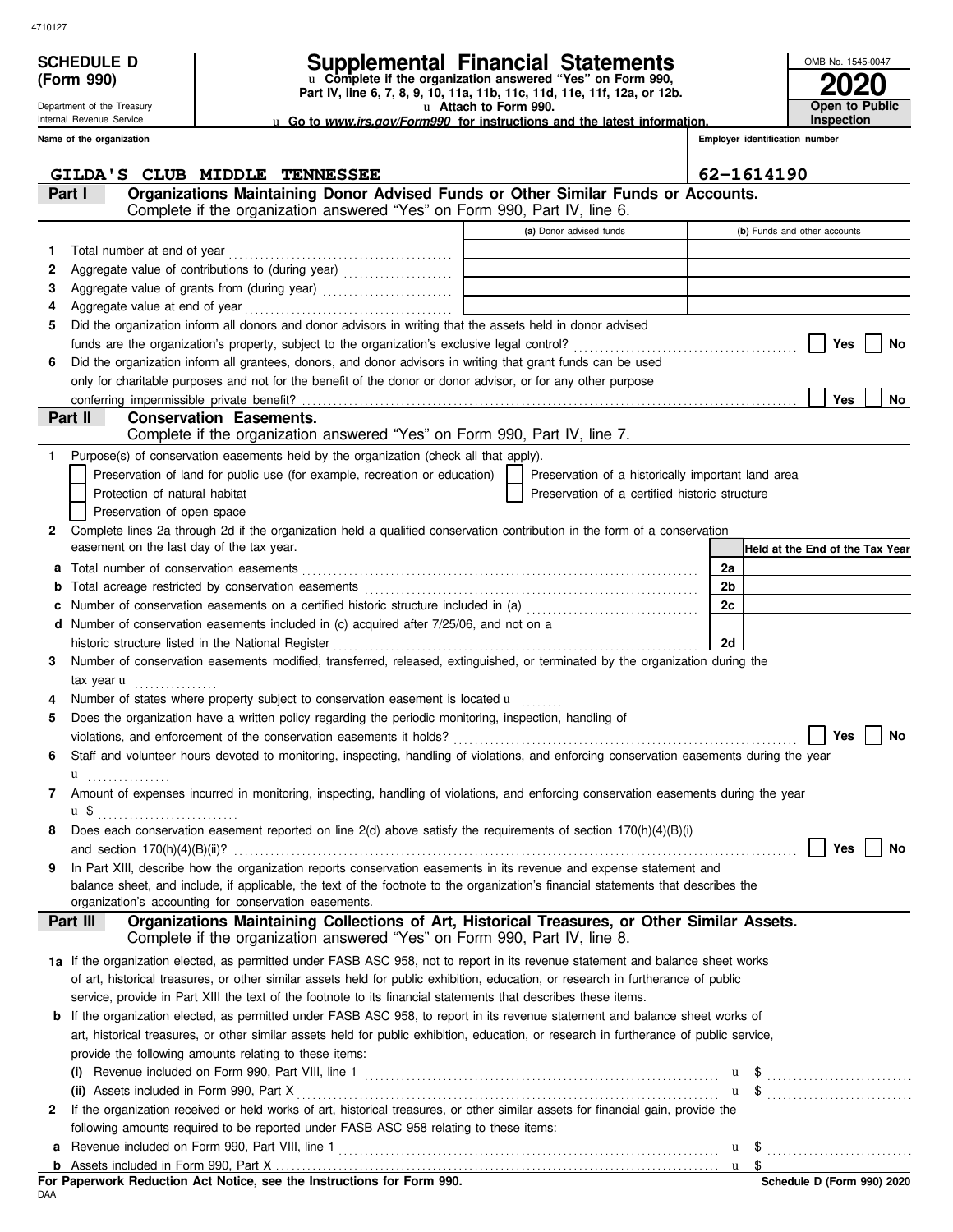|    | Schedule D (Form 990) 2020 GILDA'S CLUB MIDDLE TENNESSEE                                                                                                                                                                            |                                         |                                    |                       | 62-1614190                      |                      |                | Page 2                |
|----|-------------------------------------------------------------------------------------------------------------------------------------------------------------------------------------------------------------------------------------|-----------------------------------------|------------------------------------|-----------------------|---------------------------------|----------------------|----------------|-----------------------|
|    | Organizations Maintaining Collections of Art, Historical Treasures, or Other Similar Assets (continued)<br>Part III                                                                                                                 |                                         |                                    |                       |                                 |                      |                |                       |
| З. | Using the organization's acquisition, accession, and other records, check any of the following that make significant use of its<br>collection items (check all that apply):                                                         |                                         |                                    |                       |                                 |                      |                |                       |
| a  | Public exhibition                                                                                                                                                                                                                   |                                         | Loan or exchange program           |                       |                                 |                      |                |                       |
| b  | Scholarly research                                                                                                                                                                                                                  | е                                       |                                    |                       |                                 |                      |                |                       |
| c  | Preservation for future generations                                                                                                                                                                                                 |                                         |                                    |                       |                                 |                      |                |                       |
|    | Provide a description of the organization's collections and explain how they further the organization's exempt purpose in Part                                                                                                      |                                         |                                    |                       |                                 |                      |                |                       |
|    | XIII.                                                                                                                                                                                                                               |                                         |                                    |                       |                                 |                      |                |                       |
| 5  | During the year, did the organization solicit or receive donations of art, historical treasures, or other similar                                                                                                                   |                                         |                                    |                       |                                 |                      |                |                       |
|    |                                                                                                                                                                                                                                     |                                         |                                    |                       |                                 |                      | Yes            | No                    |
|    | <b>Part IV</b><br><b>Escrow and Custodial Arrangements.</b>                                                                                                                                                                         |                                         |                                    |                       |                                 |                      |                |                       |
|    | Complete if the organization answered "Yes" on Form 990, Part IV, line 9, or reported an amount on Form                                                                                                                             |                                         |                                    |                       |                                 |                      |                |                       |
|    | 990, Part X, line 21.                                                                                                                                                                                                               |                                         |                                    |                       |                                 |                      |                |                       |
|    | 1a Is the organization an agent, trustee, custodian or other intermediary for contributions or other assets not                                                                                                                     |                                         |                                    |                       |                                 |                      |                |                       |
|    |                                                                                                                                                                                                                                     |                                         |                                    |                       |                                 |                      | Yes            | No                    |
|    | <b>b</b> If "Yes," explain the arrangement in Part XIII and complete the following table:                                                                                                                                           |                                         |                                    |                       |                                 |                      |                |                       |
|    |                                                                                                                                                                                                                                     |                                         |                                    |                       |                                 |                      | Amount         |                       |
|    | c Beginning balance encourance and a series of the series of the series of the series of the series of the series of the series of the series of the series of the series of the series of the series of the series of the ser      |                                         |                                    |                       |                                 | 1с                   |                |                       |
|    |                                                                                                                                                                                                                                     |                                         |                                    |                       |                                 | 1d                   |                |                       |
|    | Distributions during the year <i>manufacture contained and area contained area contained area contained area</i> contained and area contained and area contained and area contained and area contained and area contained and area  |                                         |                                    |                       |                                 | 1e                   |                |                       |
|    | Ending balance <b>constructs</b> and constructs and constructs and constructs and constructs and constructs and constructs of the construction of the construction of the construction of the construction of the construction of t |                                         |                                    |                       |                                 | 1f                   |                |                       |
|    | 2a Did the organization include an amount on Form 990, Part X, line 21, for escrow or custodial account liability?                                                                                                                  |                                         |                                    |                       |                                 |                      | Yes            | <b>No</b>             |
|    |                                                                                                                                                                                                                                     |                                         |                                    |                       |                                 |                      |                |                       |
|    | <b>Endowment Funds.</b><br><b>Part V</b>                                                                                                                                                                                            |                                         |                                    |                       |                                 |                      |                |                       |
|    | Complete if the organization answered "Yes" on Form 990, Part IV, line 10.                                                                                                                                                          |                                         |                                    |                       |                                 |                      |                |                       |
|    |                                                                                                                                                                                                                                     | (a) Current year                        | (b) Prior year                     | (c) Two years back    |                                 | (d) Three years back |                | (e) Four years back   |
|    | 1a Beginning of year balance                                                                                                                                                                                                        | 19,037                                  | 19,401                             |                       |                                 |                      |                |                       |
|    |                                                                                                                                                                                                                                     |                                         |                                    |                       |                                 |                      |                |                       |
|    | c Net investment earnings, gains, and                                                                                                                                                                                               |                                         |                                    |                       |                                 |                      |                |                       |
|    |                                                                                                                                                                                                                                     | 4,425                                   | 661                                |                       |                                 |                      |                |                       |
|    | d Grants or scholarships                                                                                                                                                                                                            | $-1,000$                                | $-900$                             |                       |                                 |                      |                |                       |
|    | e Other expenditures for facilities and                                                                                                                                                                                             |                                         |                                    |                       |                                 |                      |                |                       |
|    |                                                                                                                                                                                                                                     |                                         |                                    |                       |                                 |                      |                |                       |
|    | f Administrative expenses                                                                                                                                                                                                           | $-128$                                  | $-125$                             |                       |                                 |                      |                |                       |
|    | End of year balance                                                                                                                                                                                                                 | 22,334                                  | 19,037                             |                       |                                 |                      |                |                       |
|    | 2 Provide the estimated percentage of the current year end balance (line 1g, column (a)) held as:                                                                                                                                   |                                         |                                    |                       |                                 |                      |                |                       |
|    | <b>a</b> Board designated or quasi-endowment u                                                                                                                                                                                      | <u>.</u>                                |                                    |                       |                                 |                      |                |                       |
|    | <b>b</b> Permanent endowment $\mathbf{u}$ <b>100.00</b> %                                                                                                                                                                           |                                         |                                    |                       |                                 |                      |                |                       |
|    | c Term endowment u  %                                                                                                                                                                                                               |                                         |                                    |                       |                                 |                      |                |                       |
|    | The percentages on lines 2a, 2b, and 2c should equal 100%.                                                                                                                                                                          |                                         |                                    |                       |                                 |                      |                |                       |
|    | 3a Are there endowment funds not in the possession of the organization that are held and administered for the                                                                                                                       |                                         |                                    |                       |                                 |                      |                |                       |
|    | organization by:                                                                                                                                                                                                                    |                                         |                                    |                       |                                 |                      |                | Yes<br>No             |
|    |                                                                                                                                                                                                                                     |                                         |                                    |                       |                                 |                      | 3a(i)          | X                     |
|    | (ii) Related organizations <i>contraction</i> and contract and contract or contract or contract or contract or contract or contract or contract or contract or contract or contract or contract or contract or contract or contract |                                         |                                    |                       |                                 |                      | 3a(ii)         | $\mathbf x$           |
|    |                                                                                                                                                                                                                                     |                                         |                                    |                       |                                 |                      | 3b             |                       |
|    | Describe in Part XIII the intended uses of the organization's endowment funds.                                                                                                                                                      |                                         |                                    |                       |                                 |                      |                |                       |
|    | Part VI<br>Land, Buildings, and Equipment.                                                                                                                                                                                          |                                         |                                    |                       |                                 |                      |                |                       |
|    | Complete if the organization answered "Yes" on Form 990, Part IV, line 11a. See Form 990, Part X, line 10.                                                                                                                          |                                         |                                    |                       |                                 |                      |                |                       |
|    | Description of property                                                                                                                                                                                                             | (a) Cost or other basis<br>(investment) | (b) Cost or other basis<br>(other) |                       | (c) Accumulated<br>depreciation |                      | (d) Book value |                       |
|    |                                                                                                                                                                                                                                     |                                         |                                    |                       |                                 |                      |                |                       |
|    |                                                                                                                                                                                                                                     |                                         |                                    | 732, 161<br>2,296,032 |                                 | 679,849              |                | 732, 161<br>1,616,183 |
|    |                                                                                                                                                                                                                                     |                                         |                                    |                       |                                 |                      |                |                       |
|    | c Leasehold improvements                                                                                                                                                                                                            |                                         |                                    | 112, 144              |                                 | 47,444               |                | 64,700                |
|    |                                                                                                                                                                                                                                     |                                         |                                    |                       |                                 |                      |                |                       |
|    |                                                                                                                                                                                                                                     |                                         |                                    |                       |                                 |                      |                | 2, 413, 044           |
|    |                                                                                                                                                                                                                                     |                                         |                                    |                       |                                 |                      |                |                       |

**Schedule D (Form 990) 2020**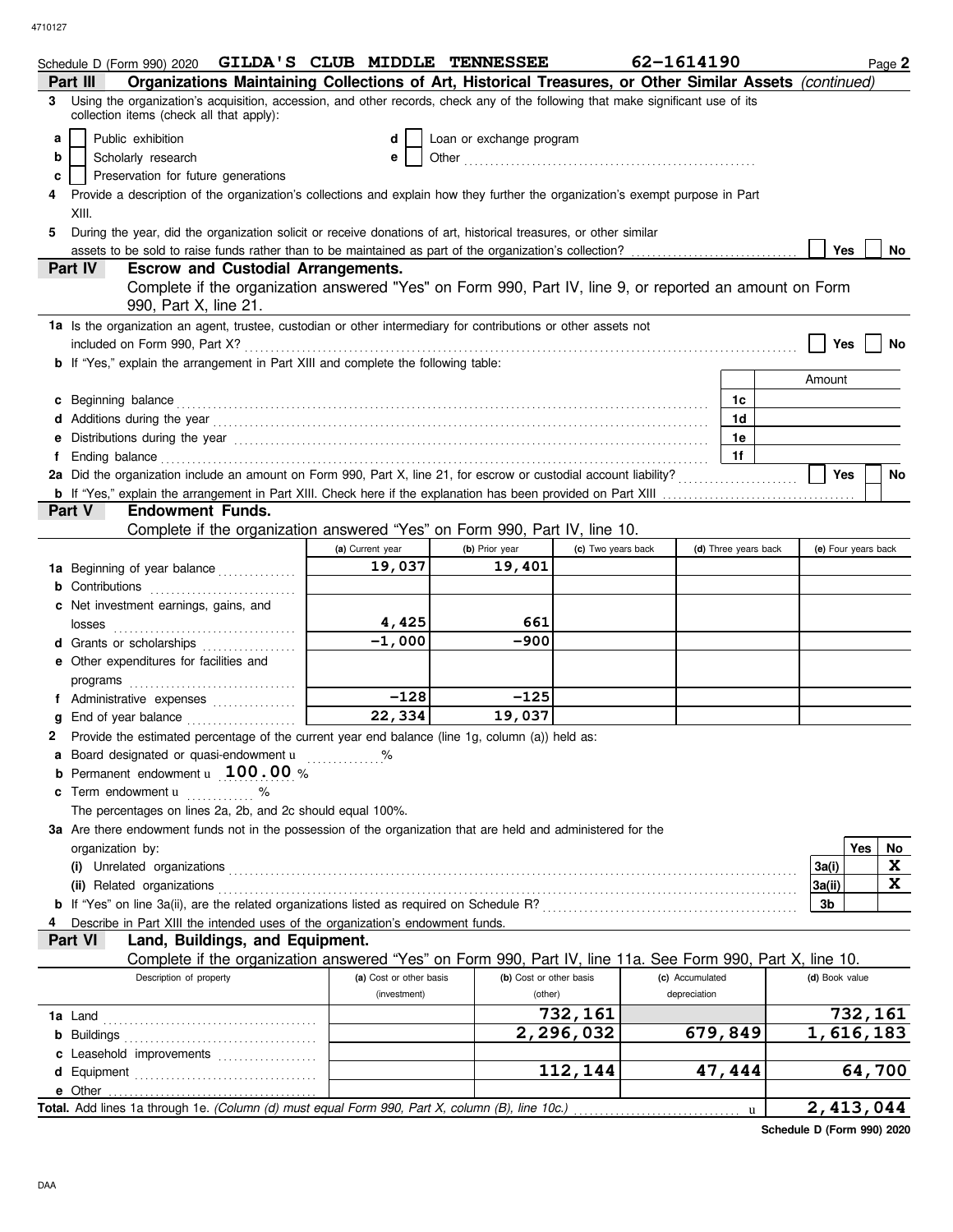|                 | Schedule D (Form 990) 2020 GILDA'S CLUB MIDDLE                                       |                                         |                 | <b>TENNESSEE</b> |                | 62-1614190                                                                                                                                           | Page 3                           |
|-----------------|--------------------------------------------------------------------------------------|-----------------------------------------|-----------------|------------------|----------------|------------------------------------------------------------------------------------------------------------------------------------------------------|----------------------------------|
| <b>Part VII</b> | <b>Investments - Other Securities.</b>                                               |                                         |                 |                  |                |                                                                                                                                                      |                                  |
|                 |                                                                                      |                                         |                 |                  |                | Complete if the organization answered "Yes" on Form 990, Part IV, line 11b. See Form 990, Part X, line 12.                                           |                                  |
|                 |                                                                                      | (a) Description of security or category |                 |                  | (b) Book value |                                                                                                                                                      | (c) Method of valuation:         |
|                 |                                                                                      | (including name of security)            |                 |                  |                |                                                                                                                                                      | Cost or end-of-year market value |
|                 |                                                                                      |                                         |                 |                  |                |                                                                                                                                                      |                                  |
|                 |                                                                                      |                                         |                 |                  |                |                                                                                                                                                      |                                  |
|                 | $(3)$ Other                                                                          |                                         |                 |                  |                |                                                                                                                                                      |                                  |
|                 |                                                                                      |                                         |                 |                  |                |                                                                                                                                                      |                                  |
|                 |                                                                                      |                                         |                 |                  |                |                                                                                                                                                      |                                  |
|                 |                                                                                      |                                         |                 |                  |                |                                                                                                                                                      |                                  |
|                 |                                                                                      |                                         |                 |                  |                |                                                                                                                                                      |                                  |
|                 |                                                                                      |                                         |                 |                  |                |                                                                                                                                                      |                                  |
| $\ldots$ (F)    |                                                                                      |                                         |                 |                  |                |                                                                                                                                                      |                                  |
| (G)             |                                                                                      |                                         |                 |                  |                |                                                                                                                                                      |                                  |
| $\ldots$ (H)    |                                                                                      |                                         |                 |                  |                |                                                                                                                                                      |                                  |
|                 | Total. (Column (b) must equal Form 990, Part X, col. (B) line 12.)                   |                                         | $\ldots u$      |                  |                |                                                                                                                                                      |                                  |
| Part VIII       | Investments - Program Related.                                                       |                                         |                 |                  |                |                                                                                                                                                      |                                  |
|                 |                                                                                      |                                         |                 |                  |                | Complete if the organization answered "Yes" on Form 990, Part IV, line 11c. See Form 990, Part X, line 13.                                           |                                  |
|                 |                                                                                      | (a) Description of investment           |                 |                  | (b) Book value |                                                                                                                                                      | (c) Method of valuation:         |
|                 |                                                                                      |                                         |                 |                  |                |                                                                                                                                                      | Cost or end-of-year market value |
| (1)             |                                                                                      |                                         |                 |                  |                |                                                                                                                                                      |                                  |
| (2)             |                                                                                      |                                         |                 |                  |                |                                                                                                                                                      |                                  |
| (3)             |                                                                                      |                                         |                 |                  |                |                                                                                                                                                      |                                  |
| (4)             |                                                                                      |                                         |                 |                  |                |                                                                                                                                                      |                                  |
| (5)             |                                                                                      |                                         |                 |                  |                |                                                                                                                                                      |                                  |
| (6)             |                                                                                      |                                         |                 |                  |                |                                                                                                                                                      |                                  |
| (7)             |                                                                                      |                                         |                 |                  |                |                                                                                                                                                      |                                  |
| (8)             |                                                                                      |                                         |                 |                  |                |                                                                                                                                                      |                                  |
| (9)             |                                                                                      |                                         |                 |                  |                |                                                                                                                                                      |                                  |
|                 | <b>Total.</b> (Column (b) must equal Form 990, Part X, col. (B) line 13.) $\ldots$ u |                                         |                 |                  |                |                                                                                                                                                      |                                  |
| Part IX         | <b>Other Assets.</b>                                                                 |                                         |                 |                  |                |                                                                                                                                                      |                                  |
|                 |                                                                                      |                                         |                 |                  |                | Complete if the organization answered "Yes" on Form 990, Part IV, line 11d. See Form 990, Part X, line 15.                                           |                                  |
|                 |                                                                                      |                                         | (a) Description |                  |                |                                                                                                                                                      | (b) Book value                   |
| (1)             |                                                                                      |                                         |                 |                  |                |                                                                                                                                                      |                                  |
| (2)             |                                                                                      |                                         |                 |                  |                |                                                                                                                                                      |                                  |
| (3)             |                                                                                      |                                         |                 |                  |                |                                                                                                                                                      |                                  |
| (4)             |                                                                                      |                                         |                 |                  |                |                                                                                                                                                      |                                  |
| (5)             |                                                                                      |                                         |                 |                  |                |                                                                                                                                                      |                                  |
| (6)             |                                                                                      |                                         |                 |                  |                |                                                                                                                                                      |                                  |
| (7)             |                                                                                      |                                         |                 |                  |                |                                                                                                                                                      |                                  |
| (8)             |                                                                                      |                                         |                 |                  |                |                                                                                                                                                      |                                  |
| (9)             |                                                                                      |                                         |                 |                  |                |                                                                                                                                                      |                                  |
|                 |                                                                                      |                                         |                 |                  |                |                                                                                                                                                      | u                                |
| Part X          | <b>Other Liabilities.</b>                                                            |                                         |                 |                  |                |                                                                                                                                                      |                                  |
|                 | line 25.                                                                             |                                         |                 |                  |                | Complete if the organization answered "Yes" on Form 990, Part IV, line 11e or 11f. See Form 990, Part X,                                             |                                  |
| 1.              |                                                                                      | (a) Description of liability            |                 |                  |                |                                                                                                                                                      | (b) Book value                   |
| (1)             | Federal income taxes                                                                 |                                         |                 |                  |                |                                                                                                                                                      |                                  |
| (2)             |                                                                                      |                                         |                 |                  |                |                                                                                                                                                      |                                  |
| (3)             |                                                                                      |                                         |                 |                  |                |                                                                                                                                                      |                                  |
| (4)             |                                                                                      |                                         |                 |                  |                |                                                                                                                                                      |                                  |
| (5)             |                                                                                      |                                         |                 |                  |                |                                                                                                                                                      |                                  |
| (6)             |                                                                                      |                                         |                 |                  |                |                                                                                                                                                      |                                  |
| (7)             |                                                                                      |                                         |                 |                  |                |                                                                                                                                                      |                                  |
| (8)             |                                                                                      |                                         |                 |                  |                |                                                                                                                                                      |                                  |
| (9)             |                                                                                      |                                         |                 |                  |                |                                                                                                                                                      |                                  |
|                 | Total. (Column (b) must equal Form 990, Part X, col. (B) line 25.)                   |                                         |                 |                  |                |                                                                                                                                                      | u                                |
|                 |                                                                                      |                                         |                 |                  |                | 2. Liability for uncertain tax positions. In Part XIII, provide the text of the footnote to the organization's financial statements that reports the |                                  |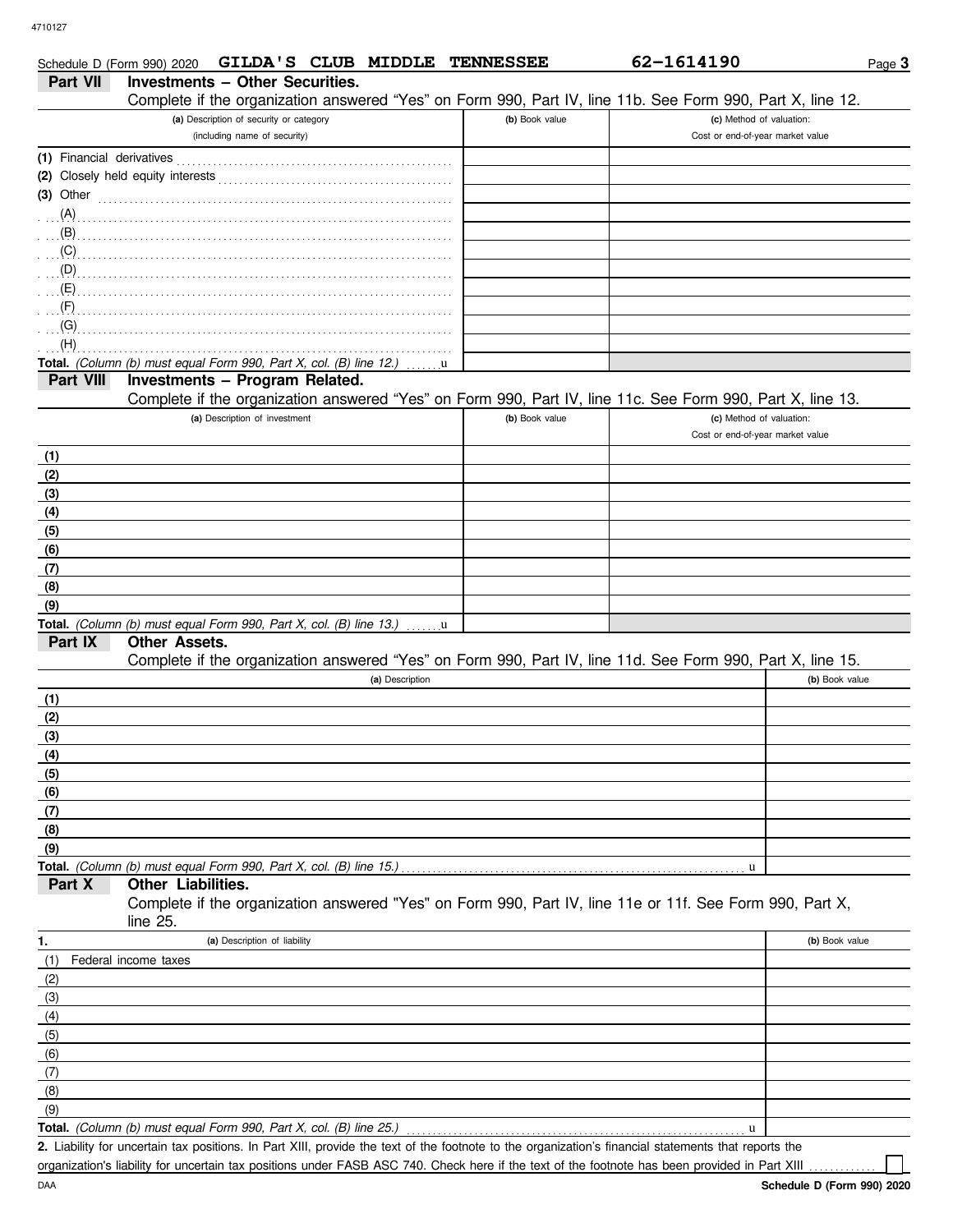| Schedule D (Form 990) 2020 GILDA'S CLUB MIDDLE TENNESSEE                                                                                                                                                                            |                | 62-1614190 |              | Page 4                    |
|-------------------------------------------------------------------------------------------------------------------------------------------------------------------------------------------------------------------------------------|----------------|------------|--------------|---------------------------|
| Reconciliation of Revenue per Audited Financial Statements With Revenue per Return.<br>Part XI                                                                                                                                      |                |            |              |                           |
| Complete if the organization answered "Yes" on Form 990, Part IV, line 12a.                                                                                                                                                         |                |            |              |                           |
|                                                                                                                                                                                                                                     |                |            | $\mathbf{1}$ | 1,659,442                 |
| Amounts included on line 1 but not on Form 990, Part VIII, line 12:<br>2                                                                                                                                                            |                |            |              |                           |
| а                                                                                                                                                                                                                                   | 2a             | 247,033    |              |                           |
| b                                                                                                                                                                                                                                   | 2 <sub>b</sub> | 36,688     |              |                           |
|                                                                                                                                                                                                                                     | 2c             |            |              |                           |
| d                                                                                                                                                                                                                                   | <b>2d</b>      | $-9,801$   |              |                           |
| Add lines 2a through 2d [11] March 2014 [12] March 2014 [12] March 2014 [12] March 2014 [12] March 2014 [12] March 2014 [12] March 2014 [12] March 2014 [12] March 2014 [12] March 2014 [12] March 2014 [12] March 2014 [12] M      |                |            | <b>2e</b>    | 273,920                   |
| 3                                                                                                                                                                                                                                   |                |            | $\mathbf{3}$ | 1,385,522                 |
| Amounts included on Form 990, Part VIII, line 12, but not on line 1:                                                                                                                                                                |                |            |              |                           |
|                                                                                                                                                                                                                                     | 4a             |            |              |                           |
| b                                                                                                                                                                                                                                   | 4 <sub>b</sub> |            |              |                           |
| Add lines 4a and 4b                                                                                                                                                                                                                 |                |            | 4c           |                           |
| 5                                                                                                                                                                                                                                   |                |            | 5            | 1,385,522                 |
| Reconciliation of Expenses per Audited Financial Statements With Expenses per Return.<br>Part XII                                                                                                                                   |                |            |              |                           |
| Complete if the organization answered "Yes" on Form 990, Part IV, line 12a.                                                                                                                                                         |                |            |              |                           |
| Total expenses and losses per audited financial statements                                                                                                                                                                          |                |            | $\mathbf{1}$ | 1,063,496                 |
| Amounts included on line 1 but not on Form 990, Part IX, line 25:<br>2                                                                                                                                                              |                |            |              |                           |
|                                                                                                                                                                                                                                     | 2a             | 36,688     |              |                           |
| b                                                                                                                                                                                                                                   | 2 <sub>b</sub> |            |              |                           |
|                                                                                                                                                                                                                                     | 2c             |            |              |                           |
|                                                                                                                                                                                                                                     | 2d             | $-9,801$   |              |                           |
| Add lines 2a through 2d [11] March 2014 [12] March 2014 [12] March 2014 [12] March 2014 [12] March 2014 [12] March 2014 [12] March 2014 [12] March 2014 [12] March 2014 [12] March 2014 [12] March 2014 [12] March 2014 [12] M<br>е |                |            | 2e           | 26,887                    |
| 3                                                                                                                                                                                                                                   |                |            | 3            | $\overline{1}$ , 036, 609 |
| Amounts included on Form 990, Part IX, line 25, but not on line 1:                                                                                                                                                                  |                |            |              |                           |
|                                                                                                                                                                                                                                     | 4a             |            |              |                           |
|                                                                                                                                                                                                                                     | 4 <sub>b</sub> |            |              |                           |
| c Add lines 4a and 4b                                                                                                                                                                                                               |                |            |              |                           |
|                                                                                                                                                                                                                                     |                |            | 4c<br>5      | 1,036,609                 |
| Part XIII Supplemental Information.                                                                                                                                                                                                 |                |            |              |                           |
| Provide the descriptions required for Part II, lines 3, 5, and 9; Part III, lines 1a and 4; Part IV, lines 1b and 2b; Part V, line 4; Part X, line                                                                                  |                |            |              |                           |
| 2; Part XI, lines 2d and 4b; and Part XII, lines 2d and 4b. Also complete this part to provide any additional information.                                                                                                          |                |            |              |                           |
| PART XI, LINE 2D - REVENUE AMOUNTS INCLUDED IN FINANCIALS - OTHER                                                                                                                                                                   |                |            |              |                           |
|                                                                                                                                                                                                                                     |                |            |              |                           |
| <b>INVESTMENT</b><br><b>EXPENSES</b>                                                                                                                                                                                                |                | \$         |              | $-17,255$                 |
|                                                                                                                                                                                                                                     |                |            |              |                           |
| SPECIAL EVENT DIRECT EXPENSES                                                                                                                                                                                                       |                |            |              | 51,735                    |
|                                                                                                                                                                                                                                     |                |            |              |                           |
|                                                                                                                                                                                                                                     |                |            |              |                           |
| DIRECT BENEFITS TO DONORS                                                                                                                                                                                                           |                | \$         |              | $-44,281$                 |
|                                                                                                                                                                                                                                     |                |            |              |                           |
|                                                                                                                                                                                                                                     |                |            |              |                           |
|                                                                                                                                                                                                                                     |                |            |              |                           |
| PART XII, LINE 2D - EXPENSE AMOUNTS INCLUDED IN FINANCIALS - OTHER                                                                                                                                                                  |                |            |              |                           |
|                                                                                                                                                                                                                                     |                |            |              |                           |
| <b>INVESTMENT</b><br><b>EXPENSES</b>                                                                                                                                                                                                |                | Ş.         |              | $-17,255$                 |
|                                                                                                                                                                                                                                     |                |            |              |                           |
| SPECIAL EVENT DIRECT EXPENSES                                                                                                                                                                                                       |                | \$         |              | 51,735                    |
|                                                                                                                                                                                                                                     |                |            |              |                           |
| DIRECT BENEFITS TO DONORS                                                                                                                                                                                                           |                | \$         |              | -44,281                   |
|                                                                                                                                                                                                                                     |                |            |              |                           |
|                                                                                                                                                                                                                                     |                |            |              |                           |
|                                                                                                                                                                                                                                     |                |            |              |                           |
|                                                                                                                                                                                                                                     |                |            |              |                           |
|                                                                                                                                                                                                                                     |                |            |              |                           |
|                                                                                                                                                                                                                                     |                |            |              |                           |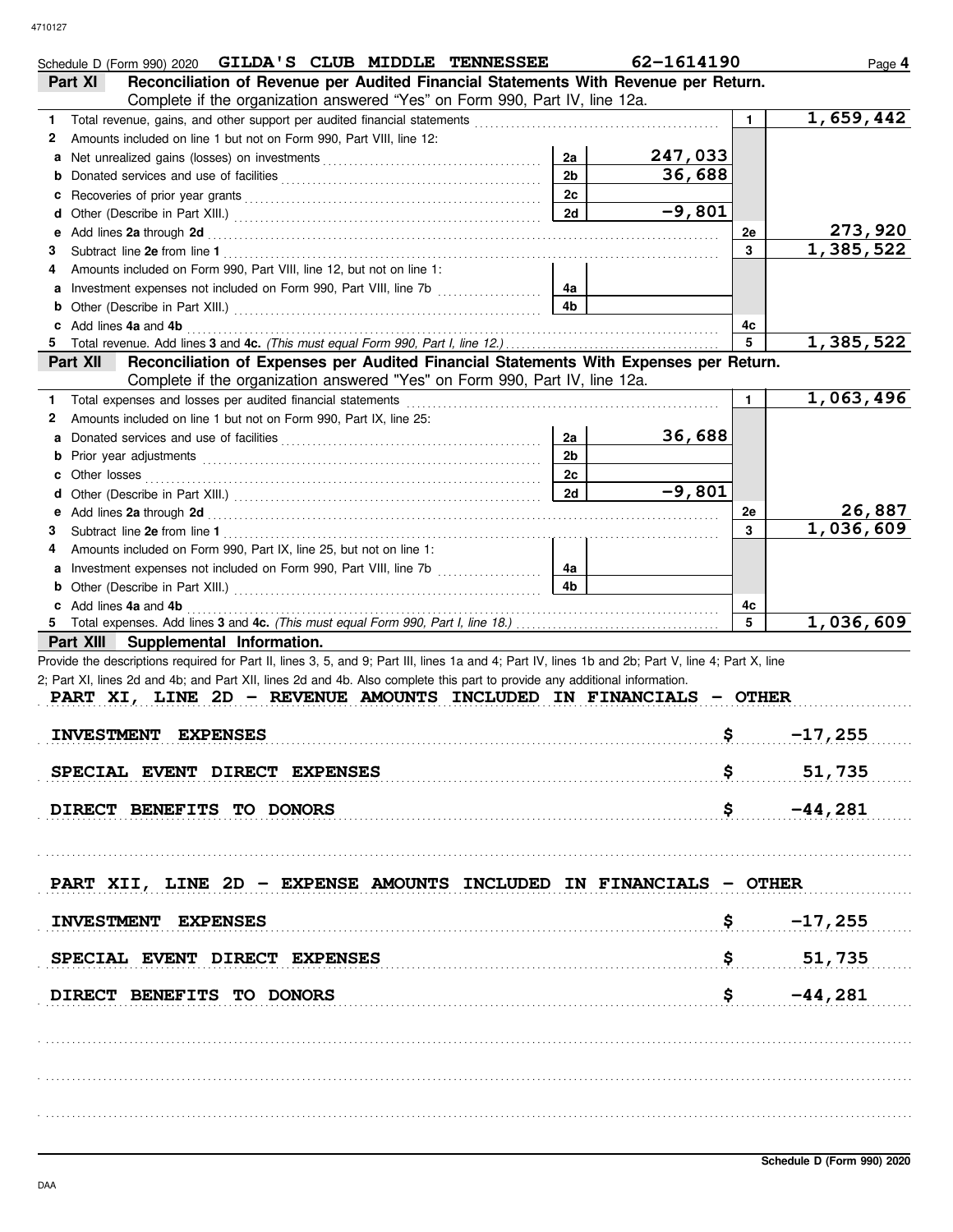|                                       | Schedule D (Form 990) 2020 GILDA'S CLUB MIDDLE TENNESSEE Part XIII Supplemental Information (continued) |  | 62-1614190 | Page 5 |
|---------------------------------------|---------------------------------------------------------------------------------------------------------|--|------------|--------|
|                                       |                                                                                                         |  |            |        |
|                                       |                                                                                                         |  |            |        |
|                                       |                                                                                                         |  |            |        |
|                                       |                                                                                                         |  |            |        |
|                                       |                                                                                                         |  |            |        |
|                                       |                                                                                                         |  |            |        |
|                                       |                                                                                                         |  |            |        |
|                                       |                                                                                                         |  |            |        |
|                                       |                                                                                                         |  |            |        |
|                                       |                                                                                                         |  |            |        |
|                                       |                                                                                                         |  |            |        |
|                                       |                                                                                                         |  |            |        |
|                                       |                                                                                                         |  |            |        |
|                                       |                                                                                                         |  |            |        |
|                                       |                                                                                                         |  |            |        |
|                                       |                                                                                                         |  |            |        |
|                                       |                                                                                                         |  |            |        |
|                                       |                                                                                                         |  |            |        |
|                                       |                                                                                                         |  |            |        |
|                                       |                                                                                                         |  |            |        |
|                                       |                                                                                                         |  |            |        |
|                                       |                                                                                                         |  |            |        |
|                                       |                                                                                                         |  |            |        |
|                                       |                                                                                                         |  |            |        |
|                                       |                                                                                                         |  |            |        |
|                                       |                                                                                                         |  |            | .      |
|                                       |                                                                                                         |  |            |        |
|                                       |                                                                                                         |  |            |        |
| <b>TERRITARY</b>                      |                                                                                                         |  |            |        |
|                                       |                                                                                                         |  |            |        |
|                                       |                                                                                                         |  |            |        |
| $\mathcal{F}_1$ , and a second second |                                                                                                         |  |            |        |
|                                       |                                                                                                         |  |            |        |
|                                       |                                                                                                         |  |            |        |
|                                       |                                                                                                         |  |            |        |
|                                       |                                                                                                         |  |            |        |
|                                       |                                                                                                         |  |            |        |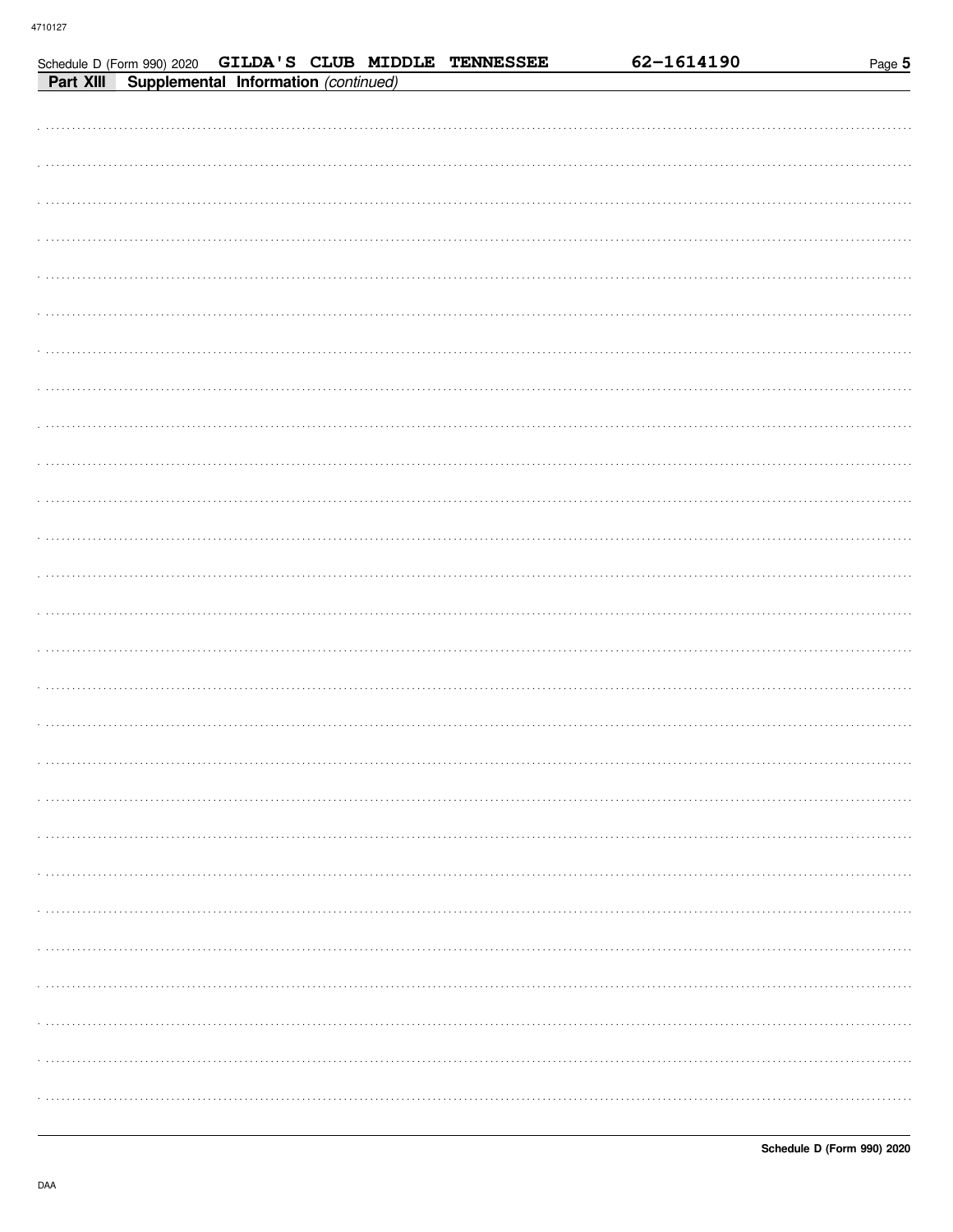| <b>SCHEDULE G</b>                                                                                                                                                                          | Supplemental Information Regarding Fundraising or Gaming Activities<br>Complete if the organization answered "Yes" on Form 990, Part IV, line 17, 18, or 19, or if the |                                |                                       |                                          | OMB No. 1545-0047                |
|--------------------------------------------------------------------------------------------------------------------------------------------------------------------------------------------|------------------------------------------------------------------------------------------------------------------------------------------------------------------------|--------------------------------|---------------------------------------|------------------------------------------|----------------------------------|
| (Form 990 or 990-EZ)                                                                                                                                                                       | organization entered more than \$15,000 on Form 990-EZ, line 6a.                                                                                                       |                                |                                       |                                          |                                  |
| Department of the Treasury<br>Internal Revenue Service                                                                                                                                     | u Attach to Form 990 or Form 990-EZ.<br>u Go to www.irs.gov/Form990 for instructions and the latest information.                                                       |                                |                                       |                                          | Open to Public<br>Inspection     |
| Name of the organization                                                                                                                                                                   |                                                                                                                                                                        |                                |                                       | Employer identification number           |                                  |
| GILDA'S CLUB MIDDLE TENNESSEE                                                                                                                                                              |                                                                                                                                                                        |                                |                                       | 62-1614190                               |                                  |
| Fundraising Activities. Complete if the organization answered "Yes" on Form 990, Part IV, line 17.<br>Part I<br>Form 990-EZ filers are not required to complete this part.                 |                                                                                                                                                                        |                                |                                       |                                          |                                  |
| Indicate whether the organization raised funds through any of the following activities. Check all that apply.<br>1.                                                                        |                                                                                                                                                                        |                                |                                       |                                          |                                  |
| Mail solicitations<br>a                                                                                                                                                                    | е                                                                                                                                                                      |                                | Solicitation of non-government grants |                                          |                                  |
| Internet and email solicitations<br>b                                                                                                                                                      | f                                                                                                                                                                      |                                | Solicitation of government grants     |                                          |                                  |
| Phone solicitations<br>c                                                                                                                                                                   | Special fundraising events<br>g                                                                                                                                        |                                |                                       |                                          |                                  |
| In-person solicitations<br>d                                                                                                                                                               |                                                                                                                                                                        |                                |                                       |                                          |                                  |
| 2a Did the organization have a written or oral agreement with any individual (including officers, directors, trustees,                                                                     |                                                                                                                                                                        |                                |                                       |                                          |                                  |
| or key employees listed in Form 990, Part VII) or entity in connection with professional fundraising services?                                                                             |                                                                                                                                                                        |                                |                                       |                                          | Yes<br>No                        |
| b If "Yes," list the 10 highest paid individuals or entities (fundraisers) pursuant to agreements under which the fundraiser is to be<br>compensated at least \$5,000 by the organization. |                                                                                                                                                                        |                                |                                       |                                          |                                  |
|                                                                                                                                                                                            |                                                                                                                                                                        | (iii) Did fund-<br>raiser have |                                       | (v) Amount paid to                       | (vi) Amount paid to              |
| (i) Name and address of individual<br>or entity (fundraiser)                                                                                                                               | (ii) Activity                                                                                                                                                          | custody or<br>control of       | (iv) Gross receipts<br>from activity  | (or retained by)<br>fundraiser listed in | (or retained by)<br>organization |
|                                                                                                                                                                                            |                                                                                                                                                                        | contributions?                 |                                       | col. (i)                                 |                                  |
|                                                                                                                                                                                            |                                                                                                                                                                        | Yes   No                       |                                       |                                          |                                  |
| 1                                                                                                                                                                                          |                                                                                                                                                                        |                                |                                       |                                          |                                  |
| $\mathbf{2}$                                                                                                                                                                               |                                                                                                                                                                        |                                |                                       |                                          |                                  |
|                                                                                                                                                                                            |                                                                                                                                                                        |                                |                                       |                                          |                                  |
|                                                                                                                                                                                            |                                                                                                                                                                        |                                |                                       |                                          |                                  |
| 3                                                                                                                                                                                          |                                                                                                                                                                        |                                |                                       |                                          |                                  |
|                                                                                                                                                                                            |                                                                                                                                                                        |                                |                                       |                                          |                                  |
| 4                                                                                                                                                                                          |                                                                                                                                                                        |                                |                                       |                                          |                                  |
|                                                                                                                                                                                            |                                                                                                                                                                        |                                |                                       |                                          |                                  |
|                                                                                                                                                                                            |                                                                                                                                                                        |                                |                                       |                                          |                                  |
| 5                                                                                                                                                                                          |                                                                                                                                                                        |                                |                                       |                                          |                                  |
|                                                                                                                                                                                            |                                                                                                                                                                        |                                |                                       |                                          |                                  |
| 6                                                                                                                                                                                          |                                                                                                                                                                        |                                |                                       |                                          |                                  |
|                                                                                                                                                                                            |                                                                                                                                                                        |                                |                                       |                                          |                                  |
| 7                                                                                                                                                                                          |                                                                                                                                                                        |                                |                                       |                                          |                                  |
|                                                                                                                                                                                            |                                                                                                                                                                        |                                |                                       |                                          |                                  |
|                                                                                                                                                                                            |                                                                                                                                                                        |                                |                                       |                                          |                                  |
| 8                                                                                                                                                                                          |                                                                                                                                                                        |                                |                                       |                                          |                                  |
|                                                                                                                                                                                            |                                                                                                                                                                        |                                |                                       |                                          |                                  |
| 9                                                                                                                                                                                          |                                                                                                                                                                        |                                |                                       |                                          |                                  |
|                                                                                                                                                                                            |                                                                                                                                                                        |                                |                                       |                                          |                                  |
|                                                                                                                                                                                            |                                                                                                                                                                        |                                |                                       |                                          |                                  |
| 10                                                                                                                                                                                         |                                                                                                                                                                        |                                |                                       |                                          |                                  |
|                                                                                                                                                                                            |                                                                                                                                                                        |                                |                                       |                                          |                                  |
| Total                                                                                                                                                                                      |                                                                                                                                                                        |                                |                                       |                                          |                                  |
| List all states in which the organization is registered or licensed to solicit contributions or has been notified it is exempt from<br>3<br>registration or licensing.                     |                                                                                                                                                                        |                                |                                       |                                          |                                  |
|                                                                                                                                                                                            |                                                                                                                                                                        |                                |                                       |                                          |                                  |
|                                                                                                                                                                                            |                                                                                                                                                                        |                                |                                       |                                          |                                  |
|                                                                                                                                                                                            |                                                                                                                                                                        |                                |                                       |                                          |                                  |
|                                                                                                                                                                                            |                                                                                                                                                                        |                                |                                       |                                          |                                  |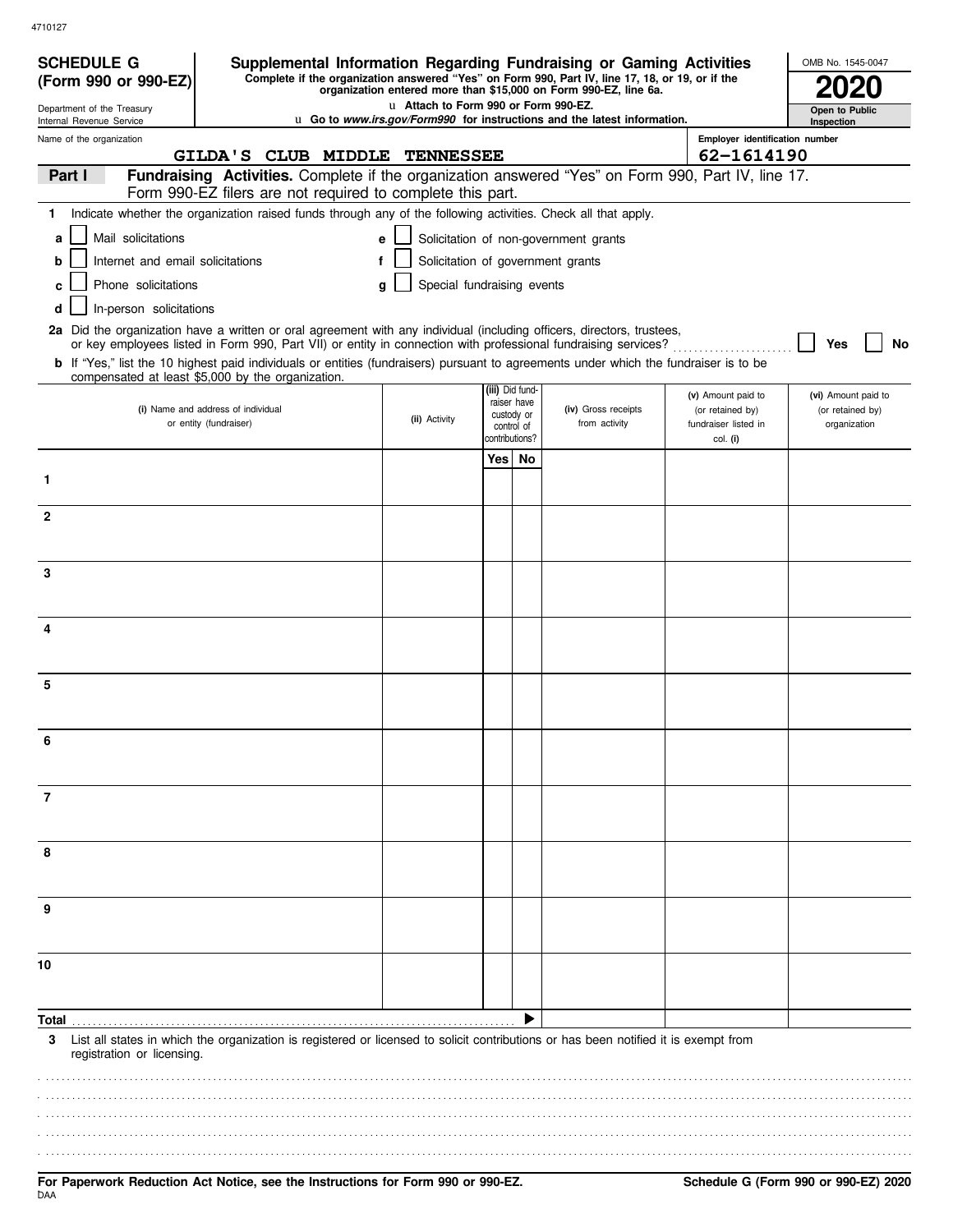# Schedule G (Form 990 or 990-EZ) 2020 **GILDA'S CLUB MIDDLE TENNESSEE** 62-1614190 Page 2

**Part II Fundraising Events.** Complete if the organization answered "Yes" on Form 990, Part IV, line 18, or reported more gross receipts greater than \$5,000. than \$15,000 of fundraising event contributions and gross income on Form 990-EZ, lines 1 and 6b. List events with

| Revenue         |          | 1 Gross receipts<br>2 Less: Contributions<br>3 Gross income (line 1 minus<br>4 Cash prizes<br>5 Noncash prizes | $(a)$ Event #1<br><b>RED</b><br><b>DOOR BASH</b><br>(event type)<br>215,290<br>178,639<br>36,651 | (b) Event $#2$<br><b>GOLF</b><br>TOURNAMENT<br>(event type)<br>110,601<br>110,601                                                                                                                                      | (c) Other events<br>$\boldsymbol{2}$<br>(total number)<br>64,965<br>45,640<br>19,325 | (d) Total events<br>(add col. (a) through<br>col. (c)<br><u>390,856</u><br>334,880<br>55,976 |
|-----------------|----------|----------------------------------------------------------------------------------------------------------------|--------------------------------------------------------------------------------------------------|------------------------------------------------------------------------------------------------------------------------------------------------------------------------------------------------------------------------|--------------------------------------------------------------------------------------|----------------------------------------------------------------------------------------------|
| Direct Expenses |          | 6 Rent/facility costs<br>7 Food and beverages<br>8 Entertainment<br>9 Other direct expenses                    | 28,888                                                                                           | 13,645                                                                                                                                                                                                                 | 9,202                                                                                | 51,735<br>51,735<br>4,241                                                                    |
|                 | Part III |                                                                                                                | \$15,000 on Form 990-EZ, line 6a.                                                                | Gaming. Complete if the organization answered "Yes" on Form 990, Part IV, line 19, or reported more than                                                                                                               |                                                                                      |                                                                                              |
| Revenue         |          | 1 Gross revenue                                                                                                | (a) Bingo                                                                                        | (b) Pull tabs/instant<br>bingo/progressive bingo                                                                                                                                                                       | (c) Other gaming                                                                     | (d) Total gaming (add<br>col. (a) through col. (c))                                          |
| Direct Expenses |          | 2 Cash prizes<br>3 Noncash prizes<br>4 Rent/facility costs                                                     |                                                                                                  |                                                                                                                                                                                                                        |                                                                                      |                                                                                              |
|                 |          | 5 Other direct expenses<br>6 Volunteer labor                                                                   | Yes  %<br>No                                                                                     | Yes $%$<br>No                                                                                                                                                                                                          | %<br>Yes <b>Market</b><br>No                                                         |                                                                                              |
| 9               |          | <b>b</b> If "No," explain:                                                                                     |                                                                                                  |                                                                                                                                                                                                                        |                                                                                      | Yes<br>No                                                                                    |
|                 |          | <b>b</b> If "Yes," explain:                                                                                    |                                                                                                  | 10a Were any of the organization's gaming licenses revoked, suspended, or terminated during the tax year?<br>10a Were any of the organization's gaming licenses revoked, suspended, or terminated during the tax year? |                                                                                      | Yes<br>No                                                                                    |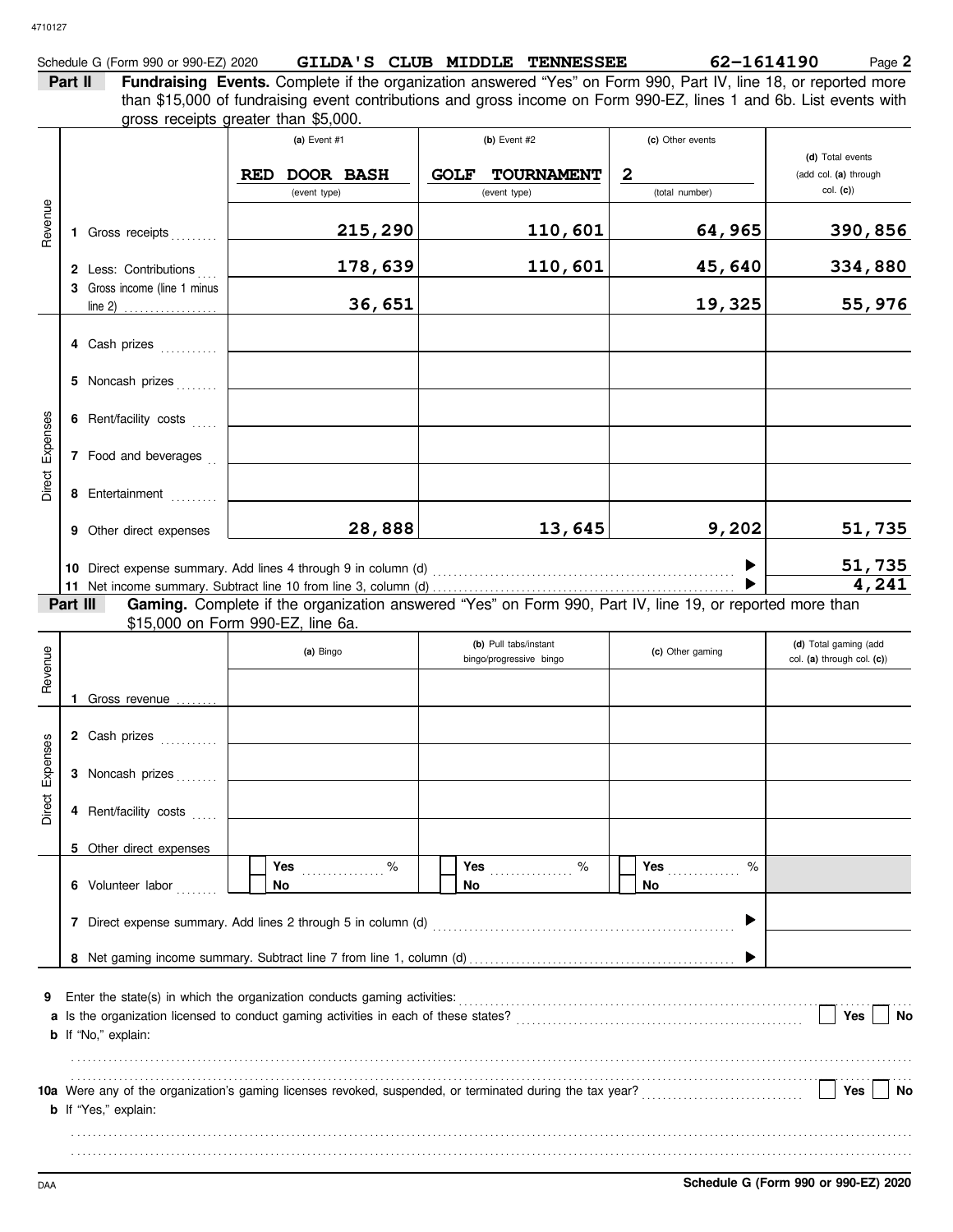4710127

|     |          | Schedule G (Form 990 or 990-EZ) 2020                                                                                                                                                                                                          |          |  |                        | GILDA'S CLUB MIDDLE TENNESSEE | 62-1614190                           |     |     | Page 3 |
|-----|----------|-----------------------------------------------------------------------------------------------------------------------------------------------------------------------------------------------------------------------------------------------|----------|--|------------------------|-------------------------------|--------------------------------------|-----|-----|--------|
| 11  |          |                                                                                                                                                                                                                                               |          |  |                        |                               |                                      |     | Yes | No     |
| 12  |          | Is the organization a grantor, beneficiary or trustee of a trust, or a member of a partnership or other entity                                                                                                                                |          |  |                        |                               |                                      |     | Yes | No     |
| 13  |          | Indicate the percentage of gaming activity conducted in:                                                                                                                                                                                      |          |  |                        |                               |                                      |     |     |        |
| a   |          | The organization's facility contains and contains a series of the organization's facility contains and contains a series of the organization's facility contains a series of the original state of the original state of the o                |          |  |                        |                               |                                      | 13a |     | %      |
| b   |          | An outside facility <i>contained a contained a contained a contained a contained a contained a contained a contained a</i>                                                                                                                    |          |  |                        |                               |                                      | 13b |     | $\%$   |
| 14  | records: | Enter the name and address of the person who prepares the organization's gaming/special events books and                                                                                                                                      |          |  |                        |                               |                                      |     |     |        |
|     |          | Name u                                                                                                                                                                                                                                        |          |  |                        |                               |                                      |     |     |        |
|     |          | Address u                                                                                                                                                                                                                                     |          |  |                        |                               |                                      |     |     |        |
| 15a |          | Does the organization have a contract with a third party from whom the organization receives gaming                                                                                                                                           |          |  |                        |                               |                                      |     | Yes | No     |
| b   |          |                                                                                                                                                                                                                                               |          |  |                        |                               |                                      |     |     |        |
| c   |          | amount of gaming revenue retained by the third party u \$<br>If "Yes," enter name and address of the third party:                                                                                                                             |          |  |                        |                               |                                      |     |     |        |
|     |          | Name u                                                                                                                                                                                                                                        |          |  |                        |                               |                                      |     |     |        |
|     |          | Address u                                                                                                                                                                                                                                     |          |  |                        |                               |                                      |     |     |        |
| 16  |          | Gaming manager information:                                                                                                                                                                                                                   |          |  |                        |                               |                                      |     |     |        |
|     |          |                                                                                                                                                                                                                                               |          |  |                        |                               |                                      |     |     |        |
|     |          |                                                                                                                                                                                                                                               |          |  |                        |                               |                                      |     |     |        |
|     |          | Description of services provided u entertainment contains and a service of services and contained under the containing of services provided u                                                                                                 |          |  |                        |                               |                                      |     |     |        |
|     |          | Director/officer                                                                                                                                                                                                                              | Employee |  | Independent contractor |                               |                                      |     |     |        |
| 17  |          | Mandatory distributions:                                                                                                                                                                                                                      |          |  |                        |                               |                                      |     |     |        |
| a   |          | Is the organization required under state law to make charitable distributions from the gaming proceeds to                                                                                                                                     |          |  |                        |                               |                                      |     |     |        |
|     |          |                                                                                                                                                                                                                                               |          |  |                        |                               |                                      |     | Yes | No     |
| b   |          | Enter the amount of distributions required under state law to be distributed to other exempt organizations or                                                                                                                                 |          |  |                        |                               |                                      |     |     |        |
|     |          | spent in the organization's own exempt activities during the tax year u                                                                                                                                                                       |          |  |                        |                               |                                      |     |     |        |
|     | Part IV  | Supplemental Information. Provide the explanations required by Part I, line 2b, columns (iii) and (v); and<br>Part III, lines 9, 9b, 10b, 15b, 15c, 16, and 17b, as applicable. Also provide any additional information.<br>See instructions. |          |  |                        |                               |                                      |     |     |        |
|     |          |                                                                                                                                                                                                                                               |          |  |                        |                               |                                      |     |     |        |
|     |          |                                                                                                                                                                                                                                               |          |  |                        |                               |                                      |     |     |        |
|     |          |                                                                                                                                                                                                                                               |          |  |                        |                               |                                      |     |     |        |
|     |          |                                                                                                                                                                                                                                               |          |  |                        |                               |                                      |     |     |        |
|     |          |                                                                                                                                                                                                                                               |          |  |                        |                               |                                      |     |     |        |
|     |          |                                                                                                                                                                                                                                               |          |  |                        |                               |                                      |     |     |        |
|     |          |                                                                                                                                                                                                                                               |          |  |                        |                               |                                      |     |     |        |
|     |          |                                                                                                                                                                                                                                               |          |  |                        |                               |                                      |     |     |        |
|     |          |                                                                                                                                                                                                                                               |          |  |                        |                               |                                      |     |     |        |
|     |          |                                                                                                                                                                                                                                               |          |  |                        |                               |                                      |     |     |        |
|     |          |                                                                                                                                                                                                                                               |          |  |                        |                               |                                      |     |     |        |
|     |          |                                                                                                                                                                                                                                               |          |  |                        |                               | Schedule G (Form 990 or 990-EZ) 2020 |     |     |        |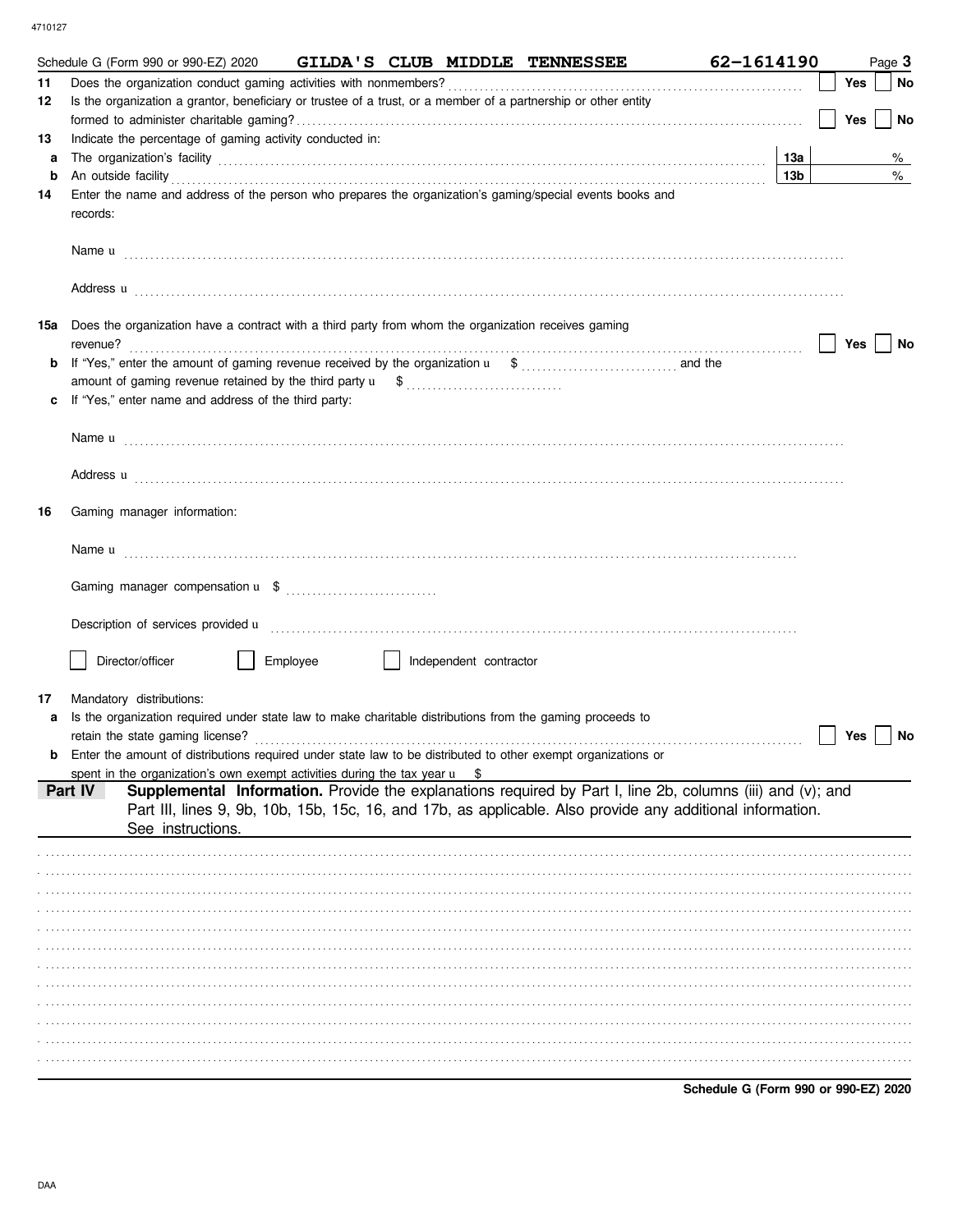4710127

#### **SCHEDULE O** (Form 990 or 990-EZ)

#### Supplemental Information to Form 990 or 990-EZ

Complete to provide information for responses to specific questions on Form 990 or 990-EZ or to provide any additional information.

> u Attach to Form 990 or 990-EZ. u Go to www.irs.gov/Form990 for the latest information.

OMB No. 1545-0047 2020

Open to Public Inspection

Department of the Treasury Internal Revenue Service Name of the organization

#### GILDA'S CLUB MIDDLE TENNESSEE

Employer identification number 62-1614190

FORM 990 - ORGANIZATION'S MISSION

OUR MISSION IS TO ENSURE ALL PEOPLE IMPACTED BY CANCER ARE EMPOWERED BY KNOWLEDGE, STRENGTHENED BY ACTION, AND SUSTAINED BY COMMUNITY. FREE OF CHARGE TO PARTICIPANTS, GILDA'S CLUB MIDDLE TENNESSEE PROVIDES A PLACE WHERE EVERYONE IMPACTED BY CANCER - PEOPLE OF ALL AGES, ALL GENDERS, WITH ALL TYPES OF CANCER, AT ALL STAGES, INCLUDING GRIEF AND BEREAVMENT - ALONG WITH THEIR FAMILIES, CAREGIVERS, AND FRIENDS, CAN FIND SOCIAL AND EMOTIONAL SUPPORT OFFERED BY LICENSED PROFESSIONALS. OUR EVIDENCE BASED CANCER SUPPORT PROGRAM IS AN ESSENTIAL COMPLEMENT TO MEDICAL CARE, AND PROVIDES SUPPORT GROUPS, RESOURCES, NUTRITIONAL COUNSELING AND COOKING CLASSES, MOVMENT AND STRESS REDUCTION CLASSES, EXPRESSIVE ARTS, AND SOCIAL **ACTITIVITIES.** 

FORM 990, PART III, LINE 4A - FIRST ACCOMPLISHMENT SUPPORT GROUPS: WEEKLY ONGOING GROUPS FACILITATED BY LICENSED CLINICIANS TO PROVIDE EMOTIONAL AND SOCIAL SUPPORT FOR PEOPLE OF ALL AGES WITH CANCER, THEIR FAMILY AND FRIENDS.

NETWORKING GROUPS: MONTHLY OR BI-MONTHLY GROUPS THAT ARE DIAGNOSIS SPECIFIC OR ISSUE SPECIFIC, FACILITATED BY LICENSED CLINICIANS FOR PEOPLE OF ALL AGES WITH CANCER, THEIR FAMILIES AND FRIENDS.

LECTURES, WORKSHOPS, AND CLASSES: EDUCATIONAL OPPORTUNITIES PROVIDING SELF-SKILL TOOLS FOR PEOPLE LIVING WITH CANCER, THEIR FRIENDS, AND FAMILIES, FACILITATED BY MEDICAL PROFESSIONALS, ONCOLOGY SPECIALISTS, AND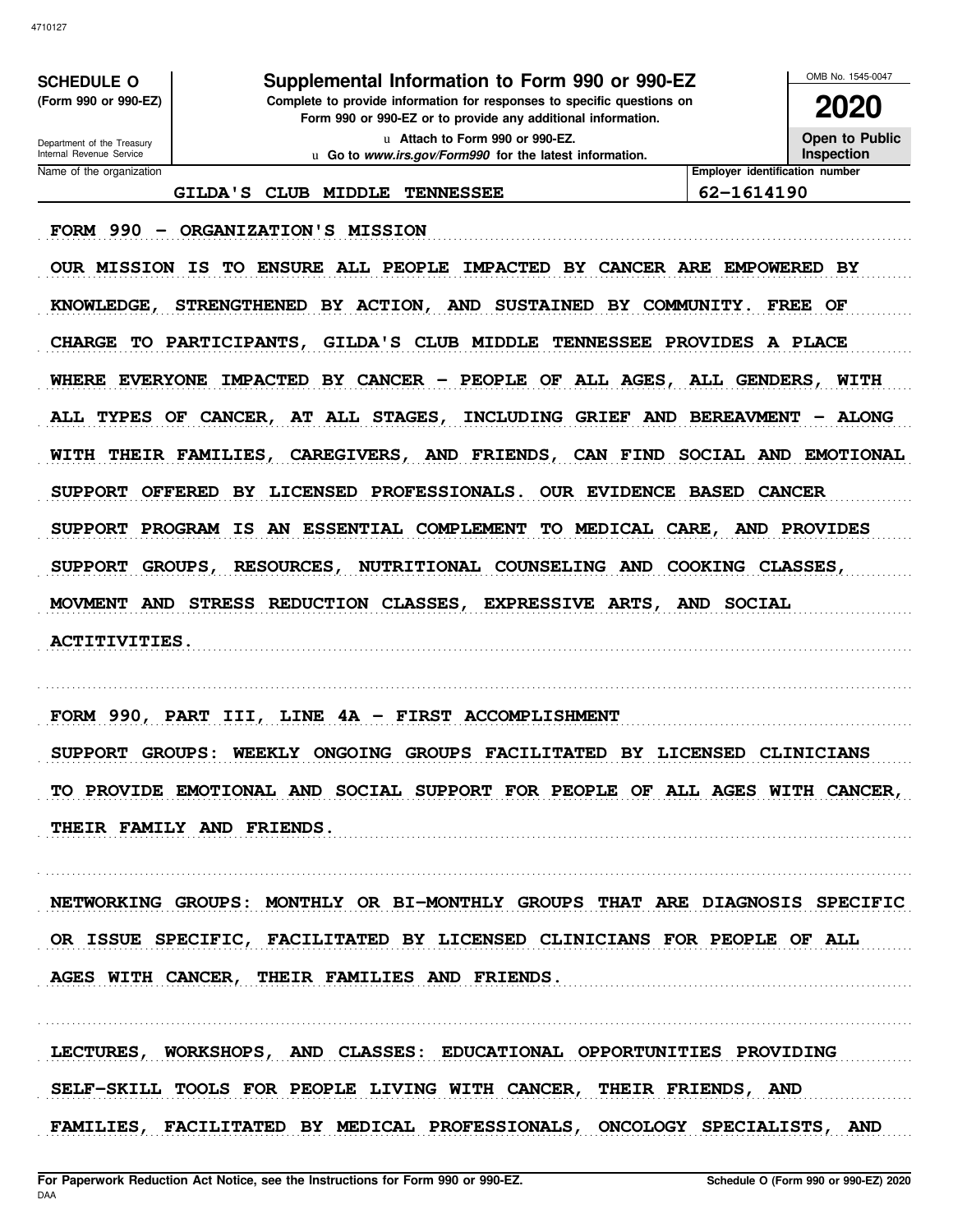| Schedule O (Form 990 or 990-EZ) 2020                                | Page 2                                                                                                          |
|---------------------------------------------------------------------|-----------------------------------------------------------------------------------------------------------------|
| Name of the organization<br>GILDA'S CLUB MIDDLE<br><b>TENNESSEE</b> | Employer identification number<br>62-1614190                                                                    |
| <b>TRAINED</b><br><b>VOLUNTERS.</b>                                 |                                                                                                                 |
| FAMILIES AND FRIENDS TO BUILD COMMUNITY,                            | SOCIAL ACTIVITIES: PROVIDE OPPORTUNITIES FOR PEOPLE WITH CANCER AND THEIR<br><b>GAIN SUPPORT, MAKE DEEP AND</b> |
| ENDURING RELATIONSHIPS IN A SAFE AND UNDERSTANDING COMMUNITY.       |                                                                                                                 |
| <b>FOLLOWING:</b>                                                   | DONATED SERVICES AND FACILITIES FOR PROGRAM WORKSHOPS CONSISTED OF THE                                          |
| <b>HEALTHCARE</b><br><b>PROVIDERS</b>                               | $-$ \$ 3,220                                                                                                    |
| MOVEMENT & FITNESS                                                  | $-$ \$ 9,100                                                                                                    |
| COOKING & NUTRITION                                                 | $-$ \$ 3,870                                                                                                    |
| <b>ART</b><br><b>INSTRUCTION</b>                                    | 368<br>- \$                                                                                                     |
| INDIVIDUAL/GROUP<br><b>COUNSELING</b>                               | $-$ \$ 20,130                                                                                                   |
| JUNE 30, 2021.                                                      | THESE DONATED SERVICES AND FACILITIES TOTAL \$36,688 FOR THE YEAR ENDED                                         |
|                                                                     | DURING THE YEAR ENDING JUNE 30, 2021, THERE WERE 2662 VIRTUAL INDIVIDUALS                                       |
|                                                                     | SERVED, 566 VIRTUAL SUPPORT GROUP SESSIONS, 362 VIRTUAL CLASSES, WORKSHOPS                                      |
|                                                                     | AND WEBINARS, 421 NEW MEMBERS, 229 VIRTUAL CUSTOMIZED SUPPORT PLANS THROUGH                                     |
|                                                                     | A VARIETY OF OUTREACH EFFORTS WITHIN THE COMMUNITY. THERE WERE 2,327,290                                        |
|                                                                     | MEDIA IMPRESSIONS (FACEBOOK, TWITTER, PAPERS, MAGAZINES, ETC) DURING THE                                        |
| YEAR ENDED JUNE 30, 2021.                                           |                                                                                                                 |
|                                                                     | DUE TO THE COVID-19 PANDEMIC, ALL CANCER SUPPORT PROGRAMS WERE OFFERED                                          |

VIRTUALLY TO ENSURE THE SAFETY OF OUR MEMBERS AND STAFF. 

PAGE 1 OF 3

Schedule O (Form 990 or 990-EZ) 2020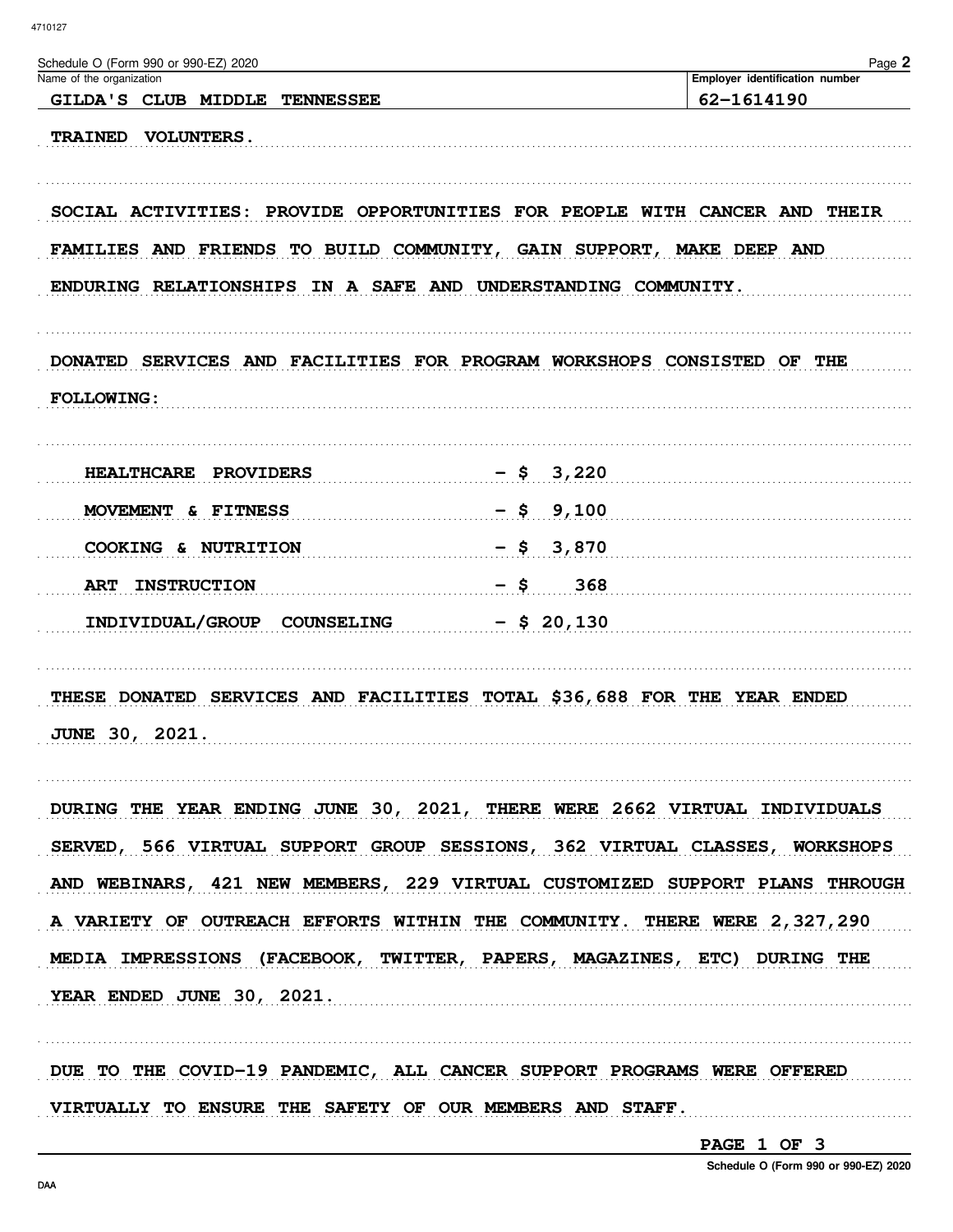Schedule O (Form 990 or 990-EZ) 2020

| Name of the organization                | <b>Employer identification number</b> |  |  |  |
|-----------------------------------------|---------------------------------------|--|--|--|
| GILDA'S CLUB MIDDLE<br><b>TENNESSEE</b> | 62-1614190                            |  |  |  |

FORM 990, PART VI, LINE 10B - POLICIES AND PROCEDURES GOVERNING CHAPTERS GILDA'S CLUB MIDDLE TENNESSEE IS AN AFFILIATE OF THE CANCER SUPPORT **COMMUNITY** 

FORM 990, PART VI, LINE 11B - ORGANIZATION'S PROCESS TO REVIEW FORM 990 THE TAX RETURN (FORM 990) WILL BE SENT TO THE FINANCE COMMITTEE FOR REVIEW AND APPROVAL.

FORM 990, PART VI, LINE 12C - ENFORCEMENT OF CONFLICTS POLICY SPECIFIC GUIDELINES WITHIN THE CONFLICT OF INTEREST POLICY ARE FOLLOWED WITH RESPECT TO EACH OFFICER, DIRECTOR AND APPLICABLE EMPLOYEE.

FORM 990, PART VI, LINE 15A - COMPENSATION PROCESS FOR TOP OFFICIAL THE PROCESS OF DETERMINING COMPENSATION IS MADE BY THE BOARD AND IS BASED UPON THE POSITION TO BE FILLED, THE SKILL LEVEL OF PROSPECT, MARKETPLACE COMPARISON, AND COMPARISON WITH OTHER STAFF WAGES. PERFORMANCE APPRAISALS ARE PERFORMED ANNUALLY BY THE EMPLOYEE'S SUPERVISOR. THE PERFORMANCE APPRAISAL OF THE EXECUTIVE DIRECTOR IS PERFORMED BY THE BOARD PRESIDENT AT THE BOARD PRESIDENT'S DISCRETION.

FORM 990, PART VI, LINE 15B - COMPENSATION PROCESS FOR OFFICERS SEE SCHEDULE O RESPONSE TO PART VI, LINE 15A

FORM 990, PART VI, LINE 19 - GOVERNING DOCUMENTS DISCLOSURE EXPLANATION ALL DOCUMENTS ARE MADE AVAILABLE TO THE GENERAL PUBLIC ON GIVINGMATTERS.COM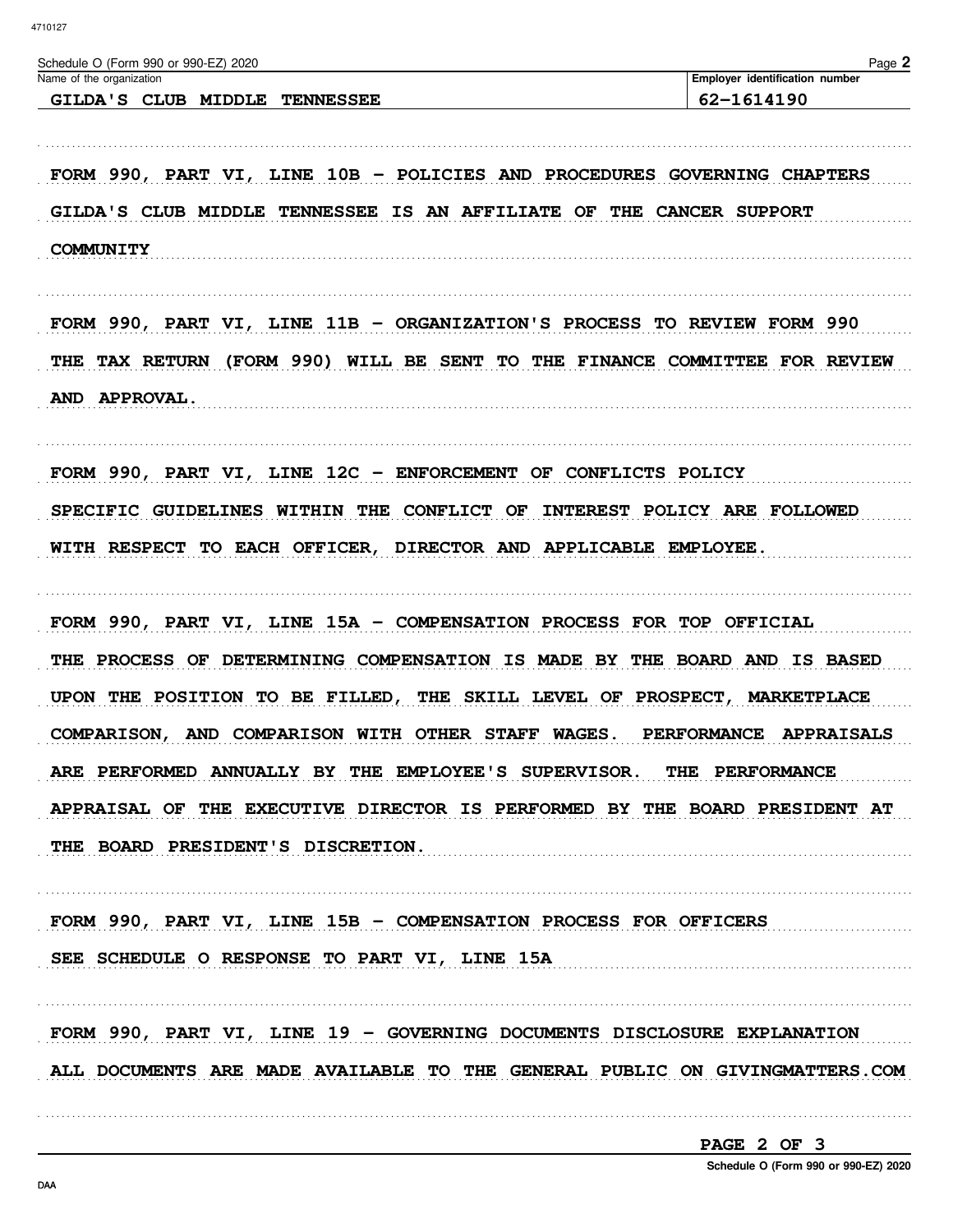| Schedule O (Form 990 or 990-EZ) 2020              |                                | Page 2    |  |  |  |
|---------------------------------------------------|--------------------------------|-----------|--|--|--|
| Name of the organization                          | Employer identification number |           |  |  |  |
| GILDA'S CLUB MIDDLE<br><b>TENNESSEE</b>           | 62-1614190                     |           |  |  |  |
| FORM 990, PART XI, LINE 9 - OTHER CHANGES IN NET  | <b>ASSETS EXPLANATION</b>      |           |  |  |  |
| <b>INVESTMENT</b><br><b>EXPENSES</b>              | $\mathbf{s}$                   | $-17,255$ |  |  |  |
| SPECIAL EVENT DIRECT<br><b>EXPENSES</b>           | $\mathbf{S}$                   | 51,735    |  |  |  |
| DIRECT BENEFITS TO DONORS                         | $\mathbf{S}$                   | $-44,281$ |  |  |  |
| <b>INVESTMENT</b><br><b>EXPENSES</b>              | $\boldsymbol{\mathsf{S}}$      | 17,255    |  |  |  |
| SPECIAL EVENT<br><b>DIRECT</b><br><b>EXPENSES</b> | $\mathbf{S}$                   | $-51,735$ |  |  |  |
| DIRECT BENEFITS<br>TO DONORS                      | \$                             | 44,281    |  |  |  |
|                                                   |                                |           |  |  |  |
|                                                   |                                |           |  |  |  |
|                                                   |                                |           |  |  |  |
|                                                   |                                |           |  |  |  |
|                                                   |                                |           |  |  |  |
|                                                   |                                |           |  |  |  |
|                                                   |                                |           |  |  |  |
|                                                   |                                |           |  |  |  |
|                                                   |                                |           |  |  |  |
|                                                   |                                |           |  |  |  |
|                                                   |                                |           |  |  |  |
|                                                   |                                |           |  |  |  |
|                                                   |                                |           |  |  |  |
|                                                   |                                |           |  |  |  |
|                                                   |                                |           |  |  |  |
|                                                   |                                |           |  |  |  |
|                                                   |                                |           |  |  |  |
|                                                   |                                |           |  |  |  |
|                                                   |                                |           |  |  |  |
|                                                   |                                |           |  |  |  |
|                                                   |                                |           |  |  |  |
|                                                   | PAGE 3 OF 3                    |           |  |  |  |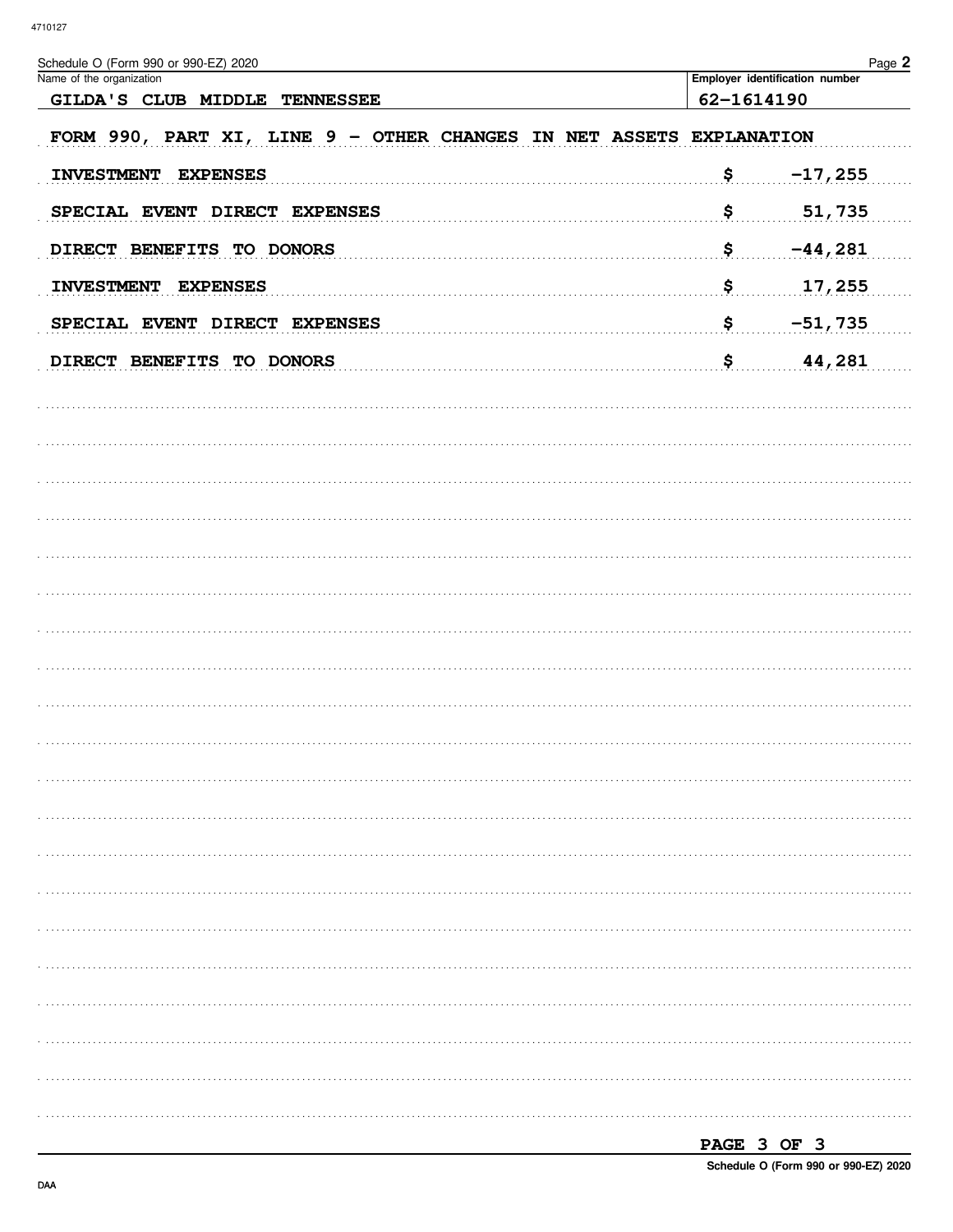|                                                                                                               | Depreciation and Amortization<br>Form 4562<br>(Including Information on Listed Property)<br>u Attach to your tax return.<br>Department of the Treasury                                                        |                             |                                         |                                                                                                          |                              |                                   |                  | OMB No. 1545-0172       |                            |             |
|---------------------------------------------------------------------------------------------------------------|---------------------------------------------------------------------------------------------------------------------------------------------------------------------------------------------------------------|-----------------------------|-----------------------------------------|----------------------------------------------------------------------------------------------------------|------------------------------|-----------------------------------|------------------|-------------------------|----------------------------|-------------|
|                                                                                                               |                                                                                                                                                                                                               |                             |                                         |                                                                                                          |                              |                                   |                  |                         |                            |             |
| u Go to www.irs.gov/Form4562 for instructions and the latest information.<br>(99)<br>Internal Revenue Service |                                                                                                                                                                                                               |                             |                                         |                                                                                                          |                              | Attachment<br>179<br>Sequence No. |                  |                         |                            |             |
|                                                                                                               | Name(s) shown on return                                                                                                                                                                                       |                             |                                         |                                                                                                          |                              |                                   |                  | Identifying number      |                            |             |
|                                                                                                               |                                                                                                                                                                                                               |                             |                                         | GILDA'S CLUB MIDDLE TENNESSEE                                                                            |                              |                                   |                  | 62-1614190              |                            |             |
|                                                                                                               | Business or activity to which this form relates                                                                                                                                                               |                             |                                         |                                                                                                          |                              |                                   |                  |                         |                            |             |
|                                                                                                               | INDIRECT DEPRECIATION<br>Part I                                                                                                                                                                               |                             |                                         | Election To Expense Certain Property Under Section 179                                                   |                              |                                   |                  |                         |                            |             |
|                                                                                                               |                                                                                                                                                                                                               |                             |                                         | Note: If you have any listed property, complete Part V before you complete Part I.                       |                              |                                   |                  |                         |                            |             |
| $\mathbf{1}$                                                                                                  | Maximum amount (see instructions)                                                                                                                                                                             |                             |                                         |                                                                                                          |                              |                                   |                  | $\mathbf{1}$            | 1,040,000                  |             |
| 2                                                                                                             |                                                                                                                                                                                                               |                             |                                         |                                                                                                          |                              |                                   |                  | $\mathbf{2}$            |                            |             |
| 3                                                                                                             |                                                                                                                                                                                                               |                             |                                         |                                                                                                          |                              |                                   |                  | $\overline{3}$          | 2,590,000                  |             |
| 4                                                                                                             |                                                                                                                                                                                                               |                             |                                         |                                                                                                          |                              |                                   |                  | $\overline{\mathbf{4}}$ |                            |             |
| 5                                                                                                             | Dollar limitation for tax year. Subtract line 4 from line 1. If zero or less, enter -0-. If married filing separately, see instructions                                                                       |                             |                                         |                                                                                                          |                              |                                   |                  | 5                       |                            |             |
| 6                                                                                                             |                                                                                                                                                                                                               | (a) Description of property |                                         |                                                                                                          | (b) Cost (business use only) |                                   | (c) Elected cost |                         |                            |             |
|                                                                                                               |                                                                                                                                                                                                               |                             |                                         |                                                                                                          |                              |                                   |                  |                         |                            |             |
| 7                                                                                                             |                                                                                                                                                                                                               |                             |                                         |                                                                                                          |                              | $\overline{7}$                    |                  |                         |                            |             |
| 8                                                                                                             | Listed property. Enter the amount from line 29                                                                                                                                                                |                             |                                         |                                                                                                          |                              |                                   |                  | 8                       |                            |             |
| 9                                                                                                             | Tentative deduction. Enter the smaller of line 5 or line 8                                                                                                                                                    |                             |                                         |                                                                                                          |                              |                                   |                  | $\mathbf{9}$            |                            |             |
| 10                                                                                                            |                                                                                                                                                                                                               |                             |                                         |                                                                                                          |                              |                                   |                  | 10                      |                            |             |
| 11                                                                                                            | Business income limitation. Enter the smaller of business income (not less than zero) or line 5. See instructions                                                                                             |                             |                                         |                                                                                                          |                              |                                   |                  | 11                      |                            |             |
| 12                                                                                                            | Section 179 expense deduction. Add lines 9 and 10, but don't enter more than line 11  [11] expense deduction. Add lines 9 and 10, but don't enter more than line 11                                           |                             |                                         |                                                                                                          |                              |                                   |                  | 12                      |                            |             |
| 13                                                                                                            | Carryover of disallowed deduction to 2021. Add lines 9 and 10, less line 12                                                                                                                                   |                             |                                         |                                                                                                          |                              | 13                                |                  |                         |                            |             |
|                                                                                                               | Note: Don't use Part II or Part III below for listed property. Instead, use Part V.                                                                                                                           |                             |                                         |                                                                                                          |                              |                                   |                  |                         |                            |             |
|                                                                                                               | <b>Part II</b>                                                                                                                                                                                                |                             |                                         | Special Depreciation Allowance and Other Depreciation (Don't include listed property. See instructions.) |                              |                                   |                  |                         |                            |             |
| 14                                                                                                            | Special depreciation allowance for qualified property (other than listed property) placed in service                                                                                                          |                             |                                         |                                                                                                          |                              |                                   |                  |                         |                            |             |
| 15                                                                                                            | during the tax year. See instructions                                                                                                                                                                         |                             |                                         |                                                                                                          |                              |                                   |                  | 14<br>15                |                            |             |
| 16                                                                                                            |                                                                                                                                                                                                               |                             |                                         |                                                                                                          |                              |                                   |                  | 16                      |                            | 53,813      |
|                                                                                                               | Part III                                                                                                                                                                                                      |                             |                                         | <b>MACRS Depreciation (Don't include listed property. See instructions.)</b>                             |                              |                                   |                  |                         |                            |             |
|                                                                                                               |                                                                                                                                                                                                               |                             |                                         | <b>Section A</b>                                                                                         |                              |                                   |                  |                         |                            |             |
| 17                                                                                                            |                                                                                                                                                                                                               |                             |                                         |                                                                                                          |                              |                                   |                  | 17                      |                            | $\mathbf 0$ |
| 18                                                                                                            | If you are electing to group any assets placed in service during the tax year into one or more general asset accounts, check here  U                                                                          |                             |                                         |                                                                                                          |                              |                                   |                  |                         |                            |             |
|                                                                                                               | Section B-Assets Placed in Service During 2020 Tax Year Using the General Depreciation System<br>(c) Basis for depreciation                                                                                   |                             |                                         |                                                                                                          |                              |                                   |                  |                         |                            |             |
|                                                                                                               | (a) Classification of property                                                                                                                                                                                |                             | (b) Month and year $\vert$<br>placed in | (business/investment use                                                                                 | (d) Recovery<br>period       | (e) Convention                    | (f) Method       |                         | (g) Depreciation deduction |             |
| 19a                                                                                                           | 3-year property                                                                                                                                                                                               |                             | service                                 | only-see instructions)                                                                                   |                              |                                   |                  |                         |                            |             |
| b                                                                                                             | 5-year property                                                                                                                                                                                               |                             |                                         |                                                                                                          |                              |                                   |                  |                         |                            |             |
| c                                                                                                             | 7-year property                                                                                                                                                                                               |                             |                                         |                                                                                                          |                              |                                   |                  |                         |                            |             |
| d                                                                                                             | 10-year property                                                                                                                                                                                              |                             |                                         |                                                                                                          |                              |                                   |                  |                         |                            |             |
| е                                                                                                             | 15-year property                                                                                                                                                                                              |                             |                                         |                                                                                                          |                              |                                   |                  |                         |                            |             |
| f                                                                                                             | 20-year property                                                                                                                                                                                              |                             |                                         |                                                                                                          |                              |                                   |                  |                         |                            |             |
| g                                                                                                             | 25-year property                                                                                                                                                                                              |                             |                                         |                                                                                                          | 25 yrs.                      |                                   | S/L              |                         |                            |             |
|                                                                                                               | <b>h</b> Residential rental<br>property                                                                                                                                                                       |                             |                                         |                                                                                                          | 27.5 yrs.                    | МM                                | S/L              |                         |                            |             |
|                                                                                                               |                                                                                                                                                                                                               |                             |                                         |                                                                                                          | 27.5 yrs.<br>39 yrs.         | МM<br><b>MM</b>                   | S/L<br>S/L       |                         |                            |             |
|                                                                                                               | <i>i</i> Nonresidential real<br>property                                                                                                                                                                      |                             |                                         |                                                                                                          |                              | <b>MM</b>                         | S/L              |                         |                            |             |
|                                                                                                               |                                                                                                                                                                                                               |                             |                                         | Section C-Assets Placed in Service During 2020 Tax Year Using the Alternative Depreciation System        |                              |                                   |                  |                         |                            |             |
|                                                                                                               | 20a Class life                                                                                                                                                                                                |                             |                                         |                                                                                                          |                              |                                   | S/L              |                         |                            |             |
|                                                                                                               | $b$ 12-year                                                                                                                                                                                                   |                             |                                         |                                                                                                          | 12 yrs.                      |                                   | S/L              |                         |                            |             |
|                                                                                                               | $c$ 30-year                                                                                                                                                                                                   |                             |                                         |                                                                                                          | 30 yrs.                      | <b>MM</b>                         | S/L              |                         |                            |             |
|                                                                                                               | $d$ 40-year                                                                                                                                                                                                   |                             |                                         |                                                                                                          | 40 yrs.                      | <b>MM</b>                         | S/L              |                         |                            |             |
|                                                                                                               | Part IV<br><b>Summary</b> (See instructions.)                                                                                                                                                                 |                             |                                         |                                                                                                          |                              |                                   |                  |                         |                            |             |
| 21                                                                                                            | Listed property. Enter amount from line 28                                                                                                                                                                    |                             |                                         |                                                                                                          |                              |                                   |                  | 21                      |                            |             |
| 22                                                                                                            | Total. Add amounts from line 12, lines 14 through 17, lines 19 and 20 in column (g), and line 21. Enter<br>here and on the appropriate lines of your return. Partnerships and S corporations—see instructions |                             |                                         |                                                                                                          |                              |                                   |                  | 22                      |                            | 53,813      |
| 23                                                                                                            | For assets shown above and placed in service during the current year, enter the                                                                                                                               |                             |                                         |                                                                                                          |                              |                                   |                  |                         |                            |             |
|                                                                                                               |                                                                                                                                                                                                               |                             |                                         |                                                                                                          |                              | 23                                |                  |                         |                            |             |
|                                                                                                               | For Paperwork Reduction Act Notice, see separate instructions.                                                                                                                                                |                             |                                         |                                                                                                          |                              |                                   |                  |                         | Form 4562 (2020)           |             |

DAA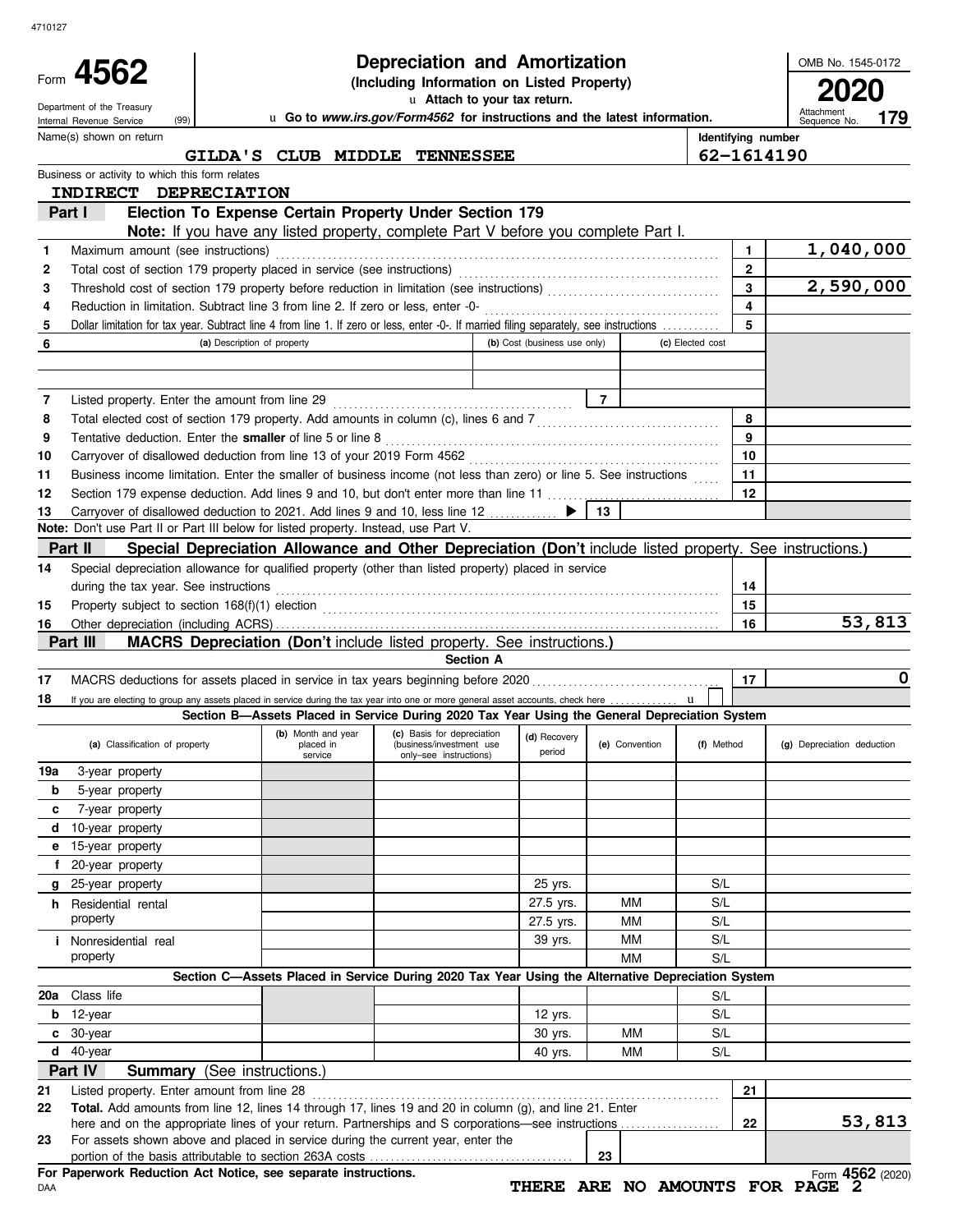|                 | <b>SCHEDULE G</b><br>(Form 990 or       | <b>Fundraising Other Events</b>               | 2020                      |                 |                                                 |
|-----------------|-----------------------------------------|-----------------------------------------------|---------------------------|-----------------|-------------------------------------------------|
|                 | 990-EZ)                                 | For calendar year 2020, or tax year beginning | 07/01/20                  | , and ending    | 06/30/21                                        |
| Name            |                                         |                                               |                           |                 | Employer Identification Number                  |
|                 | GILDA'S CLUB                            | <b>MIDDLE</b><br><b>TENNESSEE</b>             |                           |                 | 62-1614190                                      |
|                 |                                         | (a) Other event                               | (b) Other event           | (c) Other event |                                                 |
|                 |                                         | GILDA'S GANG 5K                               | SONGWRITING<br><b>EVE</b> |                 | (d) Total other events<br>(add col. (a) through |
|                 |                                         | (event type)                                  | (event type)              | (event type)    | col. (c)                                        |
| Revenue         | Gross receipts<br>$\mathbf{1}$          | 45,640                                        | 19,325                    |                 | 64,965                                          |
|                 | 2 Less: Charitable<br>contributions     | 45,640                                        |                           |                 | 45,640                                          |
|                 | 3 Gross income<br>(line 1 minus line 2) |                                               | 19,325                    |                 | 19,325                                          |
|                 | 4 Cash prizes                           |                                               |                           |                 |                                                 |
|                 | Noncash prizes<br>5                     |                                               |                           |                 |                                                 |
|                 | Rent/facility costs<br>6                |                                               |                           |                 |                                                 |
| Direct Expenses | 7 Food/beverages                        |                                               |                           |                 |                                                 |
|                 | 8 Entertainment                         |                                               |                           |                 |                                                 |
|                 | 9 Other expenses                        | 5,480                                         | 3,722                     |                 | 9,202                                           |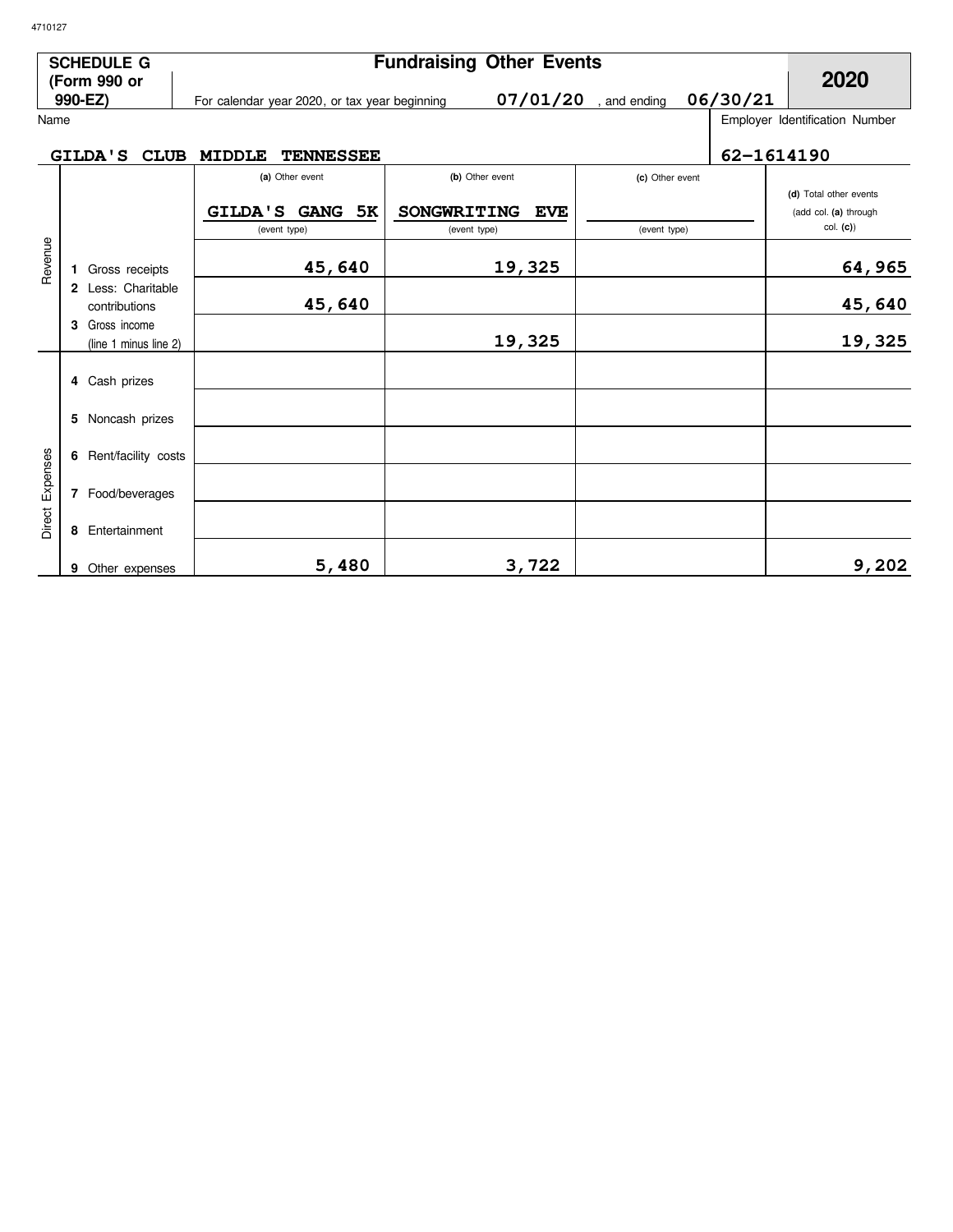| 4710127 GILDA'S CLUB MIDDLE TENNESSEE<br><b>Federal Statements</b><br>62-1614190<br>FYE: 6/30/2021 |    |         |                 |      |      |                                                      |                              |  |  |
|----------------------------------------------------------------------------------------------------|----|---------|-----------------|------|------|------------------------------------------------------|------------------------------|--|--|
| <b>Taxable Interest on Investments</b>                                                             |    |         |                 |      |      |                                                      |                              |  |  |
| Description                                                                                        |    |         |                 |      |      |                                                      |                              |  |  |
|                                                                                                    |    | Amount  | <b>Business</b> | Code | Code | Unrelated Exclusion Postal Acquired after<br>6/30/75 | <b>US</b><br>Obs $($or %)$   |  |  |
| INTEREST<br>CD                                                                                     |    |         |                 |      |      |                                                      |                              |  |  |
|                                                                                                    | \$ | 11      |                 | 14   |      |                                                      |                              |  |  |
| TOTAL                                                                                              | Ś  | 11      |                 |      |      |                                                      |                              |  |  |
| <b>Taxable Dividends from Securities</b>                                                           |    |         |                 |      |      |                                                      |                              |  |  |
| Description                                                                                        |    |         |                 |      |      |                                                      |                              |  |  |
|                                                                                                    |    | Amount  | <b>Business</b> | Code | Code | Unrelated Exclusion Postal Acquired after<br>6/30/75 | <b>US</b><br>Obs $($ or  %)$ |  |  |
| DIVIDENDS/INTEREST                                                                                 |    |         |                 |      |      |                                                      |                              |  |  |
|                                                                                                    | \$ | 32, 112 |                 | 14   |      |                                                      |                              |  |  |
| TOTAL                                                                                              | \$ | 32, 112 |                 |      |      |                                                      |                              |  |  |